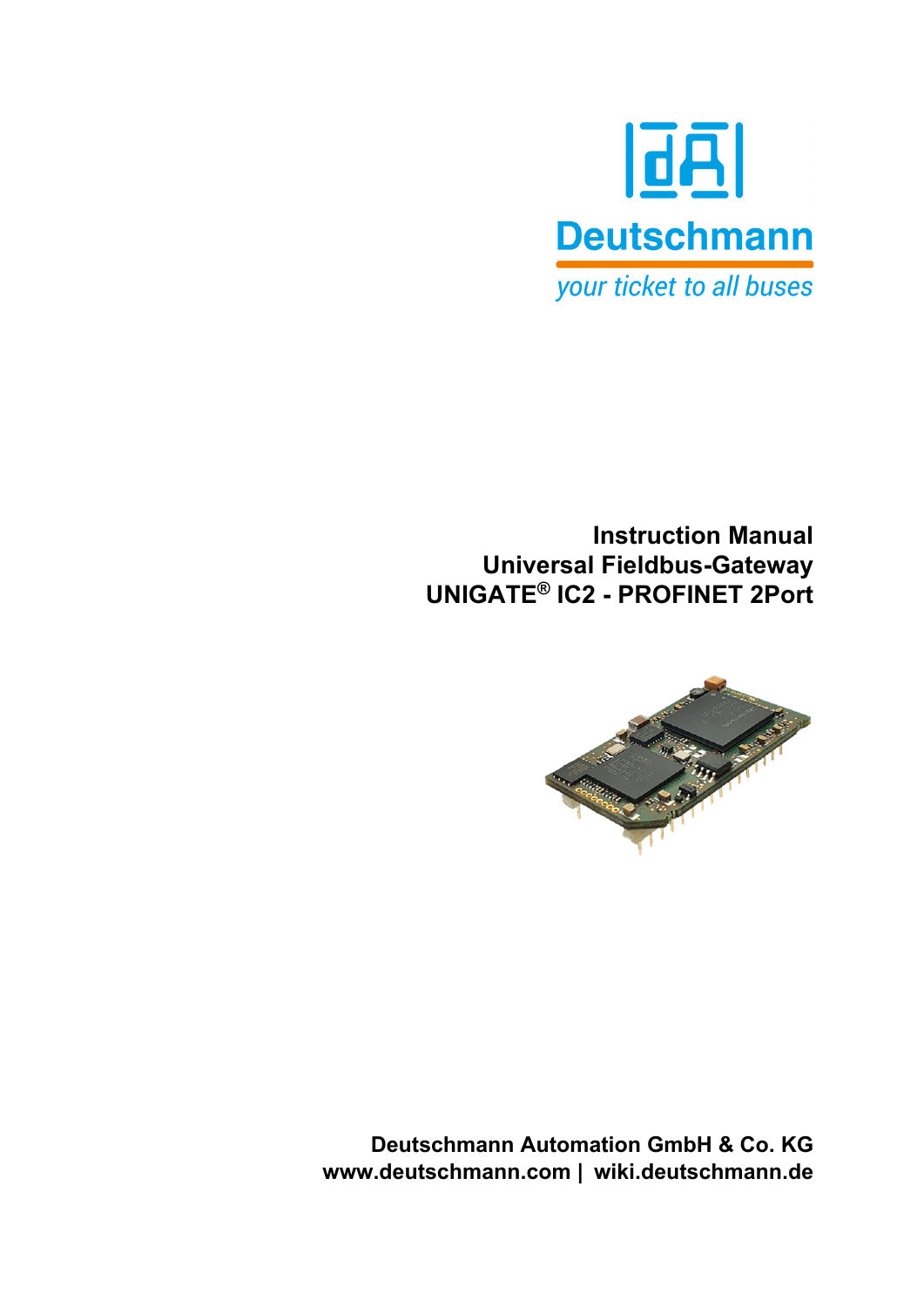Manual Art.-No.: V4475E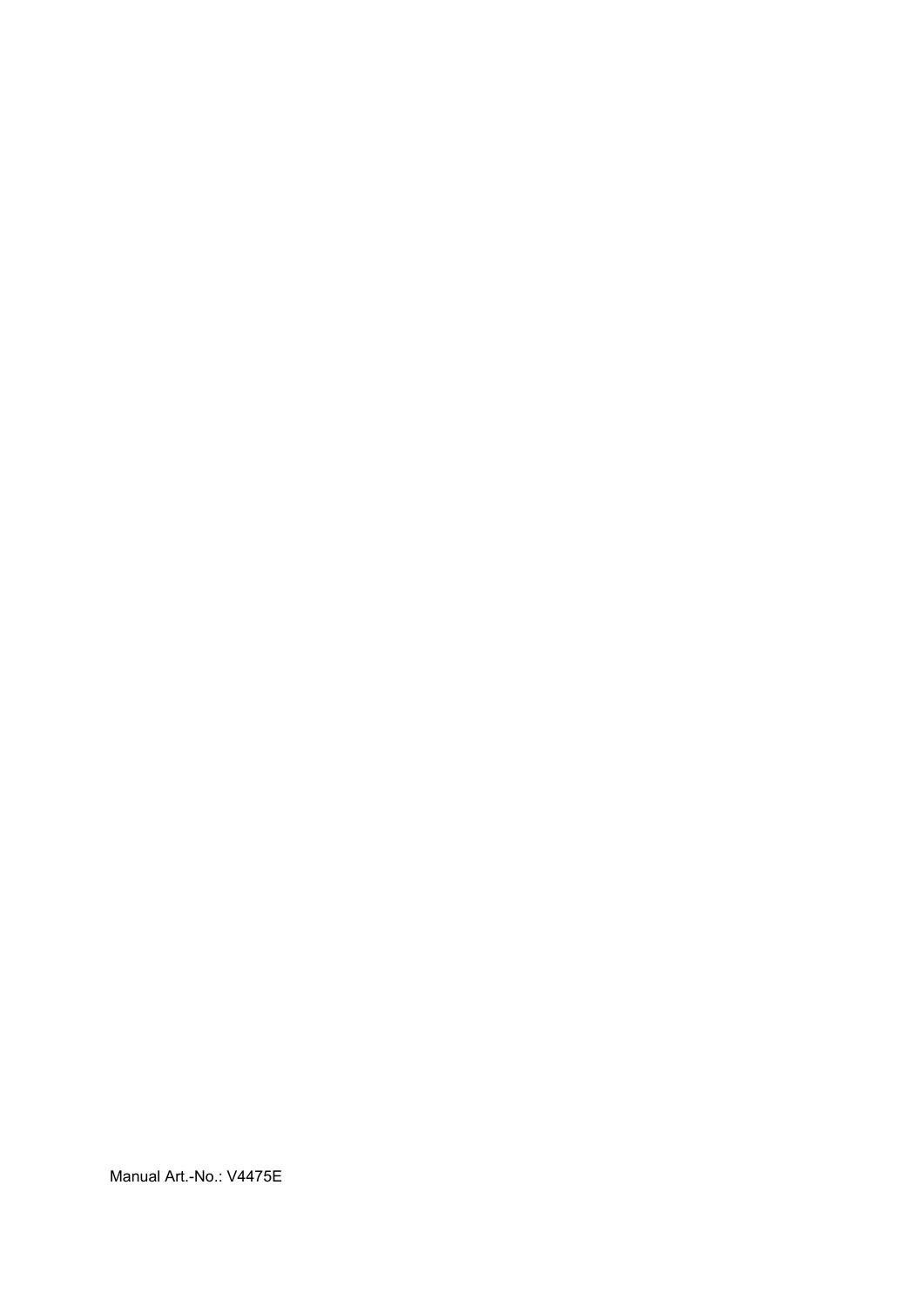| 1            |       |                                                                                       |    |
|--------------|-------|---------------------------------------------------------------------------------------|----|
| $\mathbf{2}$ |       |                                                                                       |    |
|              | 2.1   |                                                                                       |    |
|              | 2.2   |                                                                                       |    |
|              | 2.3   |                                                                                       |    |
|              | 2.4   |                                                                                       |    |
|              | 2.5   |                                                                                       |    |
|              | 2.6   |                                                                                       |    |
|              | 2.7   |                                                                                       |    |
| 3            |       |                                                                                       |    |
|              | 3.1   |                                                                                       |    |
|              | 3.2   |                                                                                       |    |
|              | 3.2.1 |                                                                                       |    |
|              |       |                                                                                       |    |
|              | 3.2.3 |                                                                                       |    |
|              | 3.2.4 |                                                                                       |    |
|              | 3.2.5 |                                                                                       |    |
|              | 3.2.6 |                                                                                       |    |
|              | 3.2.7 |                                                                                       |    |
|              | 3.2.8 |                                                                                       |    |
|              |       |                                                                                       |    |
|              |       |                                                                                       |    |
|              |       |                                                                                       |    |
|              |       |                                                                                       |    |
|              |       |                                                                                       |    |
|              |       |                                                                                       |    |
|              |       |                                                                                       |    |
|              | 3.3   |                                                                                       |    |
|              | 3.4   |                                                                                       |    |
|              | 3.5   |                                                                                       |    |
|              | 3.6   |                                                                                       |    |
|              | 3.7   | Handling (mounting the UNIGATE <sup>®</sup> IC2 on the carrier board) 22              |    |
|              | 3.8   |                                                                                       |    |
| 4            |       | The serial interface $\ldots \ldots \ldots \ldots \ldots \ldots \ldots \ldots \ldots$ |    |
|              | 4.1   | Overview                                                                              |    |
|              | 4.2   | -24                                                                                   |    |
|              | 4.3   |                                                                                       | 24 |
|              | 4.4   |                                                                                       | 24 |
| 5            |       | 25                                                                                    |    |
|              | 5.1   |                                                                                       | 25 |
|              | 5.2   | SPI mode                                                                              | 25 |
| 6            |       | 26                                                                                    |    |
|              | 6.1   |                                                                                       | 26 |
|              | 6.2   |                                                                                       | 26 |
|              | 6.3   | Communication parameter for the Debug-interface                                       | 26 |
|              | 6.4   |                                                                                       |    |
|              |       |                                                                                       |    |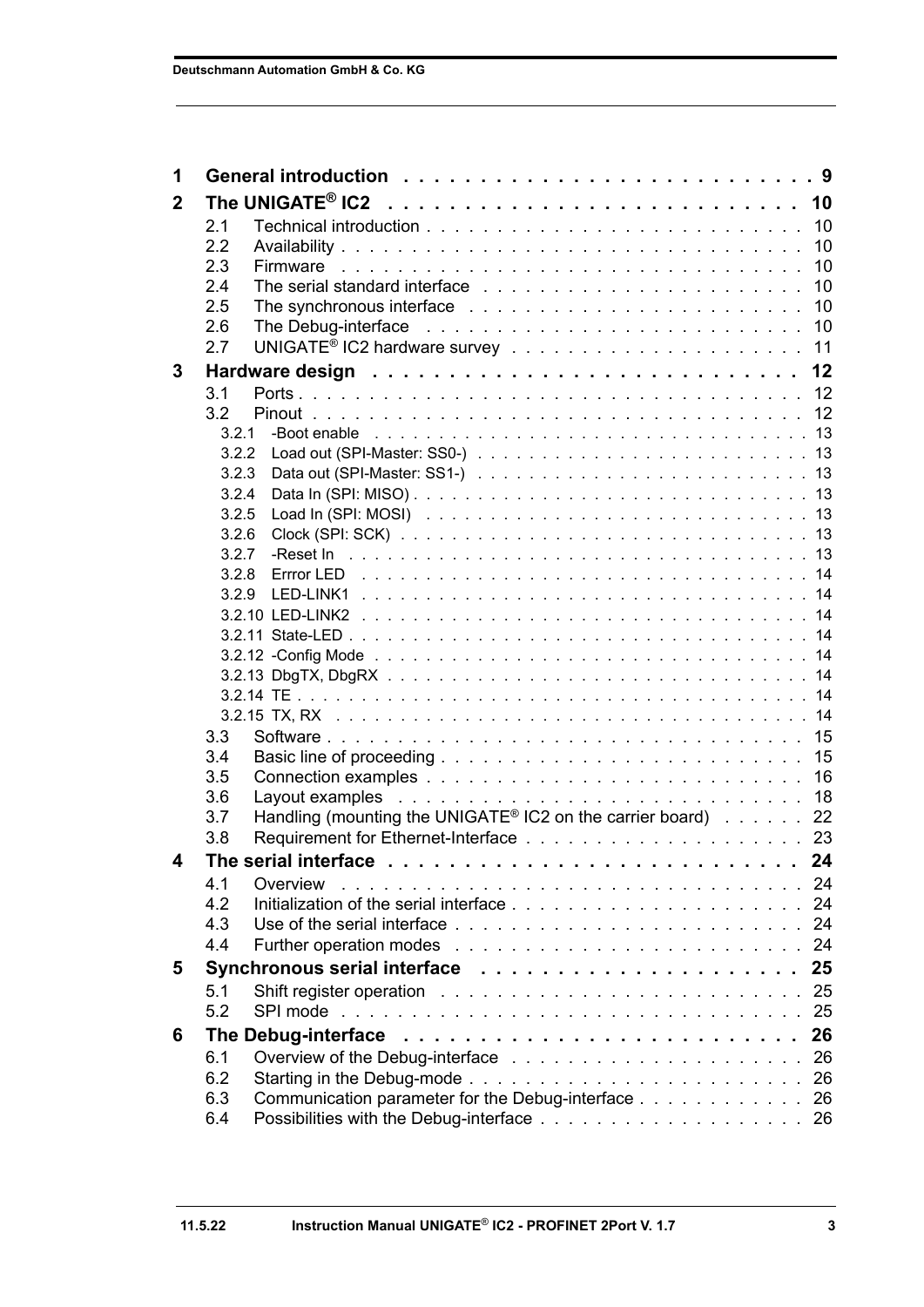|    | 6.5          |                                                             |          |
|----|--------------|-------------------------------------------------------------|----------|
| 7  |              |                                                             |          |
|    | 7.1          |                                                             |          |
|    | 7.2          |                                                             |          |
|    | 7.3          |                                                             |          |
|    | 7.4          |                                                             |          |
|    | 7.4.1        |                                                             |          |
|    |              |                                                             |          |
| 8  |              |                                                             |          |
|    | 8.1          |                                                             |          |
|    | 8.2<br>8.3   | What can you do with a script device? 31                    |          |
|    | 8.4          |                                                             |          |
|    | 8.5          |                                                             |          |
|    | 8.6          |                                                             |          |
|    | 8.7          | Accuracies of the baud rates at UNIGATE <sup>®</sup> IC2 32 |          |
|    | 8.8          |                                                             |          |
| 9  |              |                                                             |          |
|    | 9.1          |                                                             |          |
|    | 92           |                                                             |          |
|    | 9.2.1        |                                                             |          |
|    | 9.2.2        |                                                             |          |
|    |              |                                                             |          |
|    | 9.3          |                                                             |          |
|    | 9.4          | Updating the system configuration via FTP 35                |          |
|    | 9.5          |                                                             |          |
| 10 |              |                                                             |          |
|    | 10.1         |                                                             |          |
|    | 10.2<br>10.3 |                                                             |          |
|    |              |                                                             |          |
| 11 |              |                                                             |          |
|    | 11.1         |                                                             |          |
|    |              |                                                             |          |
|    |              | <b>12 PROFINET</b>                                          | 38       |
|    | 12.1<br>12.2 |                                                             | 38<br>38 |
|    | 12.3         |                                                             | 38       |
|    | 12.4         |                                                             | 38       |
|    | 12.5         |                                                             | 39       |
|    | 12.6         |                                                             | 39       |
|    | 12.7         |                                                             | 39       |
|    | 12.8         |                                                             | 39       |
|    | 12.9         |                                                             | 39       |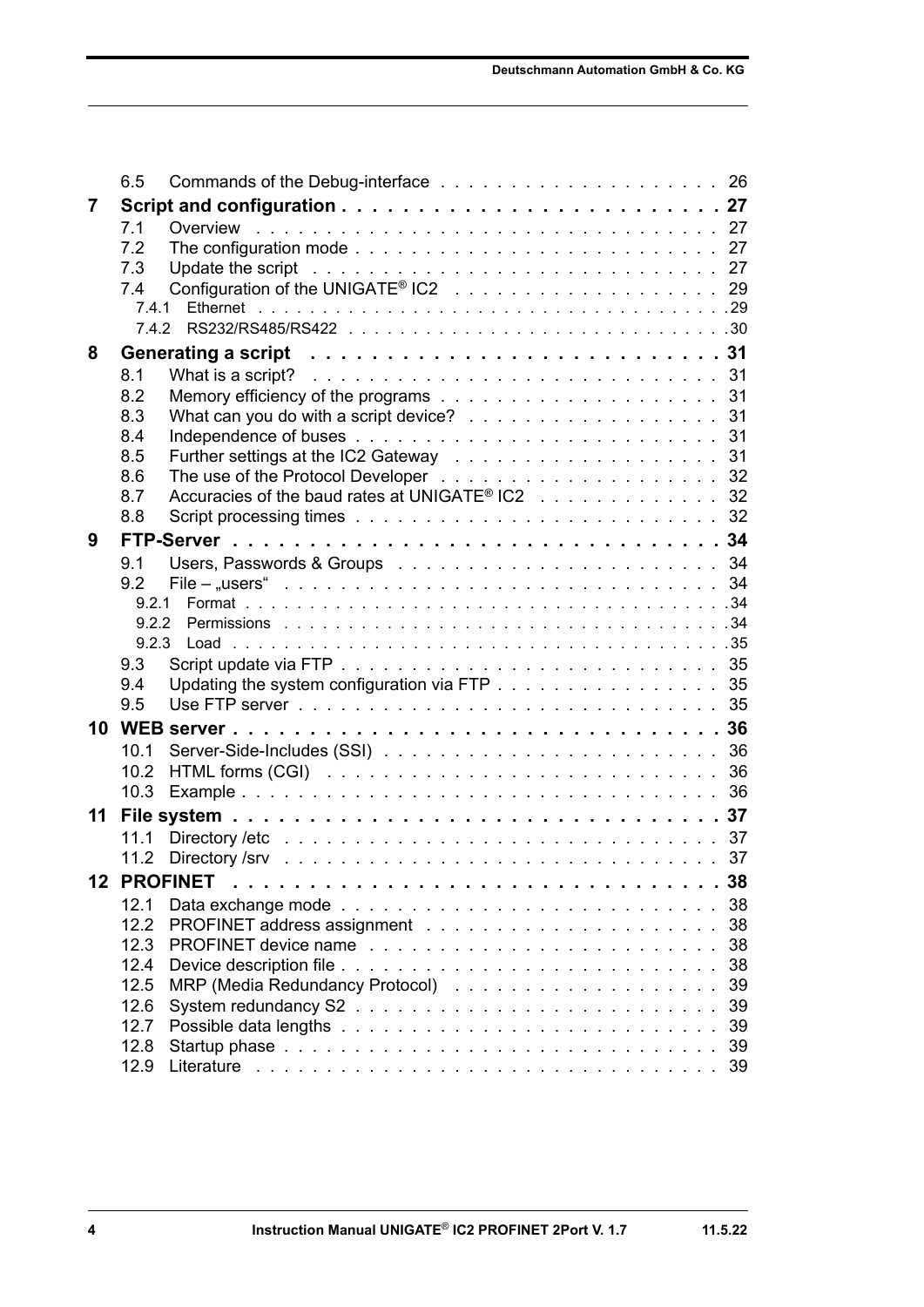| 14<br>141<br>151<br>15.2 Technical data UNIGATE® IC2 - PROFINET 2Port 44<br>16 |  |
|--------------------------------------------------------------------------------|--|
|                                                                                |  |
|                                                                                |  |
|                                                                                |  |
|                                                                                |  |
|                                                                                |  |
|                                                                                |  |
|                                                                                |  |
|                                                                                |  |
|                                                                                |  |
|                                                                                |  |
|                                                                                |  |
|                                                                                |  |
|                                                                                |  |
| 16.2                                                                           |  |
|                                                                                |  |
|                                                                                |  |
|                                                                                |  |
| 17                                                                             |  |
|                                                                                |  |
| Servicing 49<br>18                                                             |  |
| 18.1                                                                           |  |
| 18.2                                                                           |  |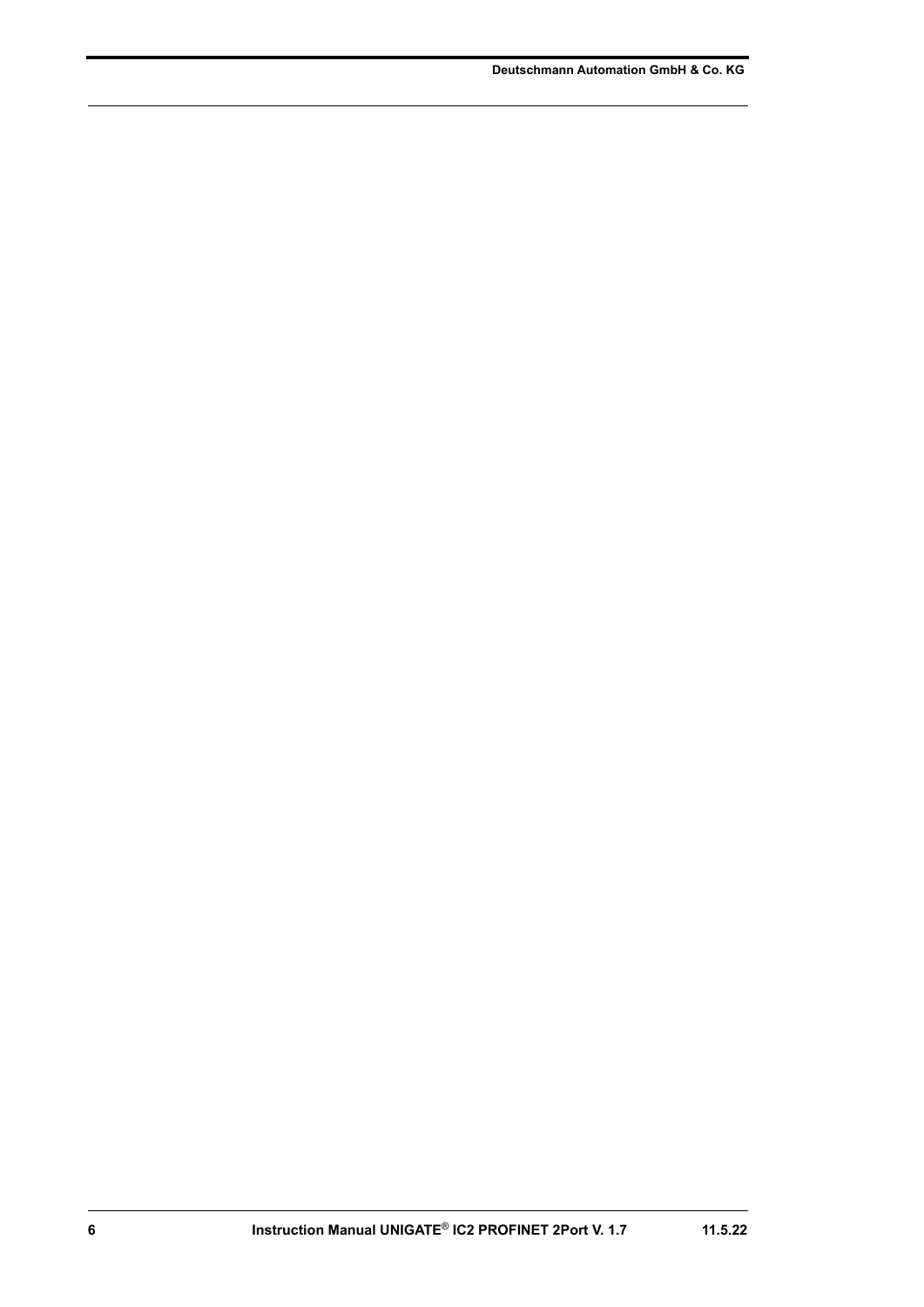#### Disclaimer of liability

We have checked the contents of the document for conformity with the hardware and software described. Nevertheless, we are unable to preclude the possibility of deviations so that we are unable to assume warranty for full compliance. The information given in the publication is, however, reviewed regularly. Necessary amendments are incorporated in the following editions. We would be pleased to receive any improvement proposals which you may have.

#### Copyright

Copyright (C) Deutschmann Automation GmbH & Co. KG 1997 – 2022. All rights reserved. This document may not be passed on nor duplicated, nor may its contents be used or disclosed unless expressly permitted. Violations of this clause will necessarily lead to compensation in damages. All rights reserved, in particular rights of granting of patents or registration of utility-model patents.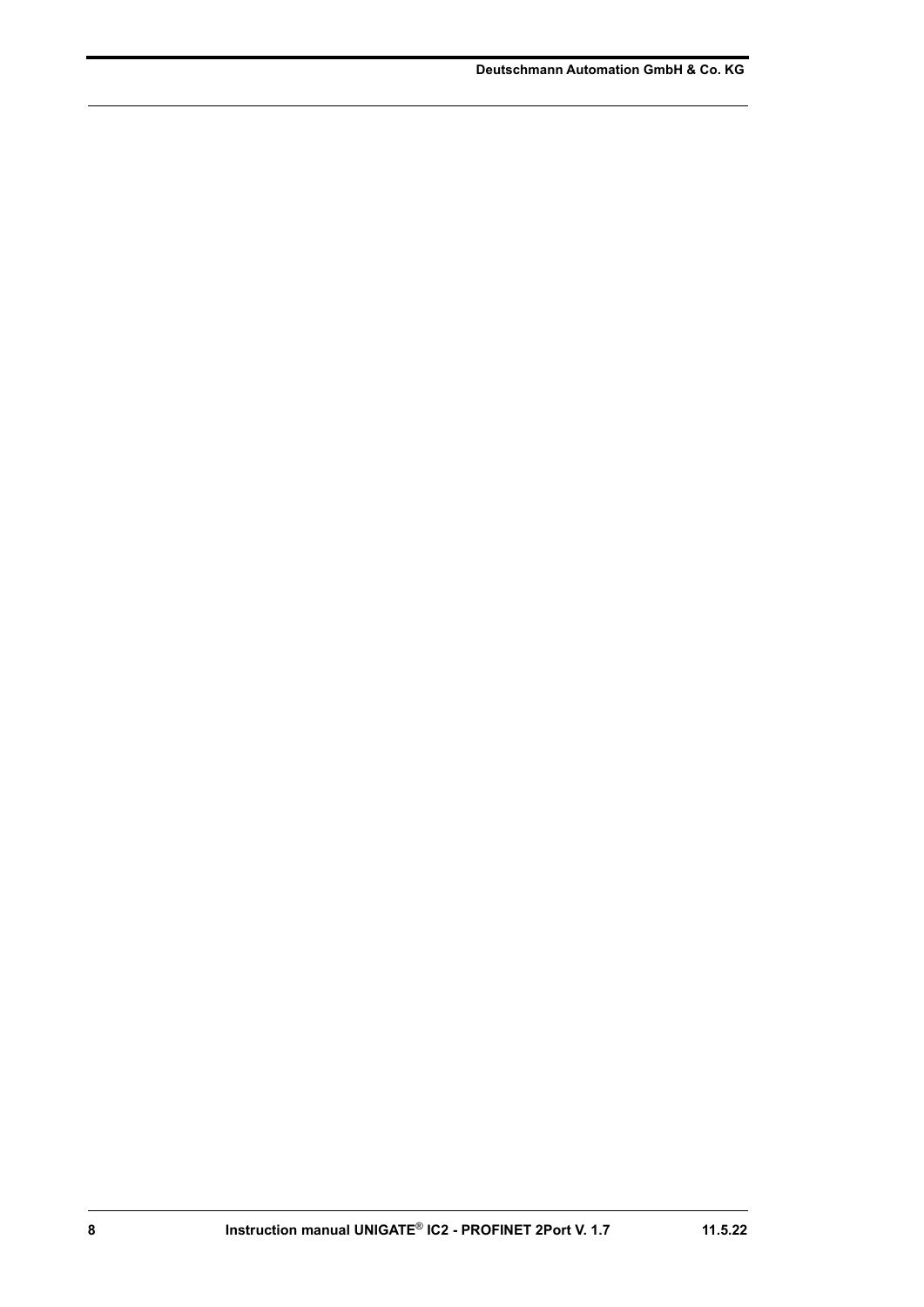# <span id="page-8-0"></span>**1 General introduction**

In the past the integration of a fieldbus connection required an enormous effort from the progress engineers. On account of the large variety of communication systems it is not enough to compile the right combination of communication hardware; due to their standards and fundamentals different busses also require the corresponding skills of the engineers.

This does not apply in case of the UNIGATE<sup>®</sup> IC2 by Deutschmann Automation any more. All digital functions, software, stack and driver as well as optocoupler are integrated on a UNIGATE<sup>®</sup> IC2 in correspondence with the standard. In addition to the reduction of the required size, also different fieldbusses can easily be integrated.

#### **Through the flexible firmware of UNIGATE® IC2 no software-changes are required on the side of the customer!**

Since 1997 Deutschmann Automation has experience in the field of fieldbus gateways; this enormous experience results in the UNIGATE® IC2 as a consistent sequel of this successful product line.

#### **Terminology**

In the entire document and in all parts of the software that is to be used, the terms Input and Output are used. Input and Output are ambiguous, always depending on the viewpoint. We see the fieldbus as central interface and as integral component of your device; therefore in all places it is always referred to data from the viewpoint of the Slave, that is Input data, as data from the Master to the Slave - regardless of the used bus.

#### **Representation of numbers**

Numbers in decimal format are always represented without prefix and without suffix as well. Hexadecimal numbers are always marked with the prefix 0x.

The UNIGATE<sup>®</sup> IC2 is a further development of the 1st series of the UNIGATE<sup>®</sup> IC. Equipped with a Cortex-M4 controller, the UNIGATE<sup>®</sup> IC2 achieves much higher transfer rates when communicating via SPI or UART. In addition, the scripting processing time (depending on the commands used) is reduced by a factor of about 50 - 80. Thus, script execution times in the microsecond range are possible.

The UNIGATE<sup>®</sup> IC2 is also PIN-compatible with the 1st series of the UNIGATE<sup>®</sup> IC.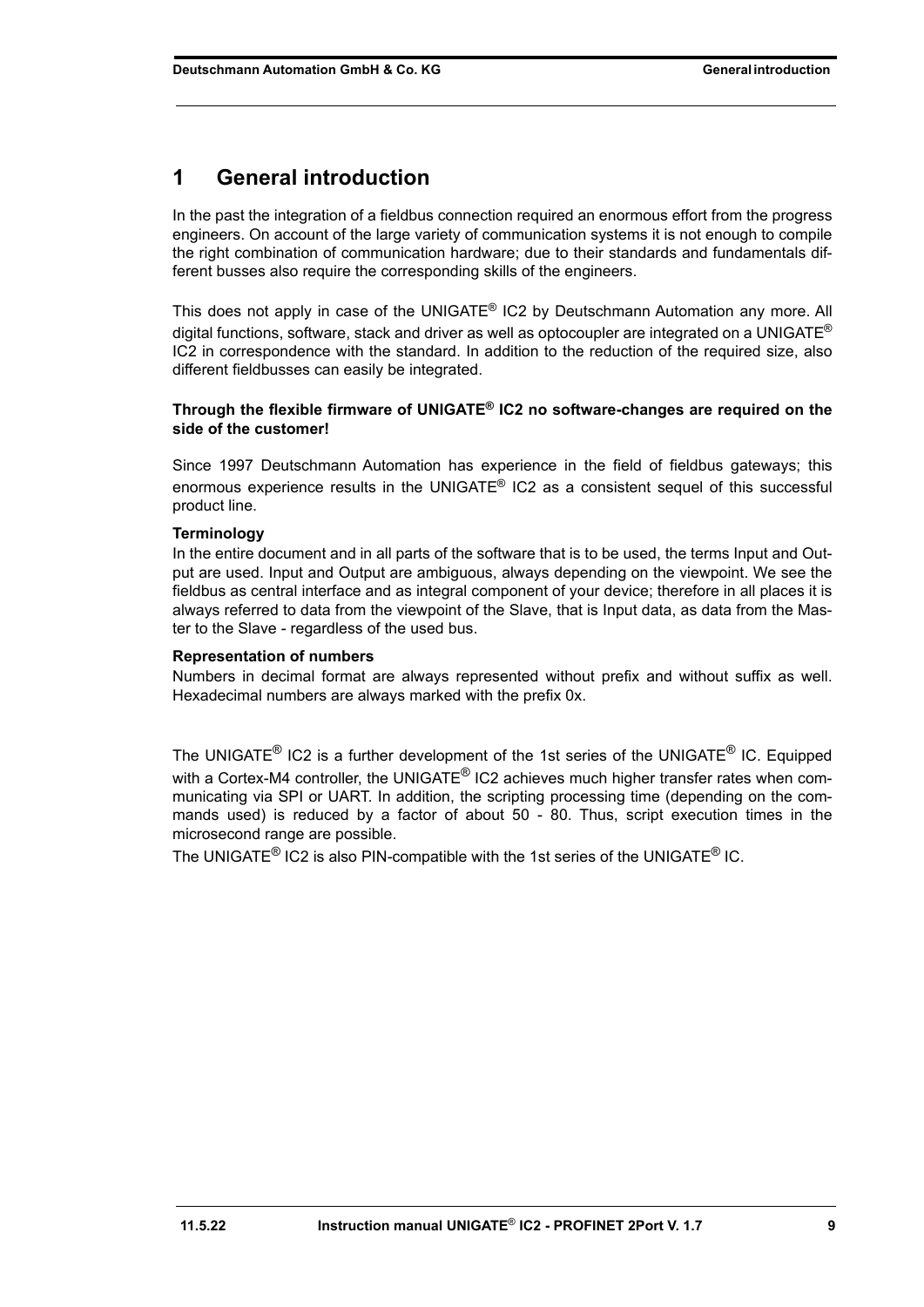# <span id="page-9-0"></span>**2 The UNIGATE® IC2**

### <span id="page-9-1"></span>**2.1 Technical introduction**

The UNIGATE® IC2 by Deutschmann Automation contains all components that are required for the communication in a fieldbus in one single module. Therefore a developer does not have to take care for that detail any more, only a hardware redesign is necessary in order to integrate the UNIGATE® IC2 and the required plug connectors.

### <span id="page-9-2"></span>**2.2 Availability**

The module is available as PROFINET. Further fieldbusses are either planned or being worked on. They will only differ in the connections of the busses. The meaning of the general pins 1 - 9 as well as 24 and 26 - 32 will remain unchanged also for further fieldbus implementations. You can find an up-to-date list for all UNIGATE® IC2s under: http://www.deutschmann.com.

### <span id="page-9-3"></span>**2.3 Firmware**

UNIGATE<sup>®</sup> IC2 is programmed via scripts. On principle any script, that has been developed for a UNIGATE® SC, can also be operated on the UNIGATE® IC2.

### <span id="page-9-4"></span>**2.4 The serial standard interface**

Intelligent devices, that already feature a micro controller or a microprocessor, are generally supplied with a serial asynchronous interface with a TTL-level. It is directly connected with the TTLinterface of the UNIGATE® IC2. For more information on this serial interface see [chapter 4](#page-23-0).

### <span id="page-9-5"></span>**2.5 The synchronous interface**

In addition to the standard interface there is also the possibility of the synchronous input and output. That way for instance digital IOs can be connected through shift register components or also analog IOs can be connected through a DA-converter with serial in-/output. For synchronous IOs 256 signals at the most can be used (256 bit). Wiring examples can be found in [chapter 3.5](#page-15-0) and for software examples see [chapter 5](#page-24-0). This interface can also be used to connect modules or devices with SPI-interface. It is also possible to build, for instance digital or analogous I/O-modules, with the customer's device not being equipped with an own controller. The fieldbus IC2 is also operable autonomously without that controller.

### <span id="page-9-6"></span>**2.6 The Debug-interface**

The UNIGATE® IC2 features a Debug-interface, which allows to process a script step by step and also to monitor or manipulate data. This is indispensable for the development of a script. Usually a script is developed with the software Protocol Developer. For more details take a look at the instruction manual Protocol Developer.

#### **All interfaces can independently be used at the same time.**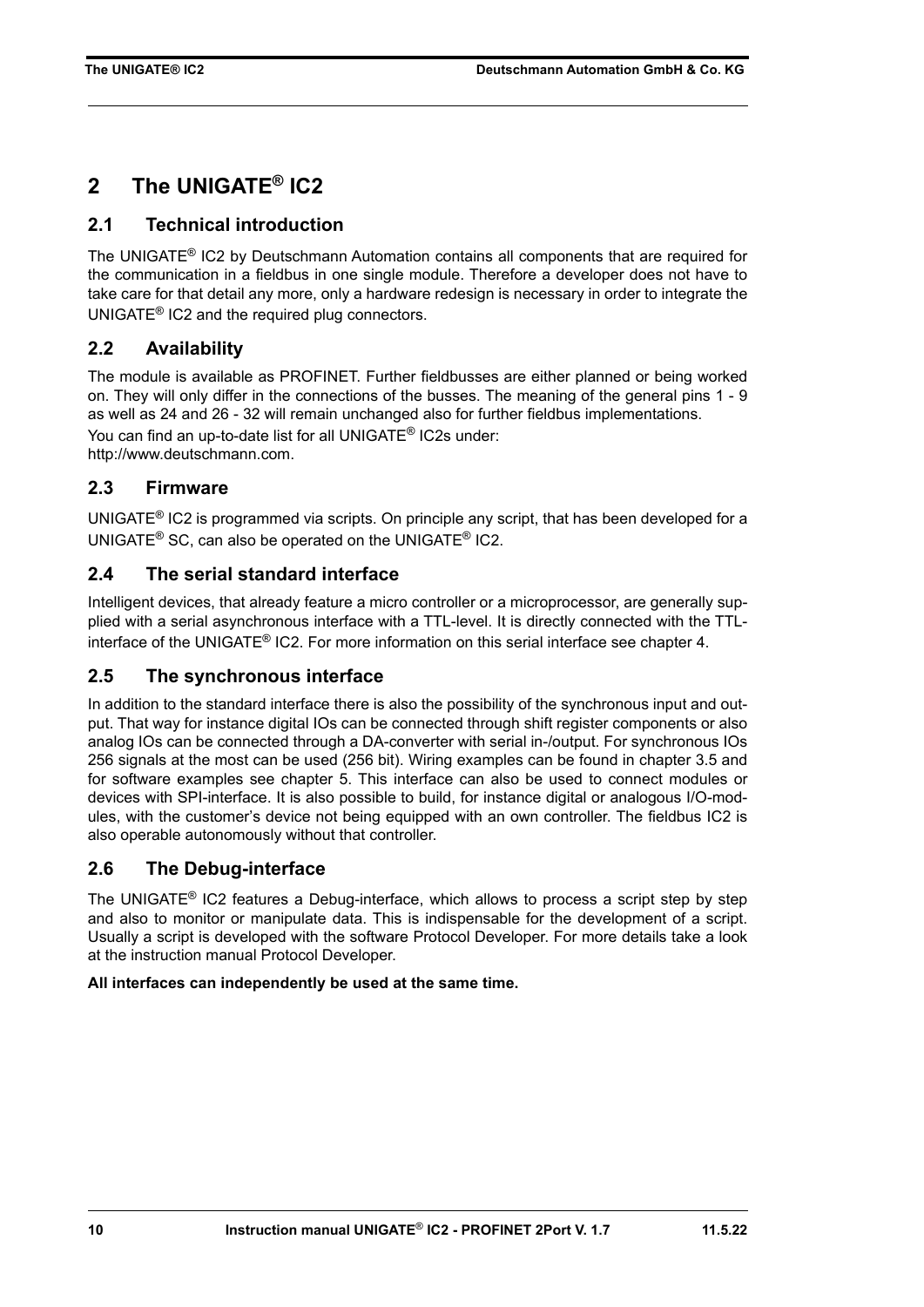# <span id="page-10-0"></span>**2.7 UNIGATE**® **IC2 hardware survey**

The hardware of the UNIGATE® IC2 consists of some few standard components. The picture below shows the functional structure of the IC2.

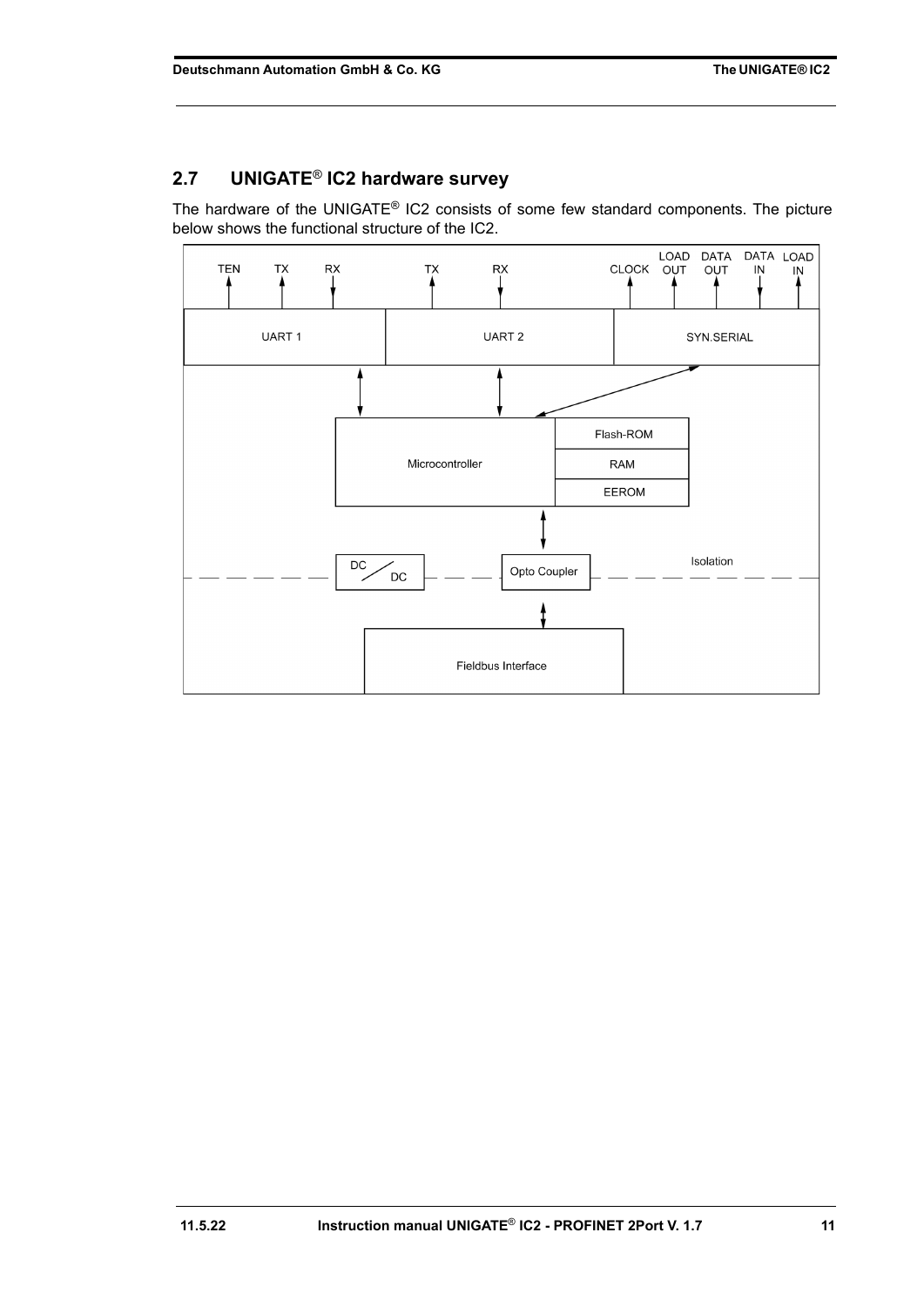# <span id="page-11-0"></span>**3 Hardware design**

This chapter gives basic advise, that is required in order to load UNIGATE<sup>®</sup> IC2 into your own hardware designs. In the following all ports of UNIGATE<sup>®</sup> IC2 are described in detail.

### <span id="page-11-1"></span>**3.1 Ports**

UNIGATE® IC2 features 32 pins in its layout as a DIL 32 component.The exact mechanical dimensions can be taken from [chapter 15](#page-41-0).



 **In the layout boreholes for ALL 32 pins have to be planned.**

### <span id="page-11-2"></span>**3.2 Pinout**

| Pin                     | <b>Technical</b>                         | <b>Name</b>       | <b>Description</b>                         |                                          |
|-------------------------|------------------------------------------|-------------------|--------------------------------------------|------------------------------------------|
|                         | specifications                           |                   |                                            | <b>Remark</b>                            |
| $1*$                    | $3.3V \pm 5\% \leq 460$ mA Vcc           |                   | +3.3V voltage supply                       |                                          |
| $\overline{2}$          | $IN_{Logic}$                             | -BE               | boot enable                                |                                          |
| $\overline{3}$          | OUT <sub>Direct</sub>                    | Load out          | strobe signal for synchronous, serial      |                                          |
|                         |                                          | $(SSO-)$          | interface                                  |                                          |
| $\overline{\mathbf{4}}$ | <b>OUT</b> Driver                        | Data out          | output data for synchronous, serial inter- |                                          |
|                         |                                          | $(SS1-)$          | face                                       |                                          |
| $\overline{5}$          | $IN_{Logic}$                             | Data in           | input data of the synchronous, serial      |                                          |
|                         |                                          | (MISO)            | interface                                  | internally pulled up with 10 $k\Omega$   |
| 6                       | $OUT_{Logic}$                            | Load in           | strobe signal input data of the synchro-   |                                          |
|                         |                                          | (MOSI)            | nous, serial interface                     |                                          |
| 7                       | $\overline{\text{OUT}}_{\text{Driver}}$  | Clock             | clock pulse signal for synchronous,        |                                          |
|                         |                                          | (SCK)             | serial interface                           |                                          |
| $\overline{8}$          | IN <sub>Rest</sub>                       | -Reset in         | reset-input of the IC2                     | internally pulled up with 100 k $\Omega$ |
| $9*$                    | connected to pin 1                       | Vcc               | +3.3V voltage supply                       |                                          |
| 10                      | according to norm                        | Error-LED         | Anode of the red LED                       |                                          |
| 11                      | according to norm                        | LED-LINK1         | Ethernet-link pulse found / Networkdata    |                                          |
|                         |                                          |                   | traffic Port 1                             |                                          |
| 12                      | nc                                       | nc                | not connected                              |                                          |
| 13                      | according to norm                        | <b>RD1-</b>       | Ethernet-signal RD- Port1                  |                                          |
| 14                      | according to norm                        | $RD1+$            | Ethernet-signal RD+ Port1                  |                                          |
| 15                      | according to norm                        | <b>TD1-</b>       | Ethernet-signal TD- Port1                  |                                          |
| 16                      | according to norm                        | $TD1+$            | Ethernet-signal TD+ Port1                  |                                          |
| 17                      | according to norm                        | $TD2+$            | Ethernet-signal TD+ Port2                  |                                          |
| 18                      | according to norm                        | TD <sub>2</sub> - | Ethernet-signal TD- Port2                  |                                          |
| 19                      | according to norm                        | $RD2+$            | Ethernet-signal RD+ Port2                  |                                          |
| 20                      | according to norm                        | <b>RD2-</b>       | Ethernet-signal RD- Port2                  |                                          |
| 21                      | nc                                       | nc                | not connected                              |                                          |
| 22                      | according to norm                        | LED-LINK2         | Ethernet-link pulse found / Network data   |                                          |
|                         |                                          |                   | traffic Port2                              |                                          |
| 23                      | nc                                       | nc                | not connected                              |                                          |
| $24*$                   | connected to pin 32 GND                  |                   | Ground supply voltage of the IC2           |                                          |
| 25                      |                                          | State-LED         | Bus status LED (Anode of the green         |                                          |
|                         |                                          |                   | LED)                                       |                                          |
| 26                      | $\overline{\text{IN}}_{\text{Logic}}$    | -Config Mode      | Signal to start in configuration mode      | internally pulled up with 100 $k\Omega$  |
| 27                      | $OUT_{Logic}$                            | <b>DbgTX</b>      | serial Debug TX                            |                                          |
| 28                      | $\overline{\text{IN}}_{\text{Logic}}$    | <b>DbgRX</b>      | serial Debug RX                            | internally pulled up with 100 $k\Omega$  |
| 29                      | $\overline{\text{IN}_{\text{Logic}}}$    | RX                | serial data RX                             | internally pulled up with 100 k $\Omega$ |
| 30                      | $\overline{\text{OUT}_{\text{Logic}}}$   | ТX                | serial data TX                             |                                          |
| 31                      | $\overline{\mathsf{OUT}}_\mathsf{Logic}$ | TE                | Transmit enable                            |                                          |
| 32                      | <b>GND</b>                               | <b>GND</b>        | Ground supply voltage of the IC2           |                                          |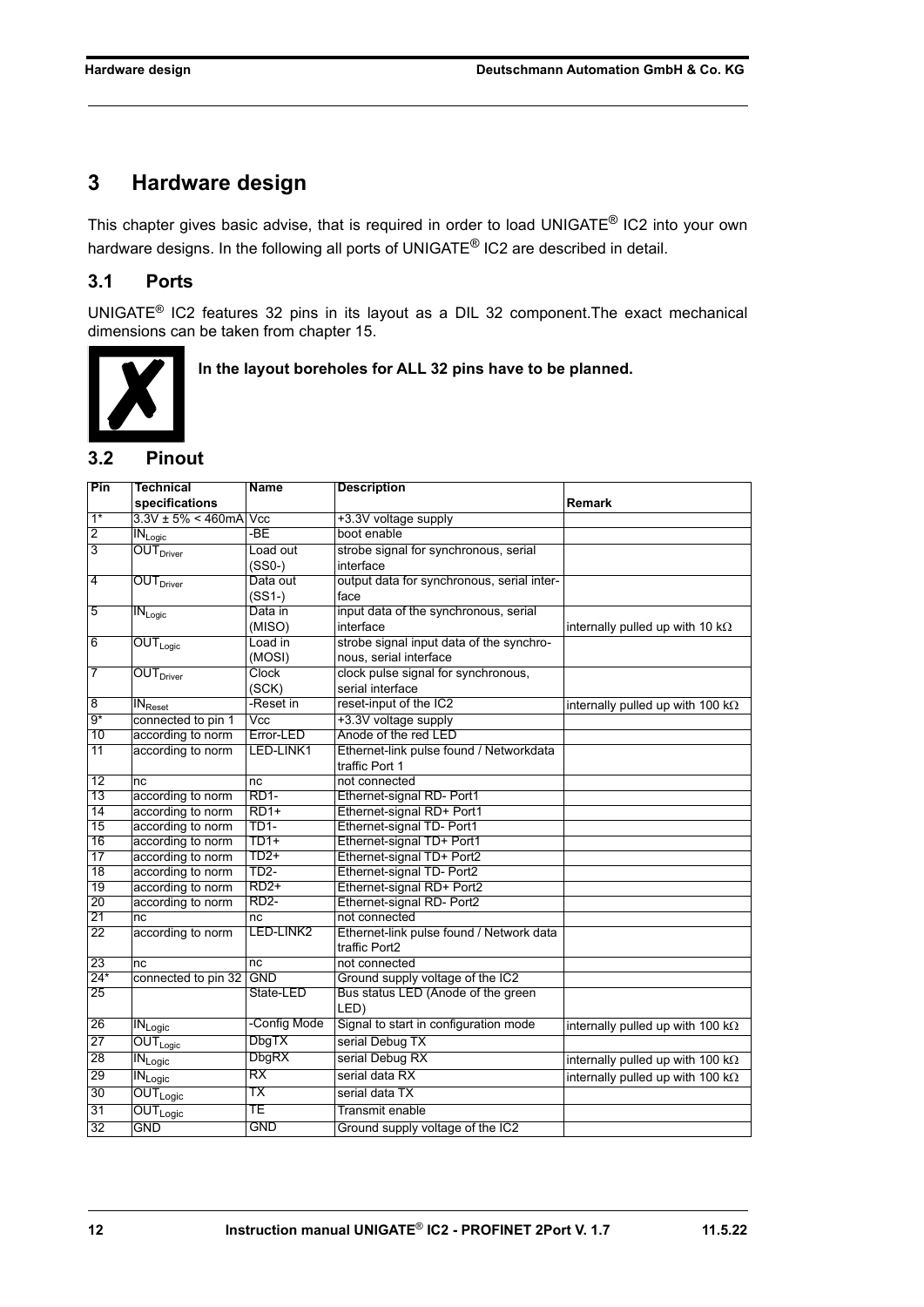$*$  The supply voltage is 3.3V  $+/-$  5 %, max. 460 mA DC.

| $3,3V±5\% < 460mA$           | VIL          | $\mathsf{v}_{\mathsf{I}\mathsf{H}}$ |  |
|------------------------------|--------------|-------------------------------------|--|
| $IN_{\text{Reset}}$          | < 0.75V      | >2.5V                               |  |
| $IN_{Logic}$                 | 0.8          | >2.0V                               |  |
|                              | $V_{OL}$     | ∨он                                 |  |
| <b>OUT</b> <sub>Driver</sub> | < 0.4V / 6mA | >2.7V/6mA                           |  |

#### <span id="page-12-0"></span>**3.2.1 -Boot enable**

The IC2 is started in the firmware update mode with the level GND during the power up process. See also [chapter 12](#page-37-0).

#### <span id="page-12-1"></span>**3.2.2 Load out (SPI-Master: SS0-)**

Strobe signal for the synchronous serial interface. With the positive edge at this output data is taken from the connected shift registers to the physical outputs. In SPI mode this Pin serves as a low-active Slave-Select-Signal.

#### <span id="page-12-2"></span>**3.2.3 Data out (SPI-Master: SS1-)**

On this line data is output on the synchronous serial interface. The most significant bit of the data is output first.

In SPI mode this Pin serves as a low-active Slave-Select-Signal.

#### <span id="page-12-3"></span>**3.2.4 Data In (SPI: MISO)**

Data is read in on the synchronous serial interface via this signal. The most significant bit of the data is expected first.

In SPI mode this Pin serves as data transfer from Slave to Master.

#### <span id="page-12-4"></span>**3.2.5 Load In (SPI: MOSI)**

This pin is the strobe signal for the input data of the synchronous serial interface. In SPI mode this Pin serves as data transfer Master to Slave.

#### <span id="page-12-5"></span>**3.2.6 Clock (SPI: SCK)**

This signal is the clock line for the synchronous serial interface. That signal is equally valid for data input and data output.

#### <span id="page-12-6"></span>**3.2.7 -Reset In**

- **•** A reset generator (Max 809) is on board; with it in the normal case the reset input is not required. In this case the reset input has to be connected with VCC, in order to avoid interferences (see [chapter 3.6\)](#page-17-0).
- **•** If the the customer's application has to initiate a reset of the UNIGATE® IC2, then the reset input can also be connected with a reset output of the customer's application instead of connecting it with VCC. Here all specifications of the reset signal, mentioned in [chapter 3.2](#page-11-2) have to be kept. The reset-impulse is supposed to last at least 10 ms.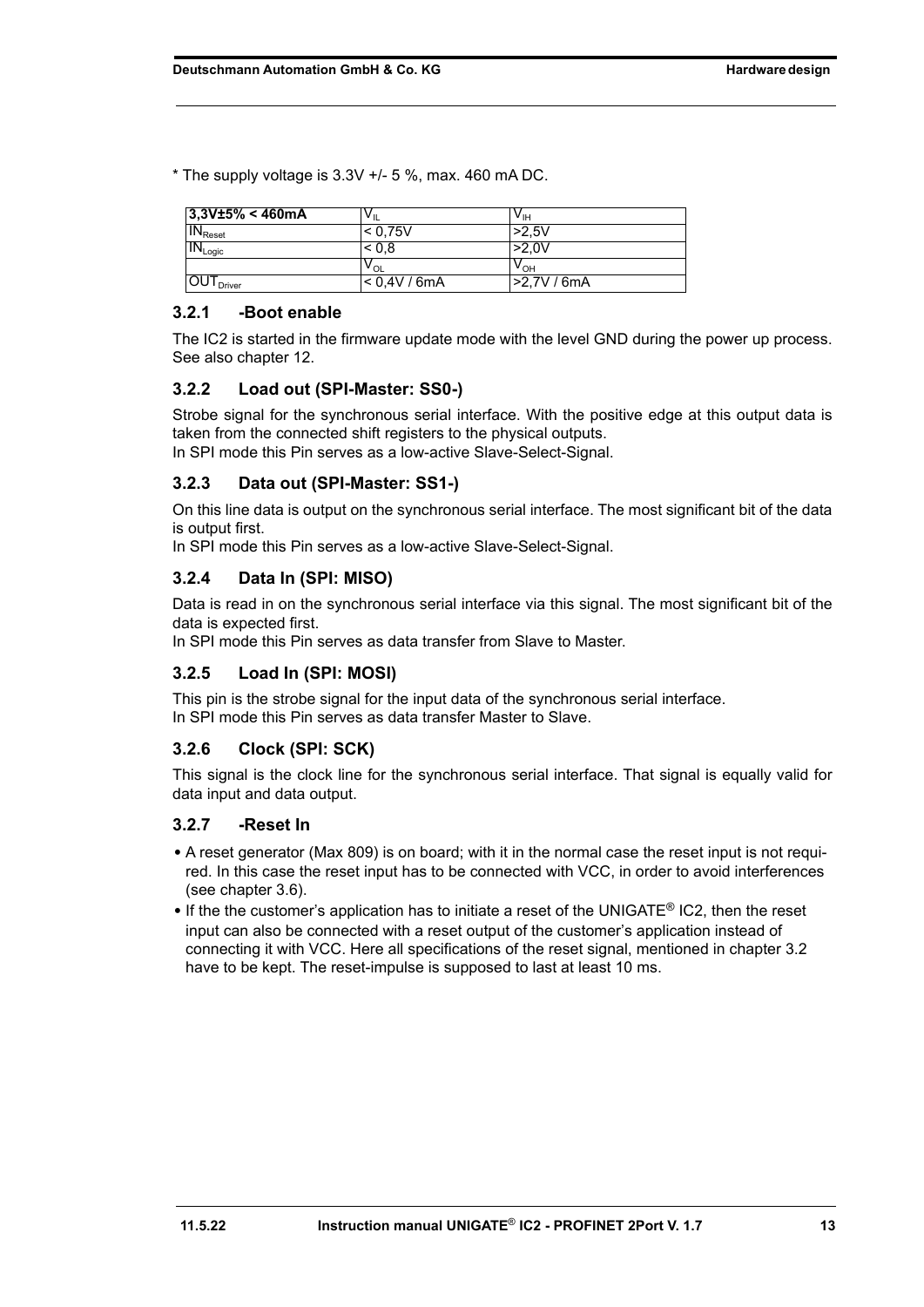#### <span id="page-13-0"></span>**3.2.8 Errror LED**

A red LED can be connected to this line (see [chapter 3.6\)](#page-17-0). It can have the following conditions:

| Off  | rror<br>∸           |
|------|---------------------|
| l On | ------<br>$\cdot$ . |

#### <span id="page-13-1"></span>**3.2.9 LED-LINK1**

A green LED can be connected to this line (see [chapter 3.6\)](#page-17-0). This is directly accessed by the PROFINET processor and is glowing when the Gateway on Port 1 is an operational network (it will receive link pulses).

| <b>Off</b> | <b>No Ethernet connection</b>          |
|------------|----------------------------------------|
| l On       | Working network (Link)                 |
| Flash 1 Hz | <b>PROFINET</b> participant flash test |

#### <span id="page-13-2"></span>**3.2.10 LED-LINK2**

A green LED can be connected to this line (see [chapter 3.6\)](#page-17-0). This is directly accessed by the PROFINET processor and is glowing when the Gateway on Port 1 is an operational network (it will receive link pulses).

| Off        | No Ethernet connection                 |
|------------|----------------------------------------|
| ∣∩n        | Working network (Link)                 |
| Flash 1 Hz | <b>PROFINET</b> participant flash test |

#### <span id="page-13-3"></span>**3.2.11 State-LED**

A green LED can be connected to this line (see [chapter 3.6](#page-17-0)). It shows the bus status and can have the following conditions:

| $\overline{M}$ | <b>PROFINET Device not started (Bus-start not executed)</b> |
|----------------|-------------------------------------------------------------|
| Flash 10Hz     | System-Error or warning (see chapter 13)                    |
| Flash 1 Hz     | <b>PROFINET Device started, no PROFINET connection</b>      |
|                | yet. (waiting for connection)                               |
| ∣On            | <b>PROFINET</b> connection established                      |

#### <span id="page-13-4"></span>**3.2.12 -Config Mode**

If the pin has the level GND, then the IC2 starts in the configuration mode.

#### <span id="page-13-5"></span>**3.2.13 DbgTX, DbgRX**

They are transmission line and receive line as well of the IC2's Debug-interface. For the function description of the Debug-interface see [chapter 6](#page-25-0).

#### <span id="page-13-6"></span>**3.2.14 TE**

The transmit enable signal allows the connection of RS485 drivers to the IC2's serial interface. The signal is set to High whenever the IC2 sends via the line TX.

#### <span id="page-13-7"></span>**3.2.15 TX, RX**

Transmission and receive line of the serial interface. This interface is programmable in accordance with the description in [chapter 4](#page-23-0).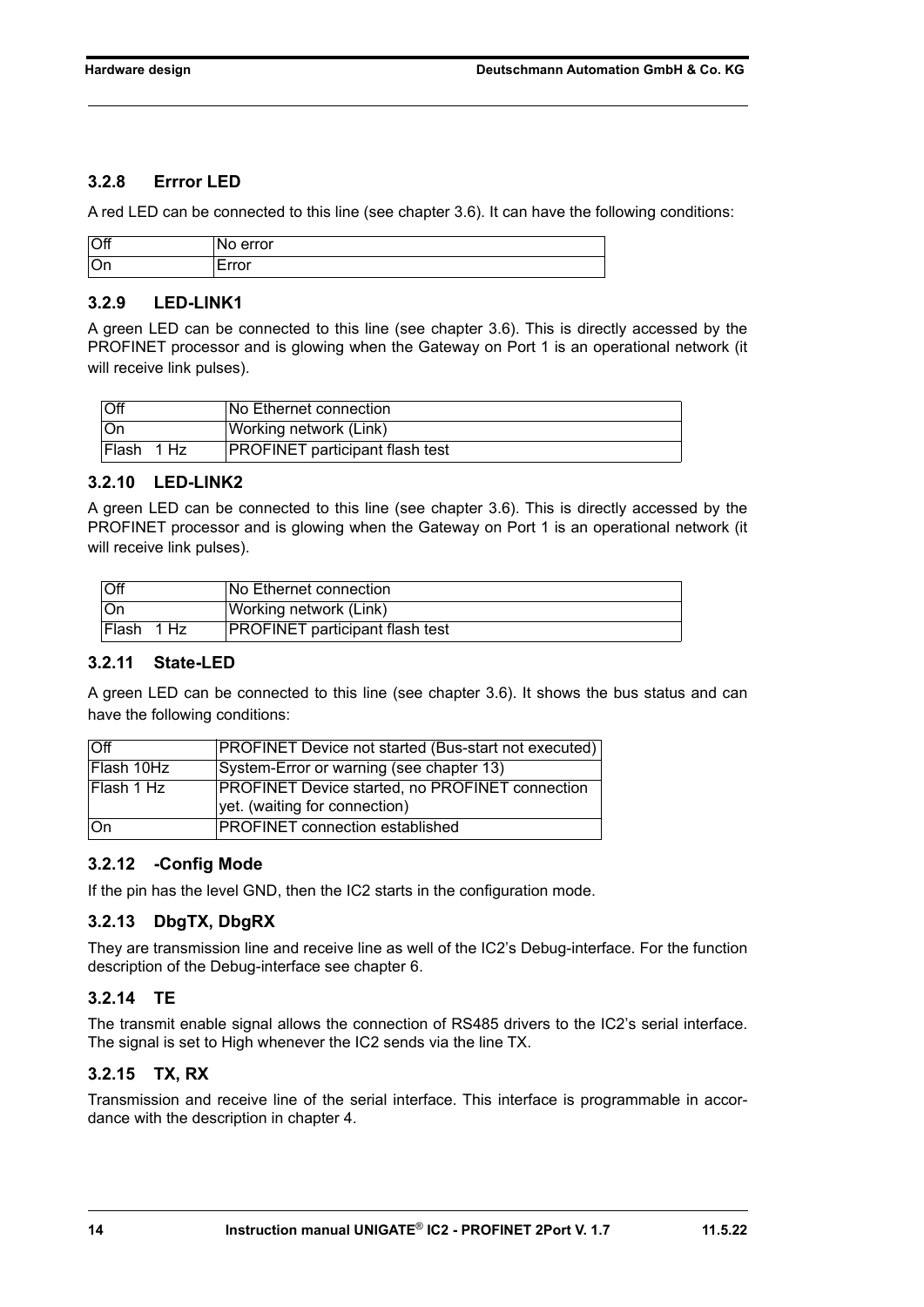### <span id="page-14-0"></span>**3.3 Software**

The software executes script-commands, which in turn control the IC2's hardware and they process their complete protocol by software. The script itself can be generated by the company Deutschmann Automation or with the software Protocol Developer by yourself. For a detailed description of the script.commands of the Protocol Developer see the instruction manual Protocol Developer and the online documentation concerning script-commands.

### <span id="page-14-1"></span>**3.4 Basic line of proceeding**

In theory it is enough to replace the RS232-driver that is included in your application by the UNIGATE® IC2.



Your device, which on the whole is supposed to be assembled as shown above, will now be modified in a way that the PROFINET is available at the 9-pol. socket. However, a hardware redesign is necessary in order to keep the assignment in standard form.



After the RS232-driver has been replaced by the UNIGATE® IC2, PROFINET is available at an RJ45-socket.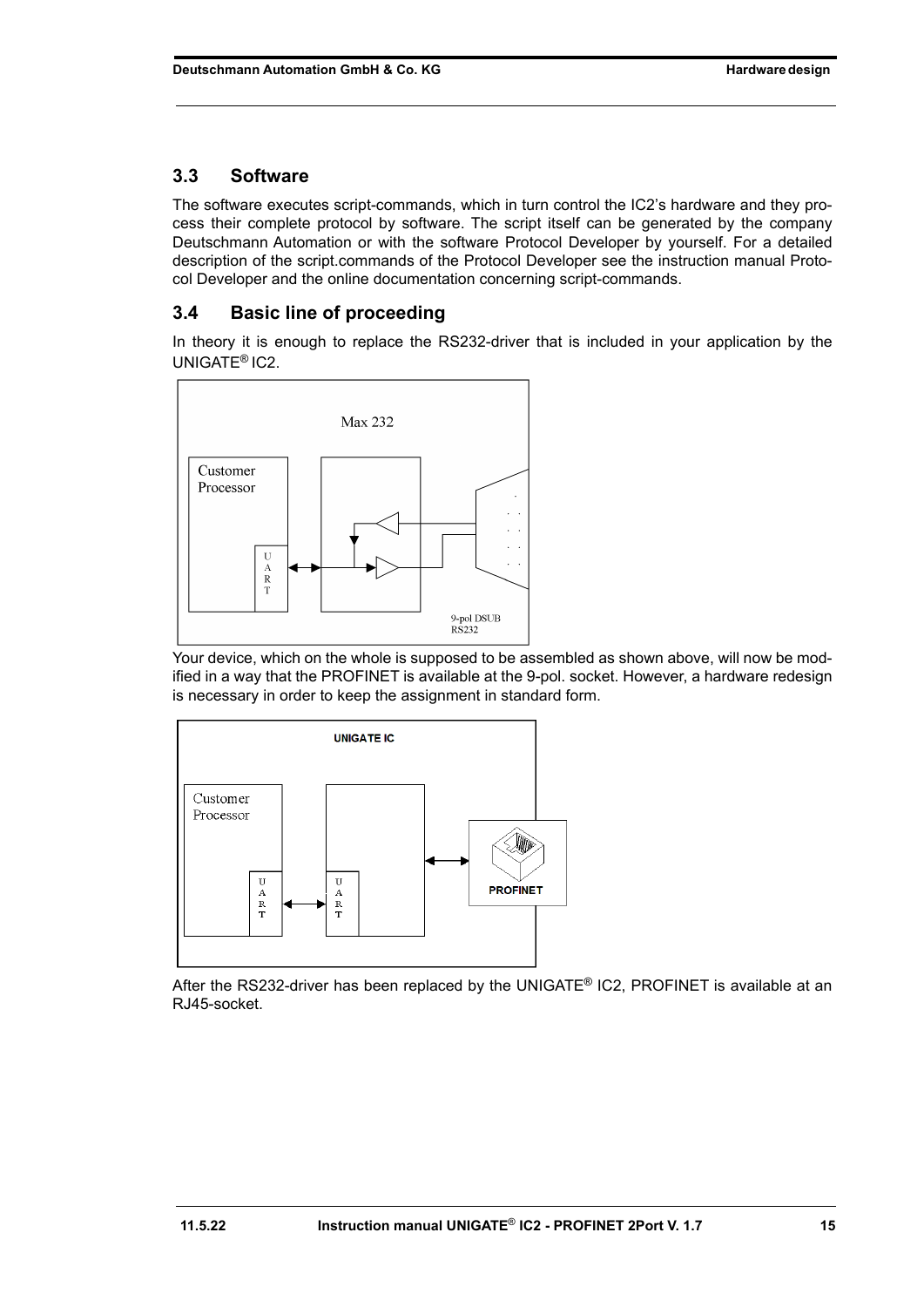#### <span id="page-15-0"></span>**3.5 Connection examples**

Here you will find some advise that offers help for a re-design. In the following several versions are listed, that should make it easier for you to decide.





The UNIGATE® IC2 independently processes the communication with the customer's device via the TTL-interface.





Here only the synchronous serial interface is used, the asynchronous serial interface is basically of no account. If you want to program the script in your completed application, then the use of a connector for the asynchronous interface is recommended. With it you can carry out the ISP-programming.

#### **For this operating mode no additional controller is required on your application!**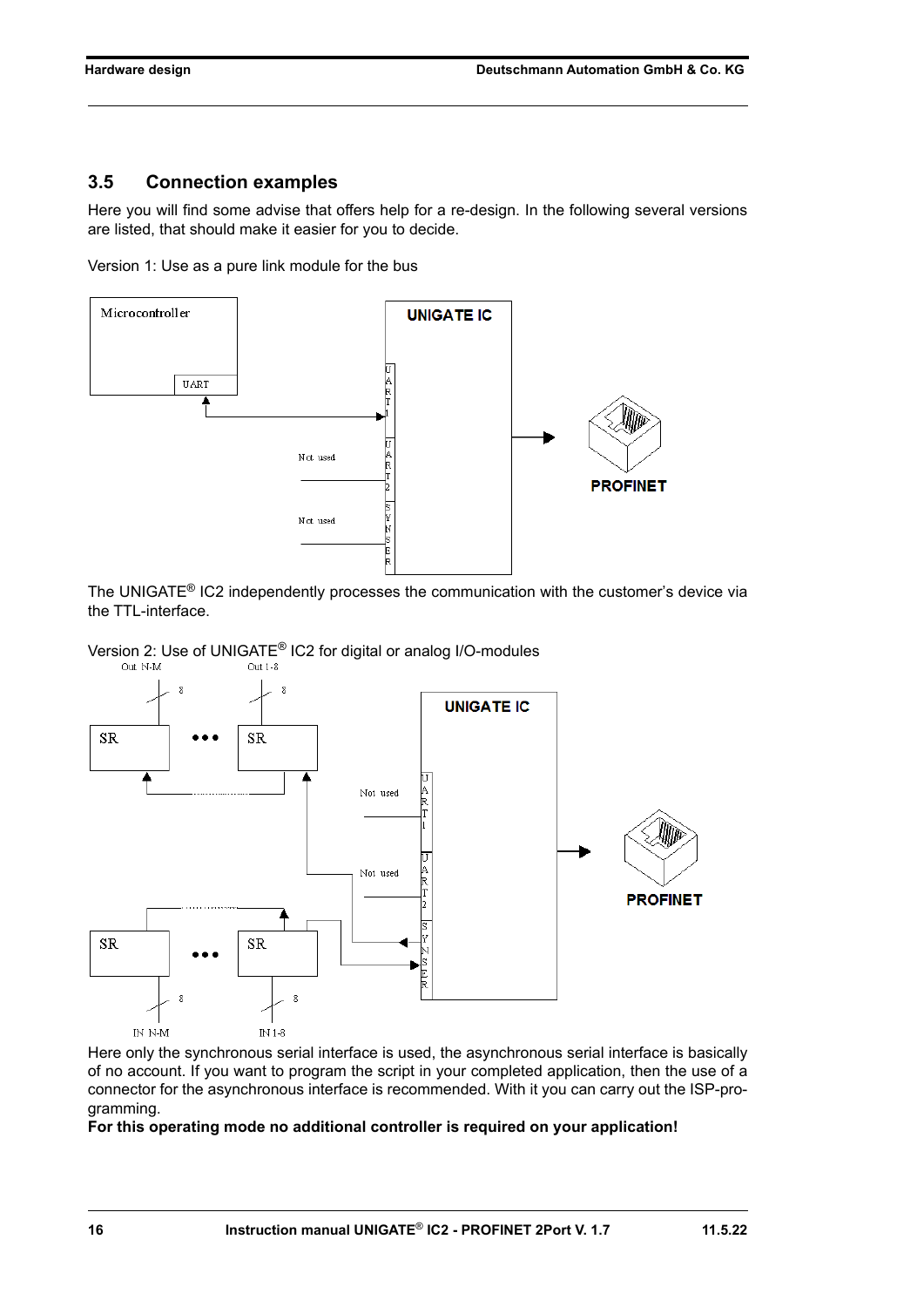

The following circuit diagram is an example for how shift register components can be connected to the IC2.

Version 3: Example for digital I/Os

The serial synchronous and the asynchronous interface as well can be operated by UNIGATE<sup>®</sup> IC2 at the same time. Here the possibility results that an existing application can be extended by additional digital or analog I/Os.

In chapter 5.2 you find an example for a script, that operates these I/Os.

Valid for all versions: A designated plug connection of the serial interface in the application offers the possibility of an update of the firmware or the software via an external connection.

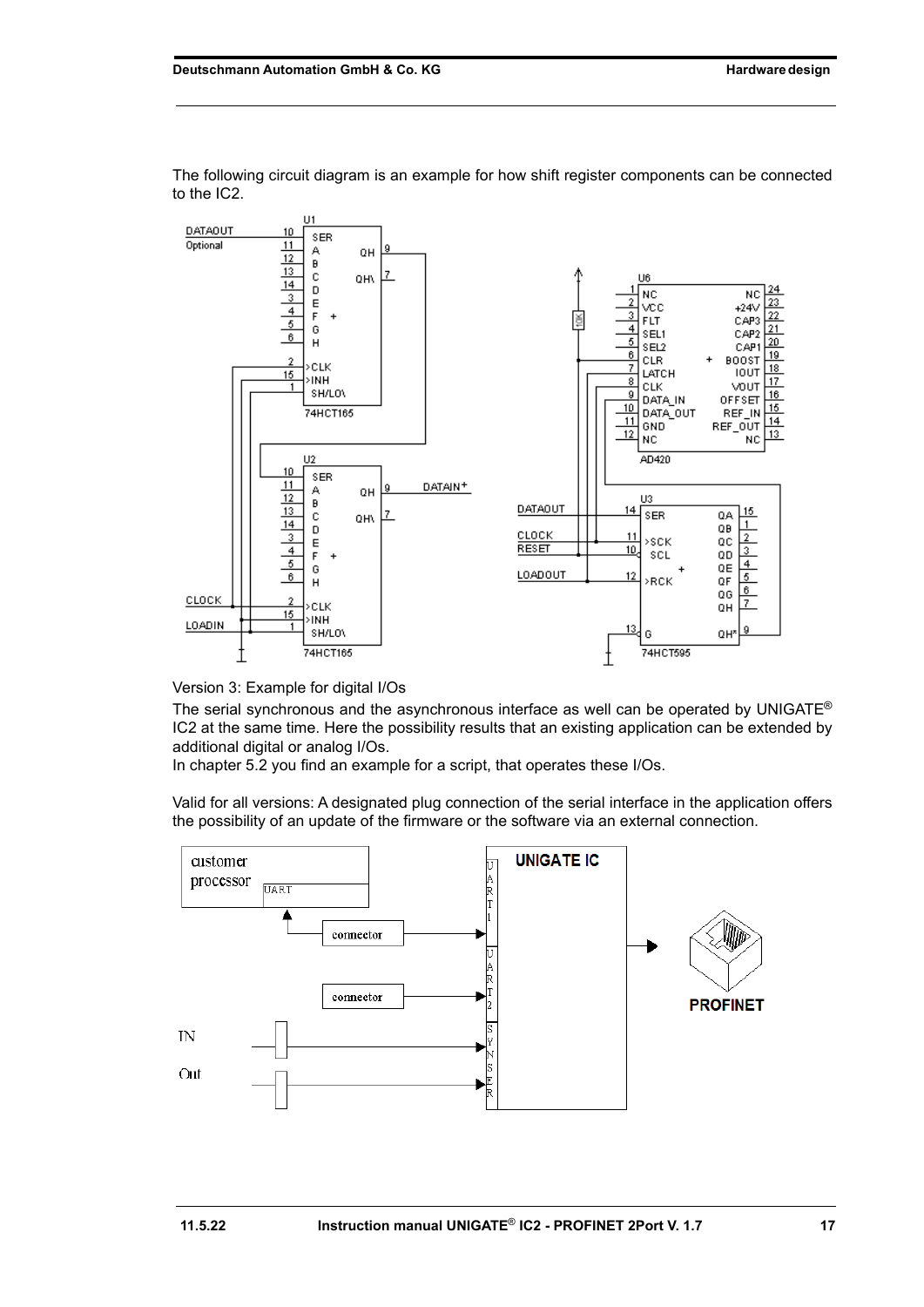## <span id="page-17-0"></span>**3.6 Layout examples**

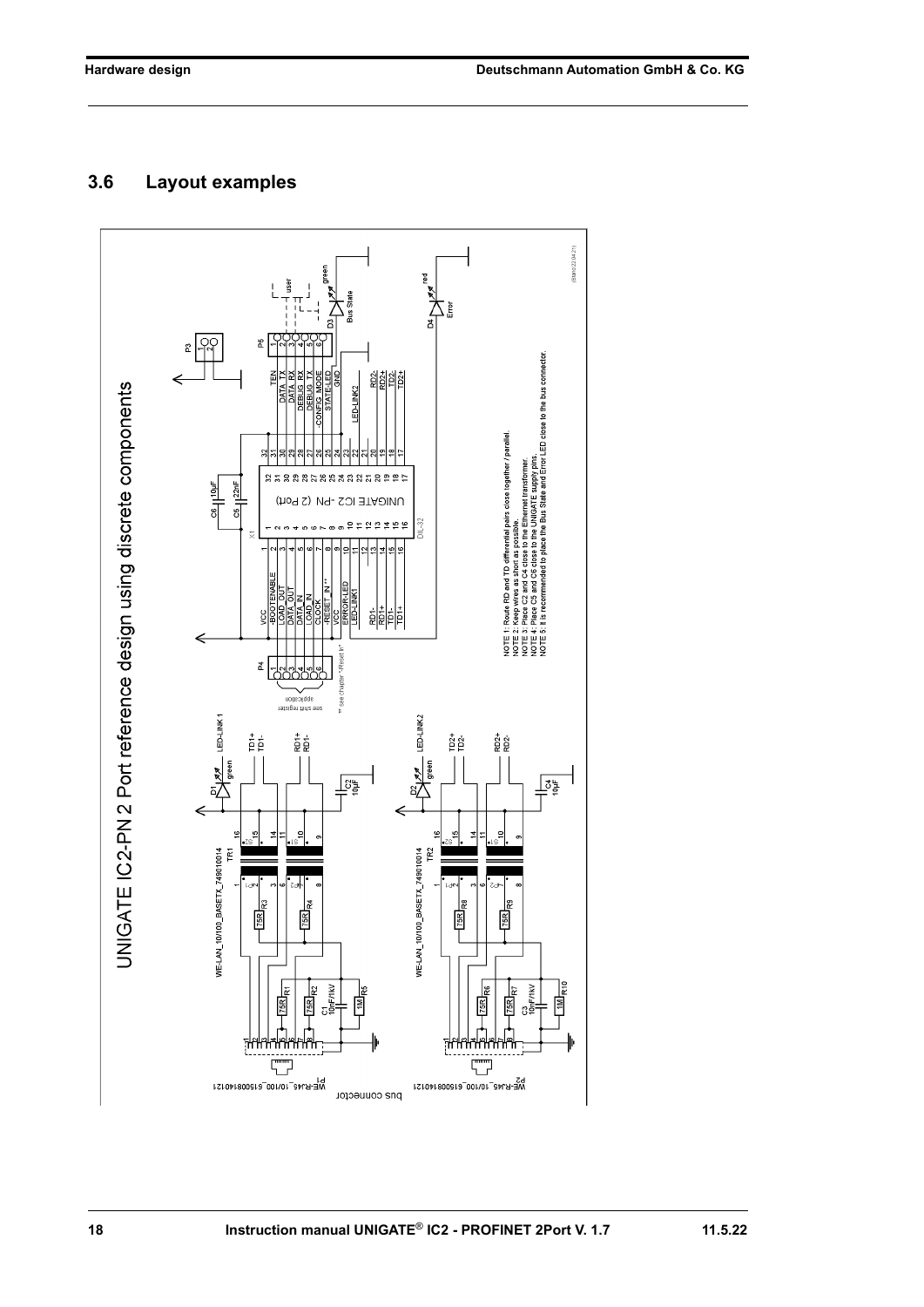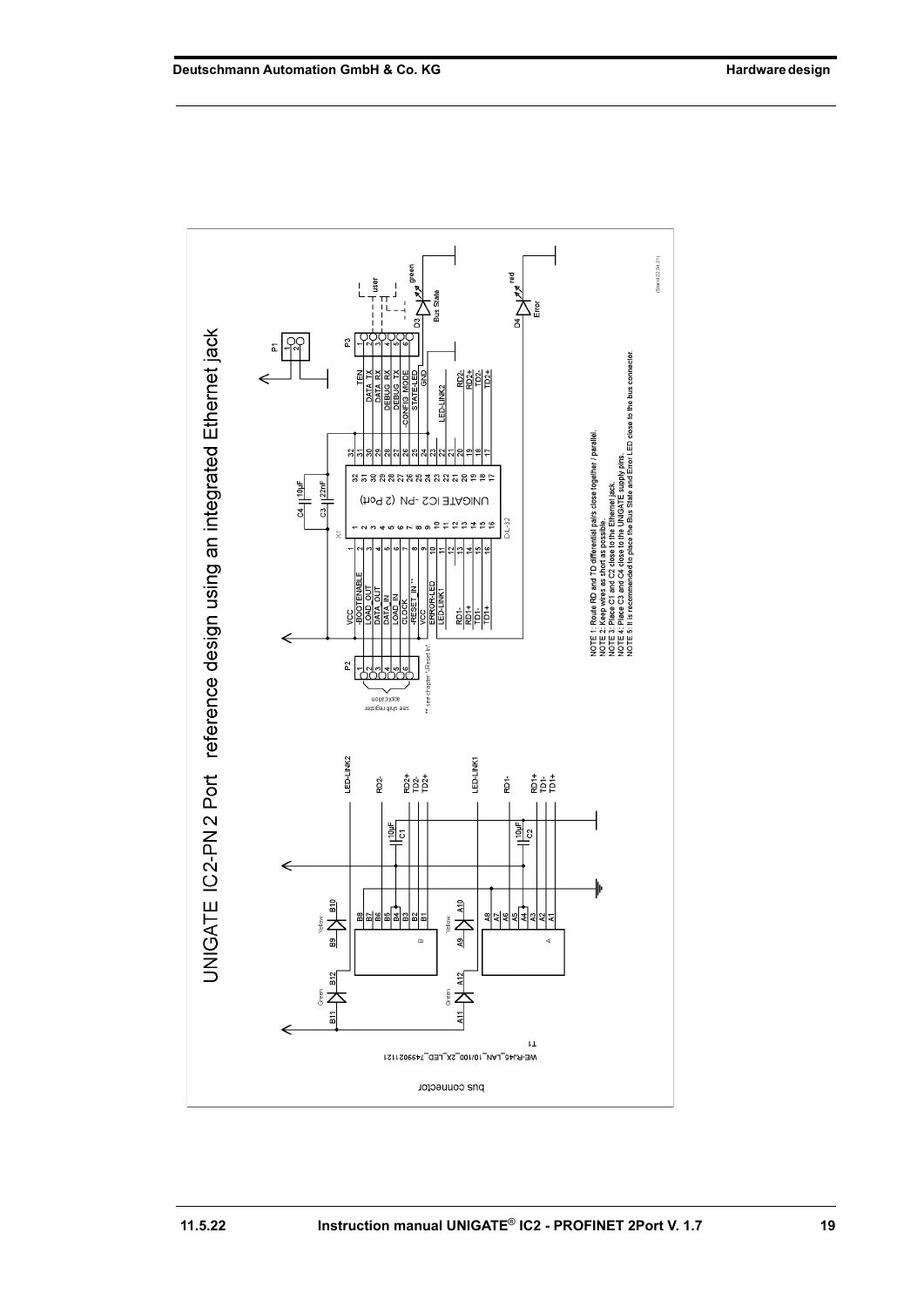**When connecting the UG-IC2 and the RJ45-connector it is important to make sure the signal lines RD1-/RD1+ resp. TD1-/TD1+ also RD2-/RD2+ resp. TD2-/TD2+ run as short a possible, parallel and equal in length. Because this is for analog signals, it is also advisable not to place digital lines in close proximity.**



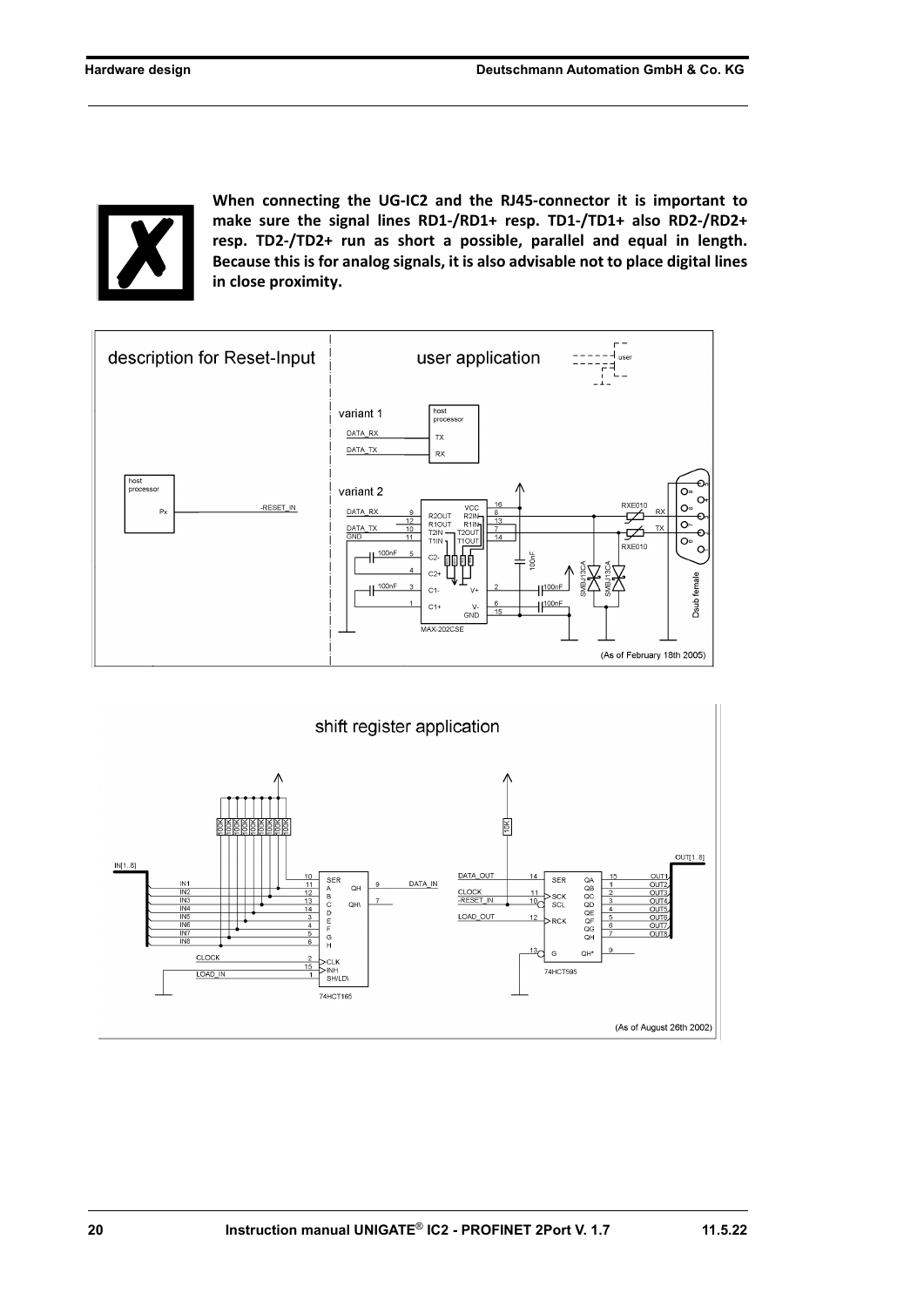

**The 74HCT595 used in this example has an undefined on-position, but therefor can set the outputs to the tri-state condition via the OutEnable-Pin 13. If it is more important to have a defined on-position in an application, and the OutEnable-pin is not necessary, the 74HCT594 can be used here.**

#### **Note:**

The following recommendations result from the reference design of the Micrel Switch used in the UNIGATE® IC2-PN 2Port:

#### **Compatible isolation transformers:**

- **•** Pulse H1102
- **•** Transpower HB726
- **•** Bel Fuse S558-5999-U7
- **•** YCL PT163020
- **•** DELTA LF8505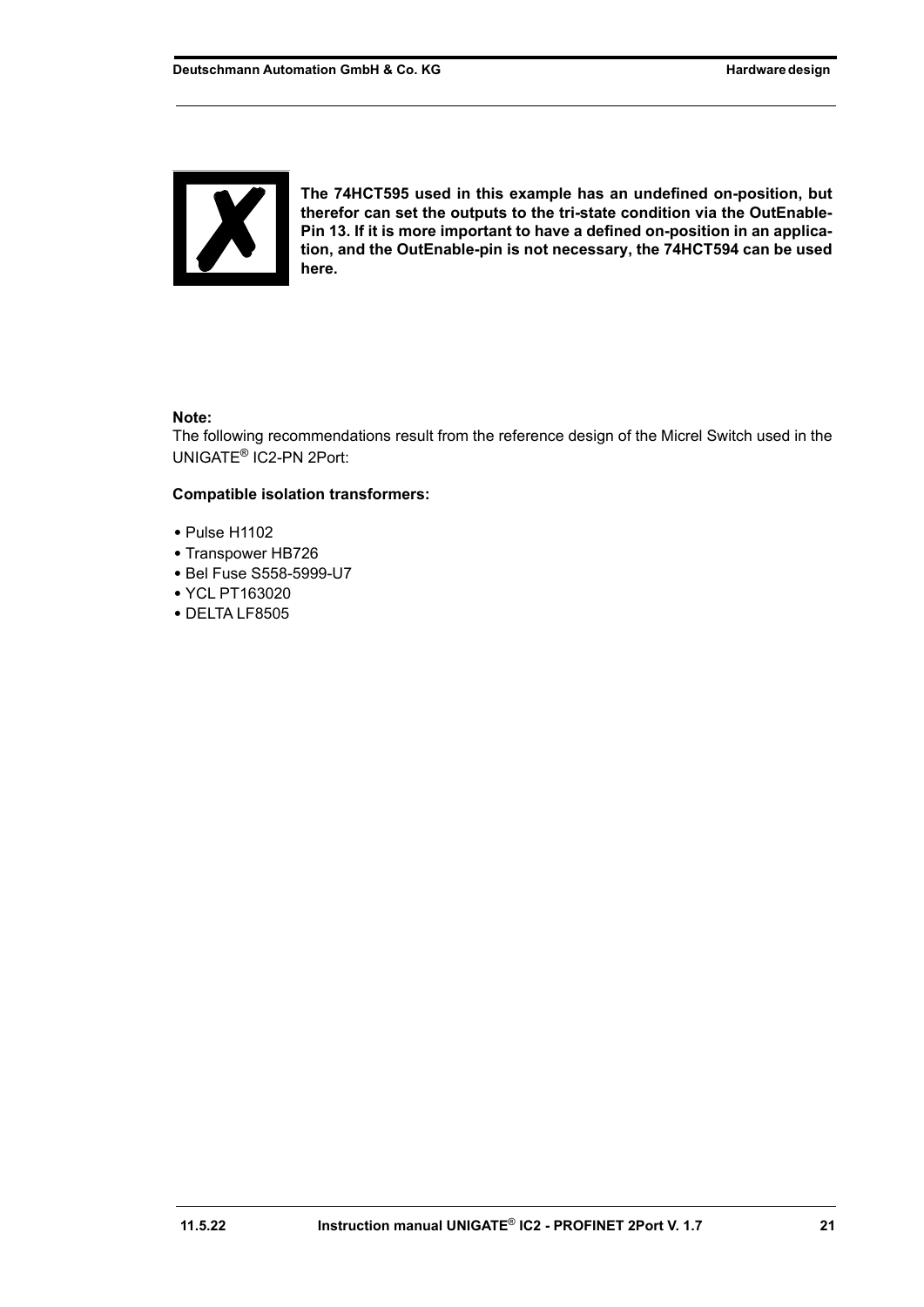# <span id="page-21-0"></span>**3.7 Handling (mounting the UNIGATE® IC2 on the carrier board)**

Depending on the application and the expected shock- and vibration-conditions you can generally choose from the following possibilities for the UNIGATE<sup>®</sup> IC2's installation on the carrier board:

- Mounting on a socket in the carrier board. If necessary solder the UNIGATE<sup>®</sup> IC2 to 2 or 4 pins in the socket. Normally the IC2 can easily be pulled out after the soldering points have been removed.
- **•** Make arrangements for two holes next to the socket in the layout. After the UNIGATE® IC2 was plugged in the socket pull an isolated wire over the IC2 and solder it on the carrier board at the specified holes.
- **•** Fasten the UNIGATE® IC2 with a wire or a tie wrap on the socket.
- **•** Manual soldering directly on the carrier board.
- Automatic soldering directly on the carrier board, whereas "selective" soldering is essential (no wave soldering)

The advantage of the socketed variant is the easy download of Script- and Firmware-updates, if the carrier board is not designed for it. Besides, that way the Fieldbus can be changed easily by changing the UNIGATE<sup>®</sup> IC2 if the corresponding plug connectors are provided on the carrier board. Another advantage is, that - normally - only a reflow soldering of the carrier board is necessary.

The advantage of the soldered variant is, that the installation height is lower and a higher shockand vibration-safety is provided.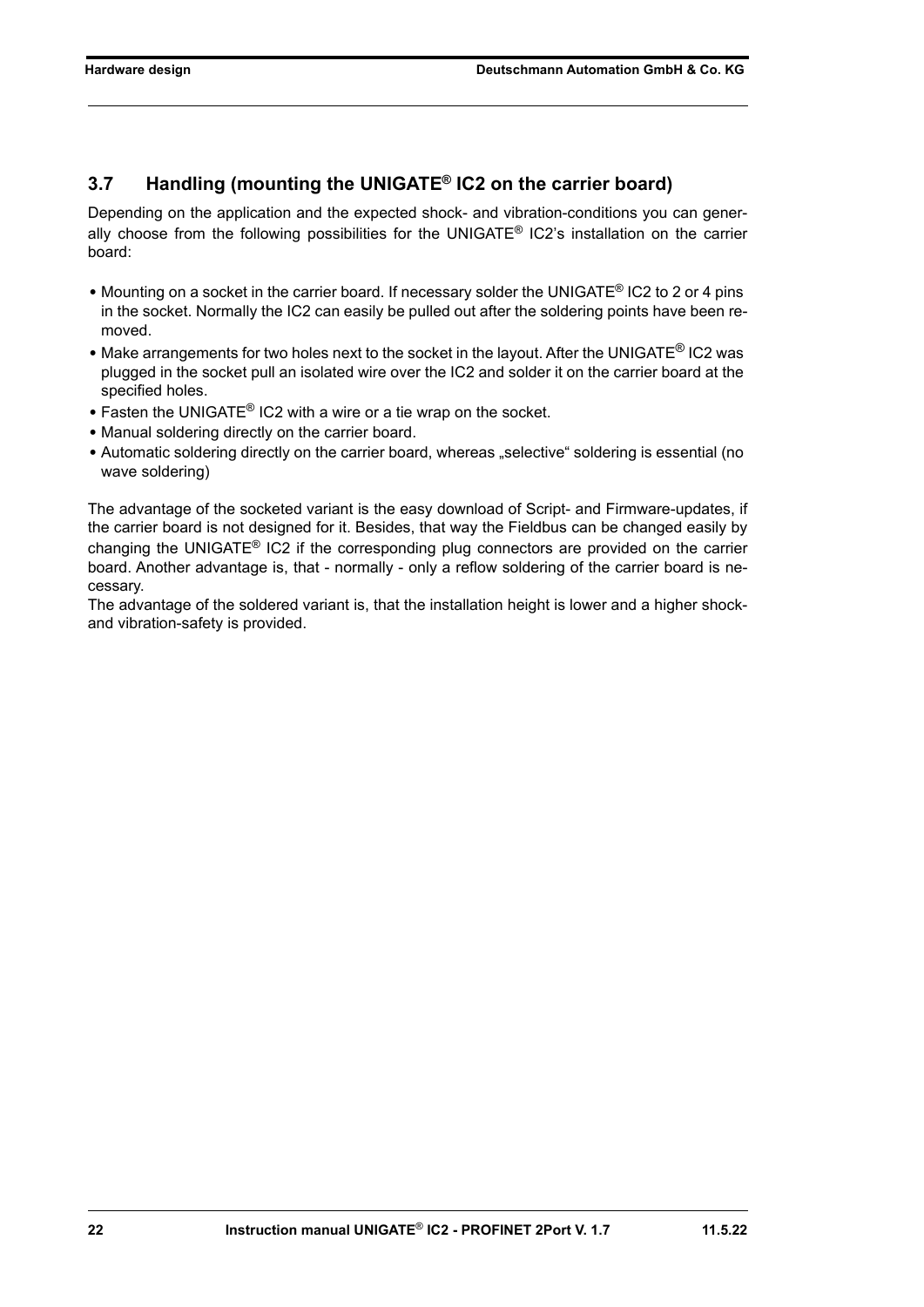#### <span id="page-22-0"></span>**3.8 Requirement for Ethernet-Interface**

Since there is an extremly large number of suppliers for RJ45 connectors (with and without integrated Ethernet transformer), or single Ethernet transformers on the market, it is not possible for us to test all possibilities. If you consider that there are various qualities (SMD / THT, with / without LED, vertical / horizontal, with / without EMC springs tab at the top / bottom, single / multiple times, etc.) with RJ45 connectors alone, it is probably understandable.

In General, RJ45 connectors and the external or built-in Ethernet transformer must meet the following properties:

#### **Required parameters for Ethernet Transformer:**

Turns ratio 1 CT: 1 CT  $\pm$  5% Open Circuit Inductance 350 uH (min) @ 10 mV, 10 kHz Insertion Loss 1.1 dB (max) 1500 Vrms dielectric, 1 minute

#### **Required parameters for RJ45 connector:**

CAT5, shielded if possible

To enable a quick start in the selection of appropriate components, we have compiled a list of order numbers of Würth Elektronik below, where we source our components. Of course, other manufacturers are possible, so the following list is to be considered exemplary.

#### **Ethernet transformer 10/100 Base-T 1:1**

We mainly use: Order-No. 749 010 014

#### **RJ45 connector with transformer**

We mainly use: Order-No. 615 008 145 521

#### **RJ45 connector (single or multiple) with integrated transformer**

To be cost-effective and more flexible we don't use RJ45 connectors with integrated transformers. Technically, however, nothing speaks against it. We exemplary tested: Order-No. 749 905 100 1

Further information:

We had bad experiences with SMT connectors in the past, because in the field they got demolished every now and then due to mechanical loads.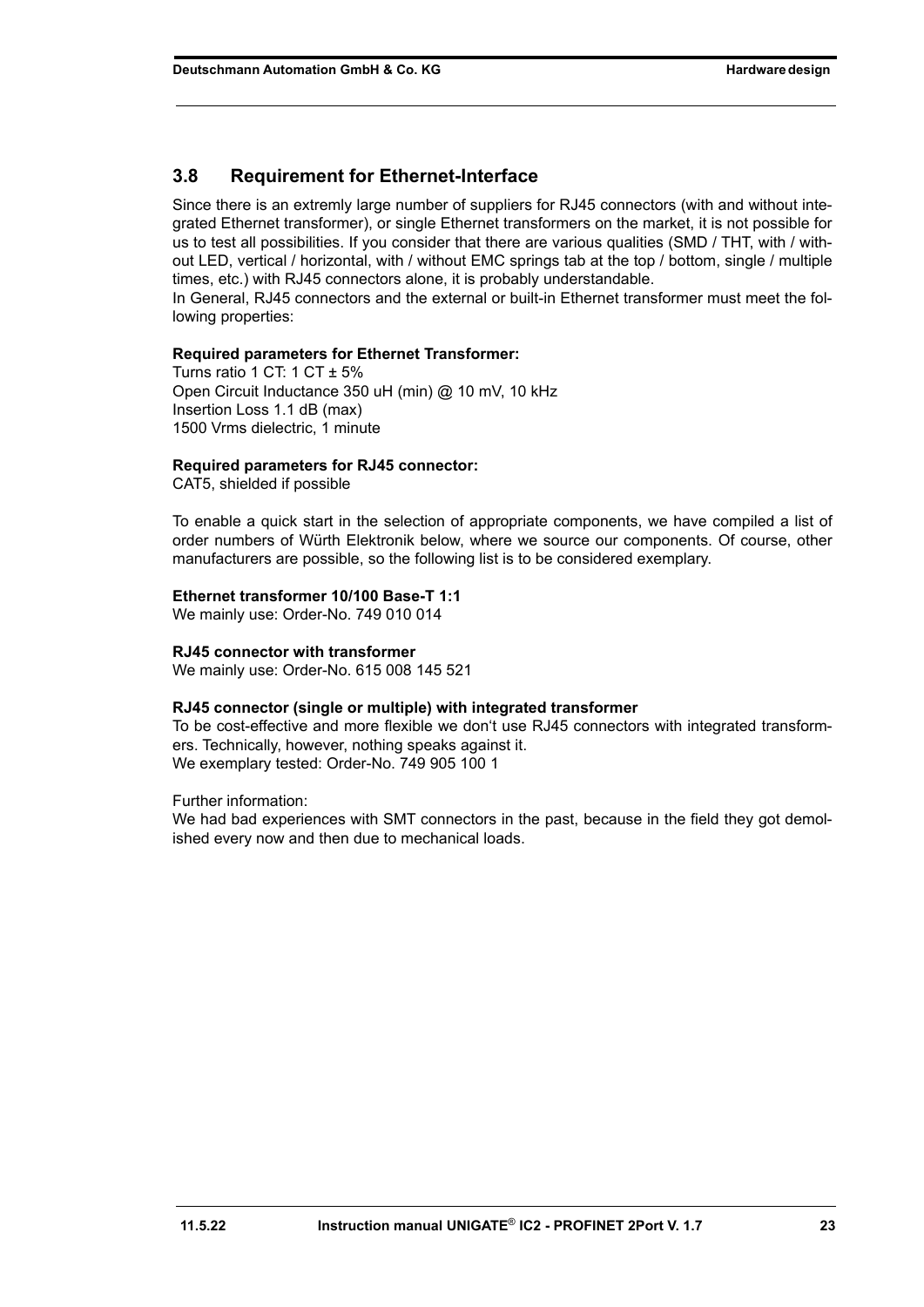# <span id="page-23-0"></span>**4 The serial interface**

### <span id="page-23-1"></span>**4.1 Overview**

The serial interface is the most important connection between the UNIGATE<sup>®</sup> IC2 and the microcontroller of your application. The interface is designed in a way so that your application at least does not have to be changed on the software-side. The wide range of services of the UNIGATE $^{\circledR}$ IC2's serial interface constitutes the basis for it. The UNIGATE® IC2 allows to connect of controllers with a baud rate of 110 Baud – 6 MBaud. The baud rate for the communication itself is permanently stored in the module. The maximum size for IO-data can be read-out with the Script command "Get RSOutBufFree16".

Depending on the read-in Script of the UNIGATE® IC2, the module carries out actions independently, in order to identify data from the connected device. For customers who already have a software-adaptation at he company Deutschmann Automation, this protocol as well or a Script after an adaptation can be processed by the IC2.

In any case the IC2 will take over the communication with the fieldbus independently.

### <span id="page-23-2"></span>**4.2 Initialization of the serial interface**

The initialization of the interface is carried out by script-commands, such as "Set baudrate", "Set databits", "Set parity". For a detailed description of these commands see the online documentation for the Protocol Developer or the instruction manual for the Protocol Developer.

### <span id="page-23-3"></span>**4.3 Use of the serial interface**

The serial interface can freely be programmed by the user. Efficient script-commands for sending and receiving data are available; just to mention some possibilities: such as waiting with timeout for a character, waiting for a fixed number of characters or also sending and receiving data in the Modbus RTU. A reference to these commands is offered in the online documentation for the Protocol Developer as well as in the instruction manual for the Protocol Developer.

### <span id="page-23-4"></span>**4.4 Further operation modes**

In the configuration mode the serial interface also serves to configure the standard software or to carry out a Script-update. More details on that can be found in [chapter 7](#page-26-0).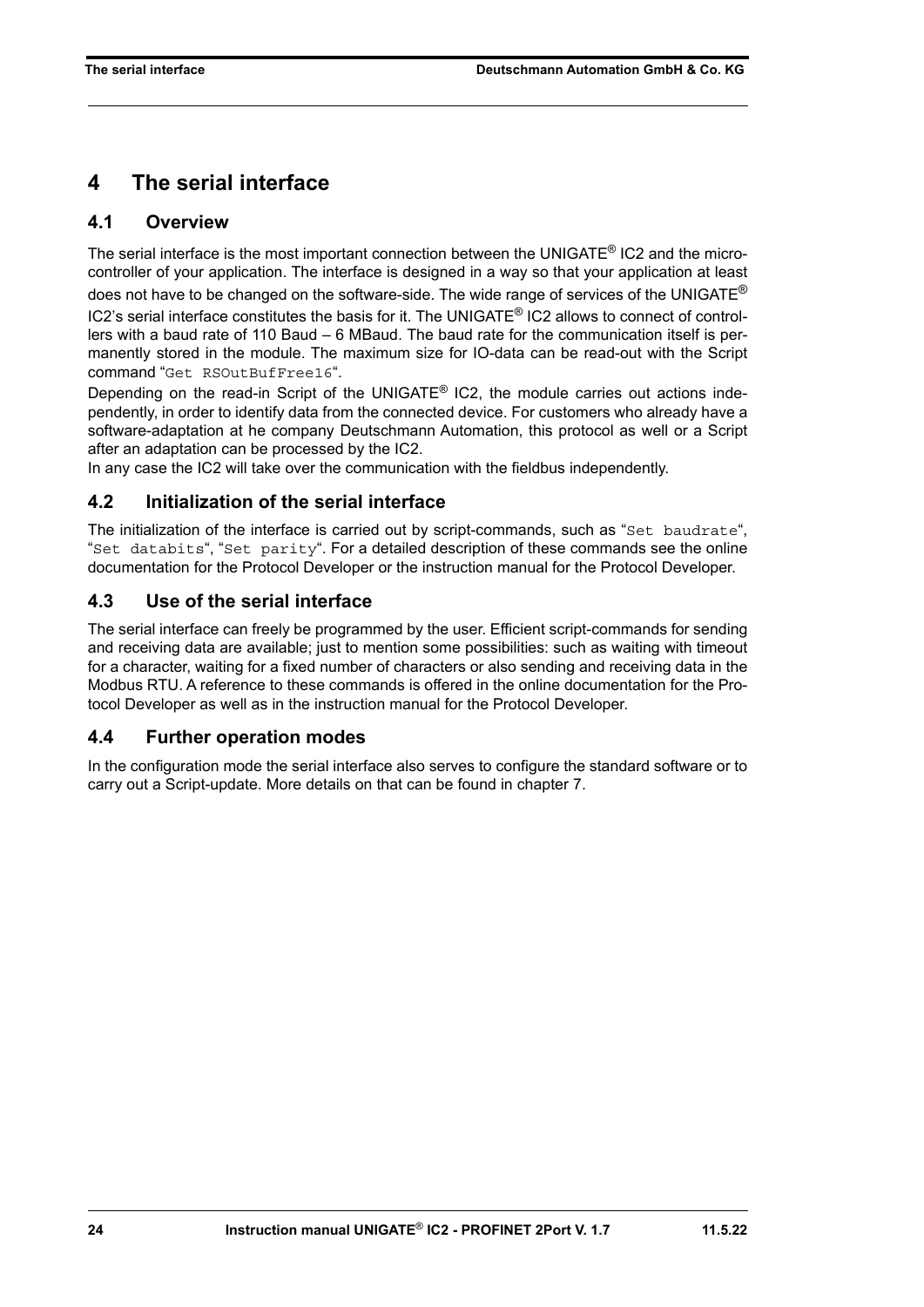# <span id="page-24-0"></span>**5 Synchronous serial interface**

The synchronous serial interface of the UNIGATE® IC2 is used to connect clocked shift registers or components that have a Serial Peripheral Interface (SPI).

It allows

- **•** the expansion of the IC2 for digital inputs and outputs (for example for driving LEDS or for reading switch positions)
- **•** communicate with microcontrollers or
- **•** the control of DA and AD converters.

Connection examples are given in [chapter 3](#page-11-0).

By using the synchronous serial interface can realize products that can work without another microcontroller (stand-alone mode). Examples are sensor products or digital IO modules

### <span id="page-24-1"></span>**5.1 Shift register operation**

Before the interface can be used, it has to be initialized by setting various Script parameters. (see chapter 5.1.1)

The parameters "ShiftRegisterInputType" and "ShiftRegisterOutputType" allow the use of different shift register types, which differ in the polarity of the shift register signals. To use the shift register types 74595 and 74165, for example, the values " $RiseClk$  RiseLoad" and "RiseClk LowLoad" can be set.

The shift register width is set by the parameter "ShiftRegisterInputBitLength" and "ShiftRegisterOutputBitLength". The maximum width is 256 bits.

The data exchange with the connected shift registers ensues with the commands  $\text{writeshif-}$ tRegister", "ReadShiftRegister" or bidirectional with the command "ShiftRegisterDataExchange".

Further information on the commands and parameter values can be found in the Help section of the Protocol Developer Software. On request, the Deutschmann Script language can be complemented by additional parameter values in order to support other types of shift registers.

### <span id="page-24-2"></span>**5.2 SPI mode**

Before the interface can be used in SPI mode, this must be initialized. The command InitSPI sets the operating type, the mode (signal polarity and phase) and the clock frequency.

The data exchange ensues with the command ExchangeSPI. The maximum clock frequency is 33 Mbit/s as master, 10 Mbit/s as slave. For details please see the IC2-Pinout list in the download area of our website.

Please also refer to the script commands documentation in the online help of the Protocol Developer.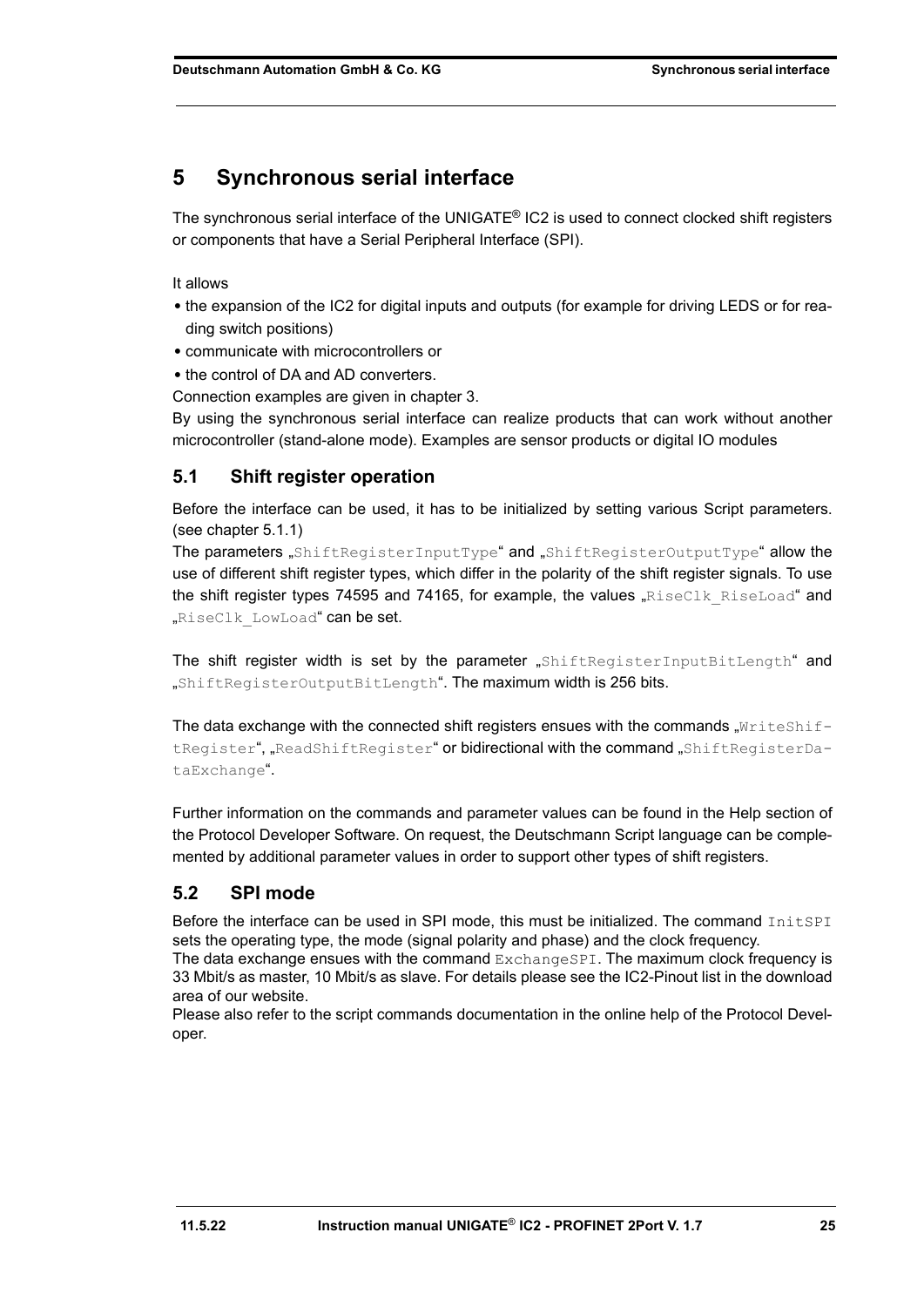# <span id="page-25-0"></span>**6 The Debug-interface**

#### <span id="page-25-1"></span>**6.1 Overview of the Debug-interface**

The UNIGATE® IC2 features a Debug-interface, that allows a step-by-step processing of a script. Normally this interface is only required for the development of a script.

#### <span id="page-25-2"></span>**6.2 Starting in the Debug-mode**

When applying power to the UNIGATE<sup>®</sup> IC2 (power up) the firmware will output the binary character 0 (0x00) after a self-test was carried out on this interface. If the IC2 receives an acknowledgement via this interface within 500 ms, it is in the Debug-mode. The acknowledgement is the ASCII-character O (0x4F).

With the start in the Debug-mode the further execution of script-commands will be put to a stop.

#### <span id="page-25-3"></span>**6.3 Communication parameter for the Debug-interface**

The Debug-interface is always operating with 9600 baud, no parity, 8 data bit, 1 stop bit. It is not possible to change this parameter in the Protocol Developer. Please consider the fact that these settings have to be in accordance with those of the PC-COM-interface and that the flow control (protocol) has to be set on "none" there.

#### <span id="page-25-4"></span>**6.4 Possibilities with the Debug-interface**

Usually the Protocol Developer is connected to the Debug-interface. With it a step-by-step processing of a script, monitoring jumps and decisions and looking at memory areas is possible. Moreover breakpoints can be set. It basically possesses all characteristics a software-development tool is typically supposed to have. However, it is also possible to carry out a Scrip-update via this interface.

#### <span id="page-25-5"></span>**6.5 Commands of the Debug-interface**

The commands for the use of the Debug-interface are described in the online-documentation for the Protocol Developer as well as in the instruction manual Protocol Developer.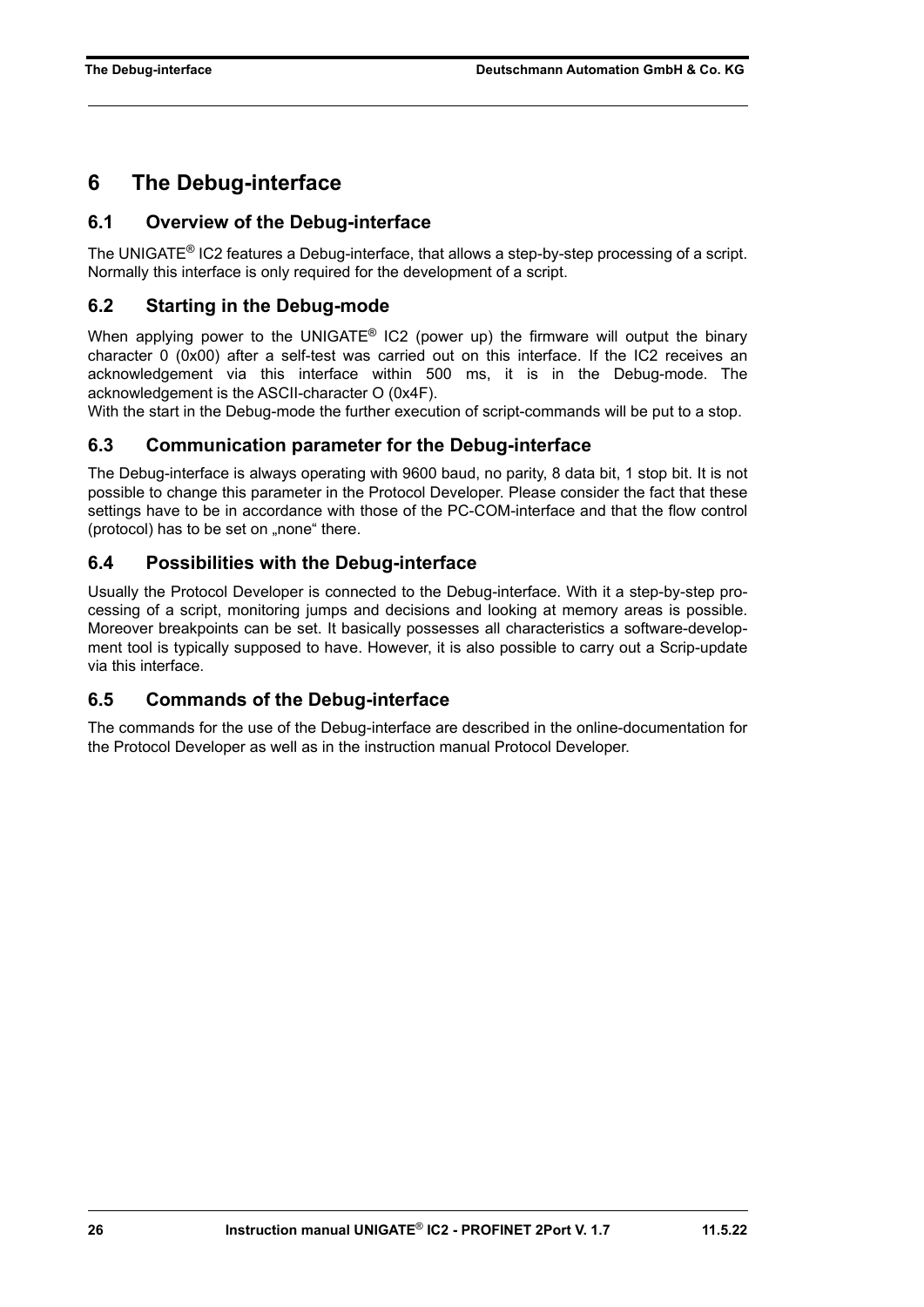# <span id="page-26-0"></span>**7 Script and configuration**

### <span id="page-26-1"></span>**7.1 Overview**

The script stored in the UNIGATE® IC2, as well as the configuration, can be replaced or updated via the serial interface (application) in the configuration mode.

### <span id="page-26-2"></span>**7.2 The configuration mode**

If the pin . ConfigMode" pulled to GND during the PowerUp or Reset, then the UNIGATE<sup>®</sup> IC2 starts in the configuration mode. In this mode it is possible to communicate with the IC2 without processing the regular software. In this mode it is possible to change the UNIGATE® IC2's settings of the standard software or to write a new script in the UNIGATE® IC2. It shows its start in the configuration mode by issuing a status message (it may take up to 1 minute), which might look as follows:

IC2-PN2P V0.1.0[44] (c)dA[220MHz] Script(C:131/16192,V:0/16384)="Leer" Author="Deutschmann Automation GmbH" Version="1" Date=21.08.2001 SN=47110010 MAC=00-14-11-8C-E5- 9F IP=0.0.0.0 Name=""

### <span id="page-26-3"></span>**7.3 Update the script**

- **•** The preferred option is to insert the UNIGATE® IC2 into the base board from Deutschmann (Developer Board UNIGATE® IC2-AB) and use the Deutschmann tools (software WINGATE with "Write Script" under "File" or with the software ScriptProgramTool).
- **•** You can also automatically replace the script in your application from your host (see flowchart).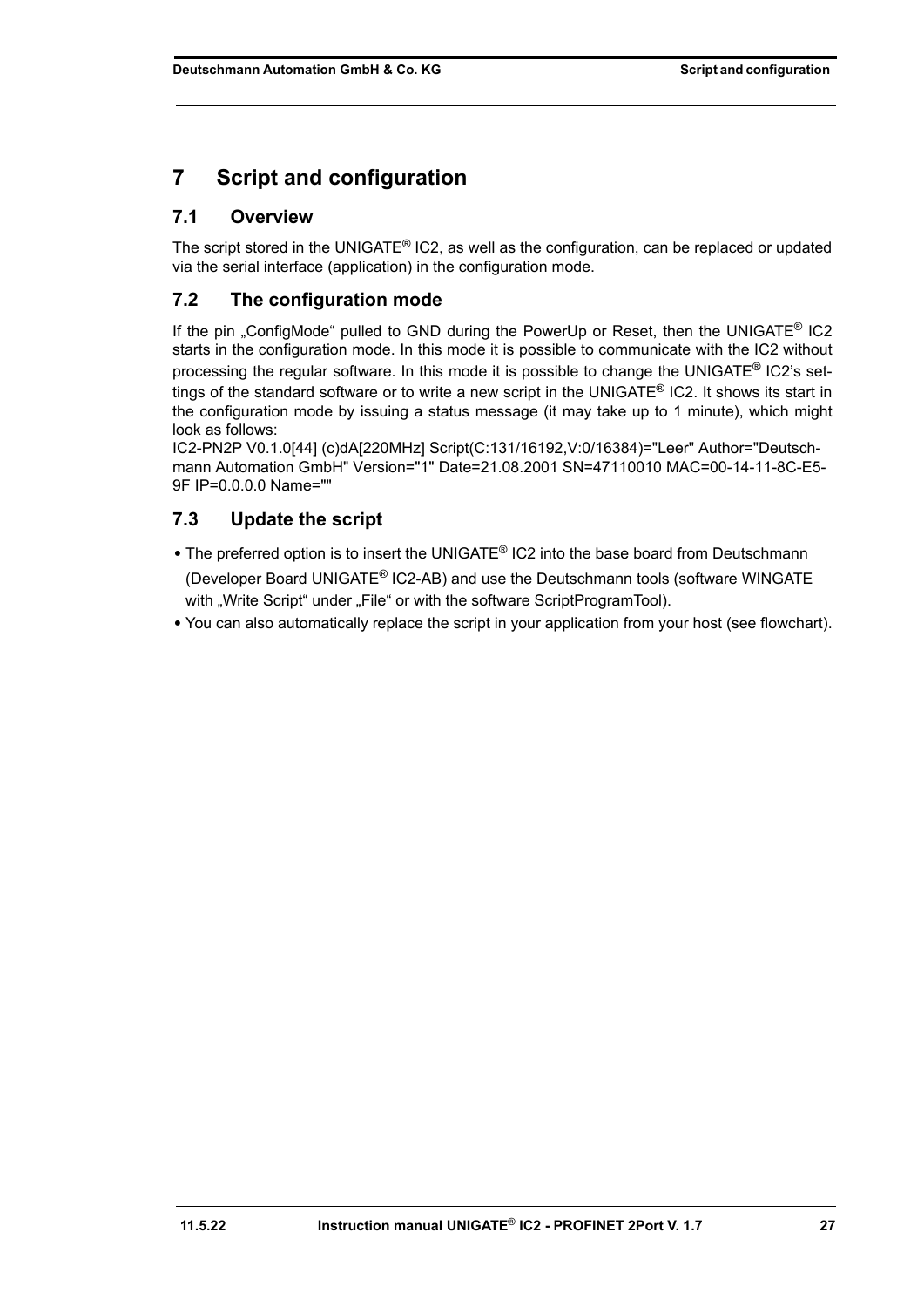**Script Download**

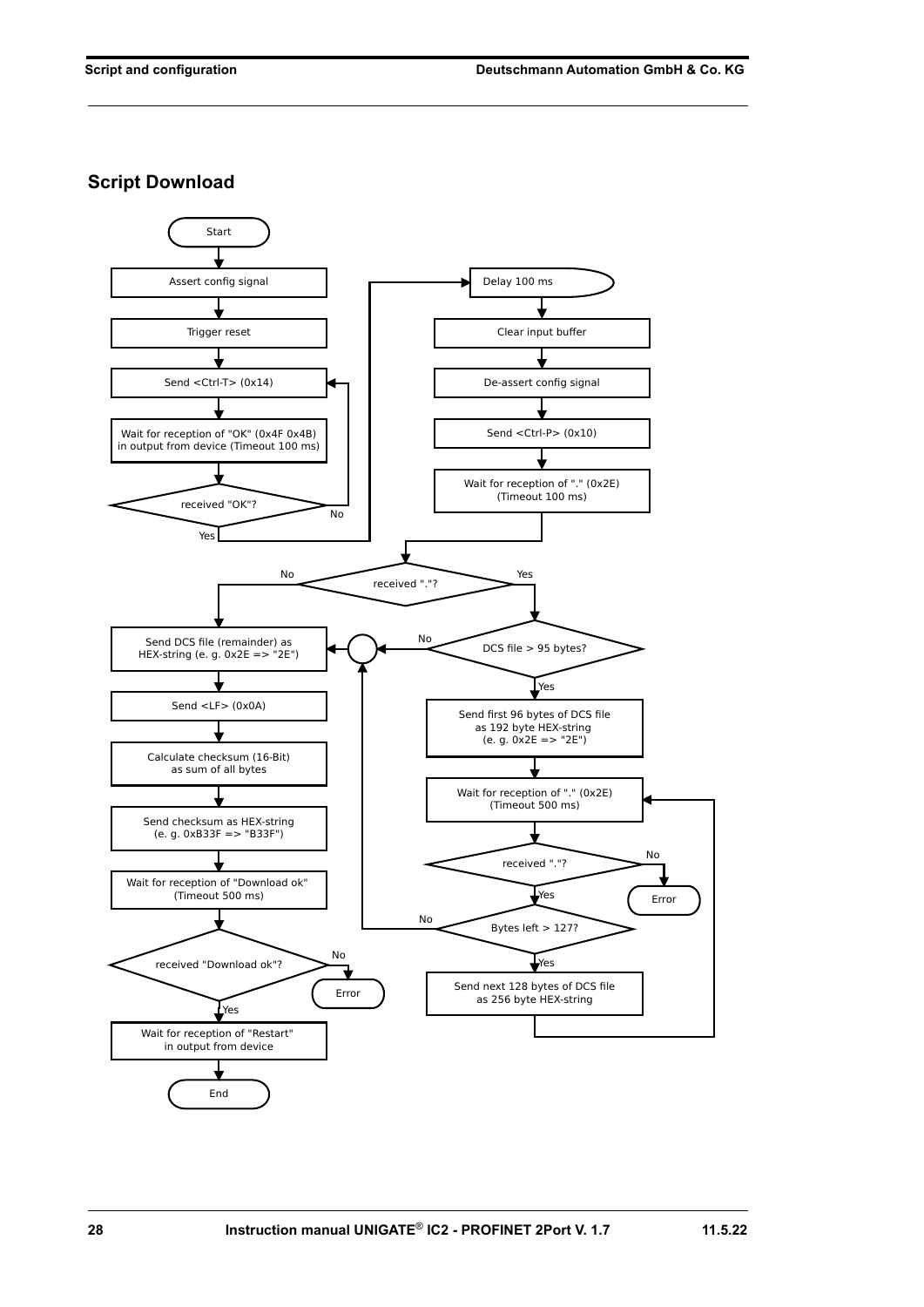#### **The operational sequence is as follows:**

The Gateway has to be in the config-mode. The script-download is initiated with "Ctrl-P (=0x10)". After that the data follows byte by byte as ASCII-hex-characters. The download is terminated with a "LF (=0x0A)". Afterwards the word-checksum follows as ASCII-hex-characters.

The Gateway responds with a clear text reply to that download and carries out a warm start.

#### Example:

The following 4-bytes script is supposed to be downloaded: 0x01 0x12 0x5A 0x23 The sum of the bytes is 0x0090 as checksum. Then the following sequence is to be sent:

| 1.  | 0x10 | Ctrl-P |
|-----|------|--------|
| 2.  | 0x30 | '0'    |
| 3.  | 0x31 | '1'    |
| 4.  | 0x31 | '1'    |
| 5.  | 0x32 | '2'    |
| 6.  | 0x35 | '5'    |
| 7.  | 0x41 | 'Α'    |
| 8.  | 0x32 | '2'    |
| 9.  | 0x33 | '3'    |
| 10. | 0x0A | LF     |
| 11. | 0x30 | '0'    |
| 12. | 0x30 | '0'    |
| 13. | 0x39 | פי'    |
| 14. | 0x30 | '0'    |

Gateway's reply: "Download ok"

# <span id="page-28-0"></span>**7.4 Configuration of the UNIGATE® IC2**

UNIGATE® IC2 is delivered with an empty script.

The configuration of the UNIGATE<sup>®</sup> IC2 - PROFINET is restricted to the setting of the Ethernetaddress. (see also [chapter 12.2](#page-37-2))

#### <span id="page-28-1"></span>**7.4.1 Ethernet**

- **•** Baud rate: 100 MBit/s
- **•** IP-address (Gateway)
- **•** Ethernet (MAC-address)
- **•** IP-destination host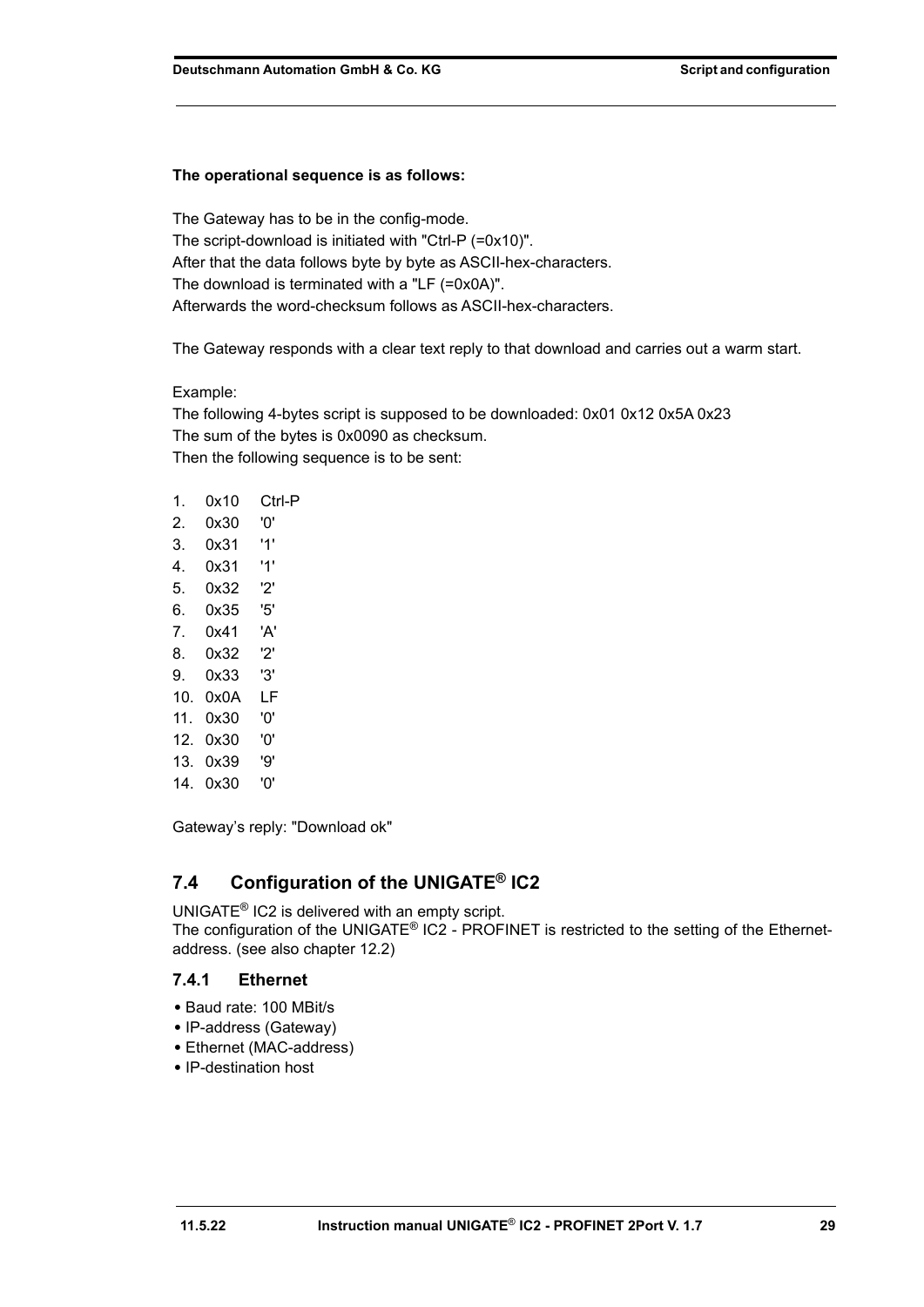### <span id="page-29-0"></span>**7.4.2 RS232/RS485/RS422**

- **•** RS-ype: RS232
- **•** Start bit: 1
- **•** Data bits: 8
- Stop bit: 1
- 
- **•** Parity: None • Baud rate:
- Default setting. This configuration can be changed via the Script.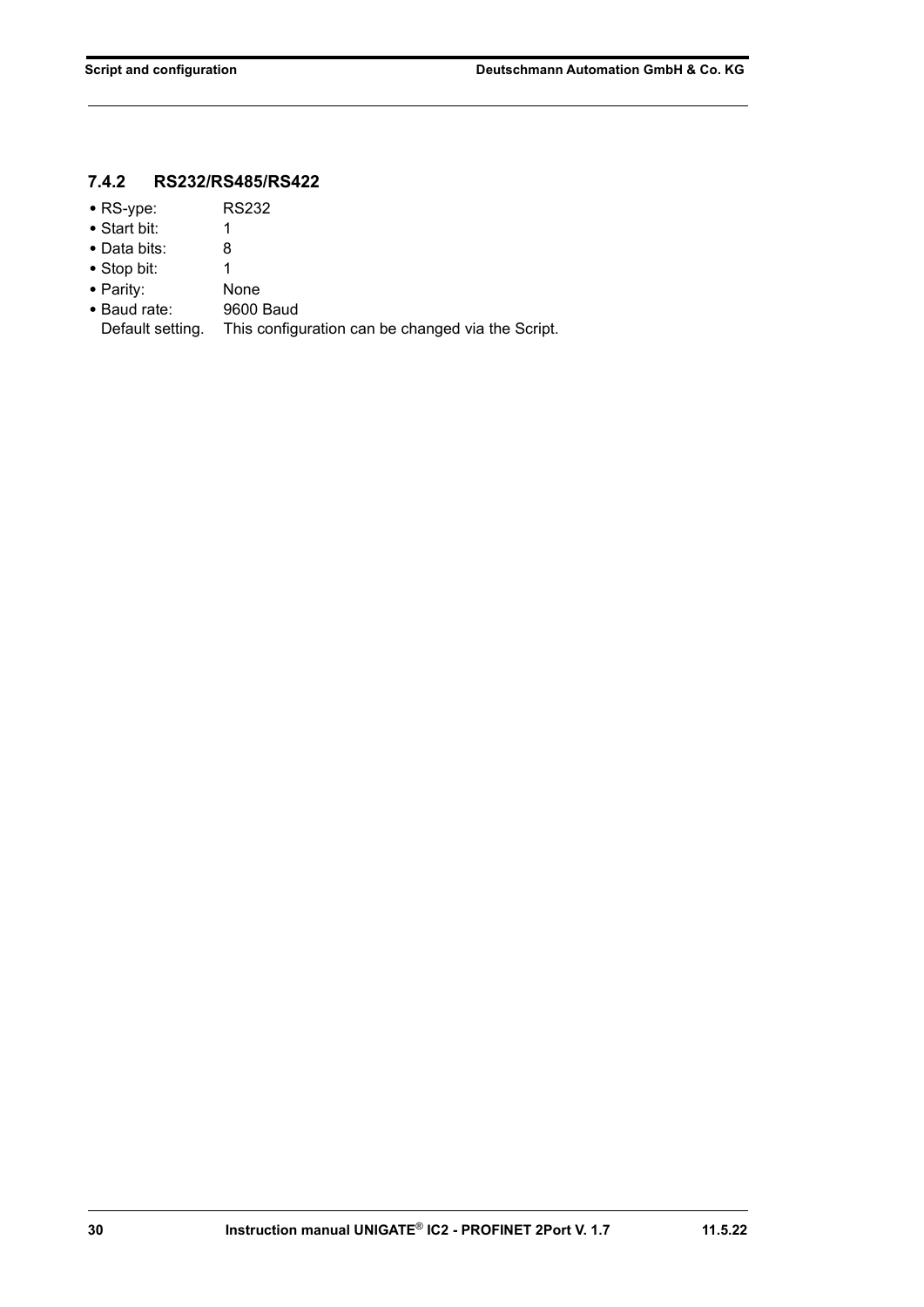# <span id="page-30-0"></span>**8 Generating a script**

### <span id="page-30-1"></span>**8.1 What is a script?**

A script is a sequence of commands, that are executed in that exact order. Because of the fact that also mechanisms are given that control the program flow in the script it is also possible to assemble more complex processes from these simple commands.

The script is memory-oriented. It means that all variables always refer to one memory area. While developing a script you do not have to take care of the memory management though. The Protocol Developer takes on this responsibility for you.

### <span id="page-30-2"></span>**8.2 Memory efficiency of the programs**

A script command can carry out e. g. a complex checksum like a CRC-16 calculation via data. For the coding of this command only 9 byte are required as memory space (for the command itself). This is only possible when these complex commands are contained in a library.

A further advantage of this library is, that the underlying functions have been in practical use for a couple of years and therefore can be described as 'void of errors'. As these commands are also present in the native code for the controller, at this point also the runtime performance of the script is favorable.

### <span id="page-30-3"></span>**8.3 What can you do with a script device?**

Our script devices are in the position to process a lot of commands. In this case a command is always a small firmly outlined task. All commands can be put into classes or groups. A group of commands deals with the communication in general. This group's commands enable the gateway to send and receive data on the serial side as well as on the bus-side.

### <span id="page-30-4"></span>**8.4 Independence of buses**

Basically the scripts do not depend on the bus, they are supposed to operate on. It means that a script which was developed on a PROFIBUS Gateway can also be operated on an Interbus without changes, since the functioning of these buses is very similar. In order to also process this script on an Ethernet Gateway, perhaps further adjustments have to be made in the script, so that the script can be executed reasonably.

There are no fixed rules how which scripts have to operate properly. When writing a script you should take into account on which target hardware the script is to be executed, so the necessary settings for the respective buses can be made.

### <span id="page-30-5"></span>**8.5 Further settings at the IC2 Gateway**

Most devices require no further adjustments, except for those made in the script itself. However, there are also exceptions to it. These settings are made by means of the software WINGATE. If you know our UNIGATE<sup>®</sup>-series, you are already familiar with the proceeding with it. An example is the adjustment of the IP-address and the net-mask of an Ethernet-Gateway. These values have to be known as fixed values and are not available for the runtime. Another reason for the configuration of the values in WINGATE is the following: After an update of the script these values remain untouched, i. e. the settings that were made once are still available after a change of the script.

Only this way it is also possible that the same script operates on different Ethernet-Gateways, that feature different IP-addresses.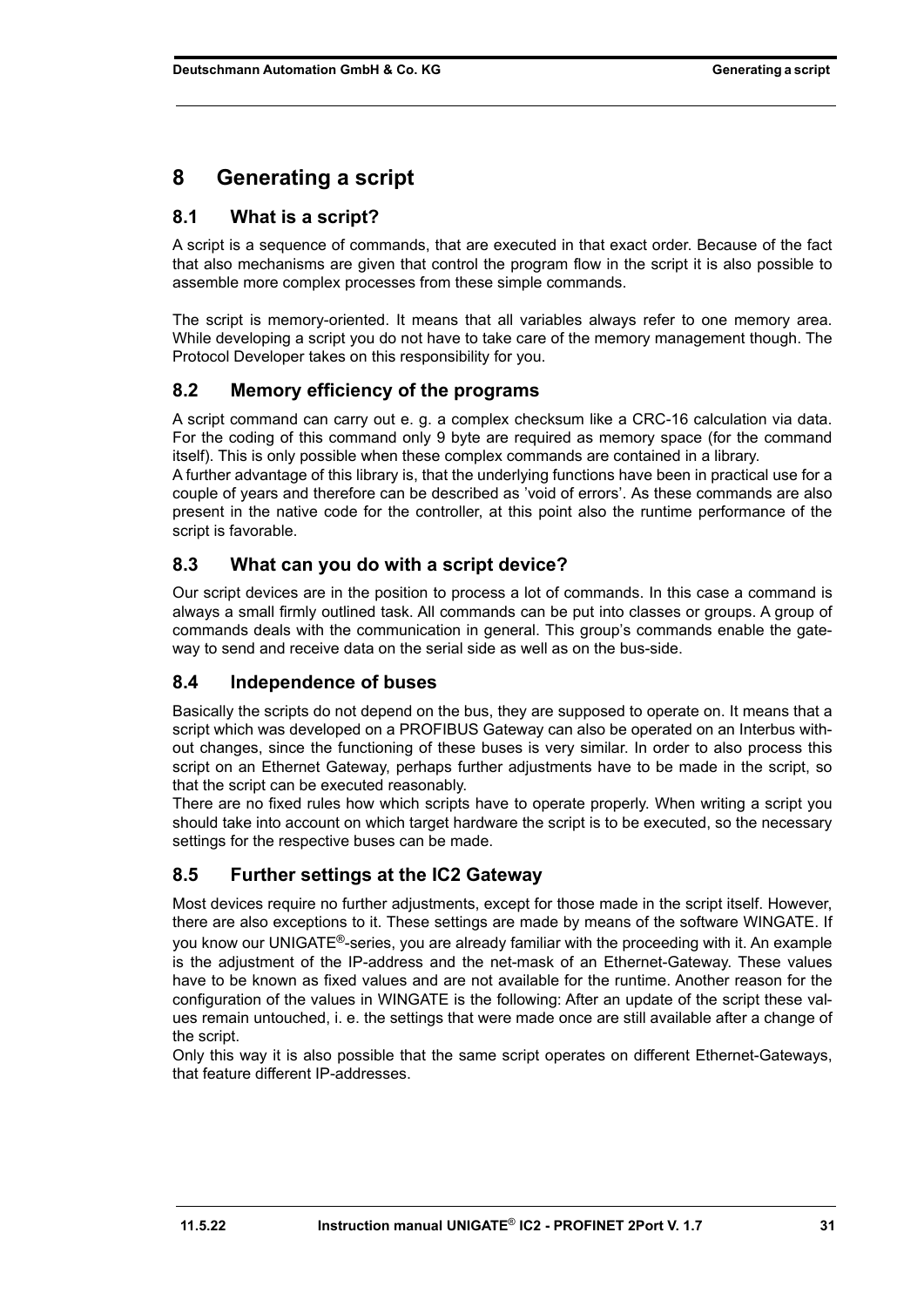### <span id="page-31-0"></span>**8.6 The use of the Protocol Developer**

The software tool Protocol Developer can be downloaded from our website http://www.deutschmann.de.

The Protocol Developer is a tool for an easy generation of a script for our script gateways. Its operation is exactly aimed at this use. After starting the program the script that was loaded the last time is loaded again, provided that it is not the first start.

Typical for Windows script commands can be added by means of the mouse or the keyboard. As far as defined and required for the corresponding command, the dialog to the corresponding command is displayed, and after entering the values the right text is automatically added to the script. The insertion of new commands by the Protocol Developer is carried out in a way that existing commands will not be overwritten. Generally a new command is inserted in front of the one where the cursor is positioned. Of course the commands can also be written by means of the keyboard or already written commands can also be modified.

### <span id="page-31-1"></span>**8.7 Accuracies of the baud rates at UNIGATE® IC2**

The baud rate of the serial interface is derived from the processor's crystal frequency. The deviation of the real baud rate from the set baud rate is always less than 1.1%.

### <span id="page-31-2"></span>**8.8 Script processing times**

The Script is translated by the Protocol Developer and the consequently generated code is loaded into the Gateway. Now the processor in the Gateway interprets this code. In this case, there are commands that can be processed very fast (e. g. "Set Parameter"). There are also commands, however, that take longer (e. g. copying 1000 bytes). Consequently, for one thing the processing time differs due to the kind of Sript command. But the processing time of the Script commands is considerably more determined by the processor time that is available for this process. Since the processor has to carry out several tasks simultaneously (multitasking system) only a part of the processor's capacity is available for the Script processing. The following tasks in the order of priority - are executed on the processor:

- **•** Sending and receiving data at the Debug-interface (provided that the Protocol Developer has been started on the PC)
- **•** Sending and receiving data at the RS-interface
- **•** Sending and receiving data at the Fieldbus-interface
- **•** Tasks controlled via internal clock (1 ms) (e. g. flashing of an LED)
- **•** Processing of the Script

From experience approximately 10 µs can be calculated for each Script line. This value confirmed itself again and again in many projects as a standard value. He is always quite accurate if the processor has enough time available for the Script processing.

By means of the tasks mentioned above, the following recommendation can be formulated in order to receive a rather fast Script processing:

- **•** Deactivate the Debug-interface (it is the normal case in the serial use)
- **•** Keep the data length at the RS-interface as small as possible. The baud rate is not the problem here, but the amount of characters which are transfered per second.
- **•** Do not unnecessarily extend the data length at the Fieldbus side. Especially at acyclical bus data, if possible do only send them when changes were made. The data length at buses that are configured to a fixed length (e. g. PROFIBUS) should not be longer than absolutely necessary.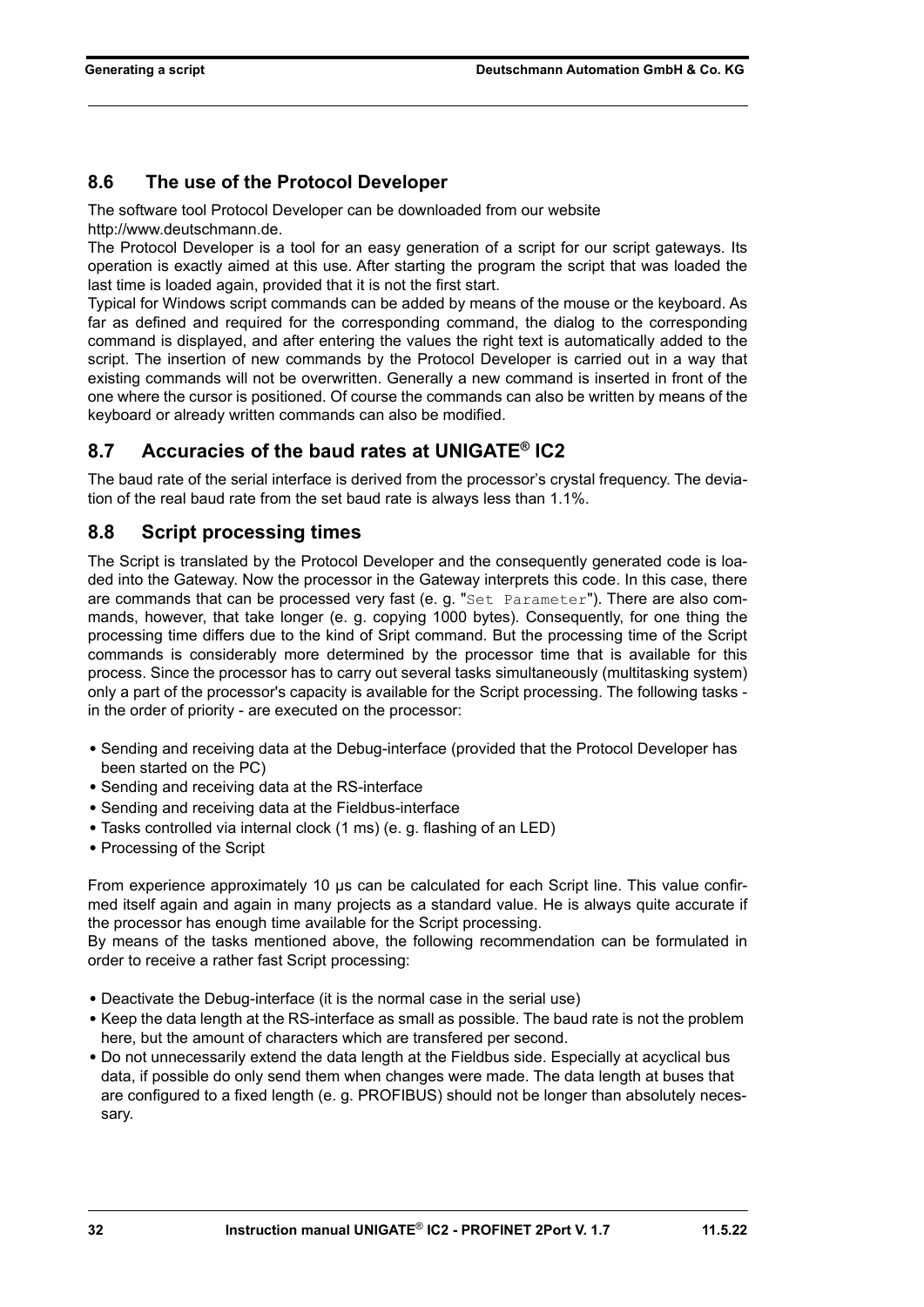If the processing time should be too large in spite of these measures, there is the possibility to generate a customized Script command, that executes several tasks in one Script command. Please contact our support department for this purpose.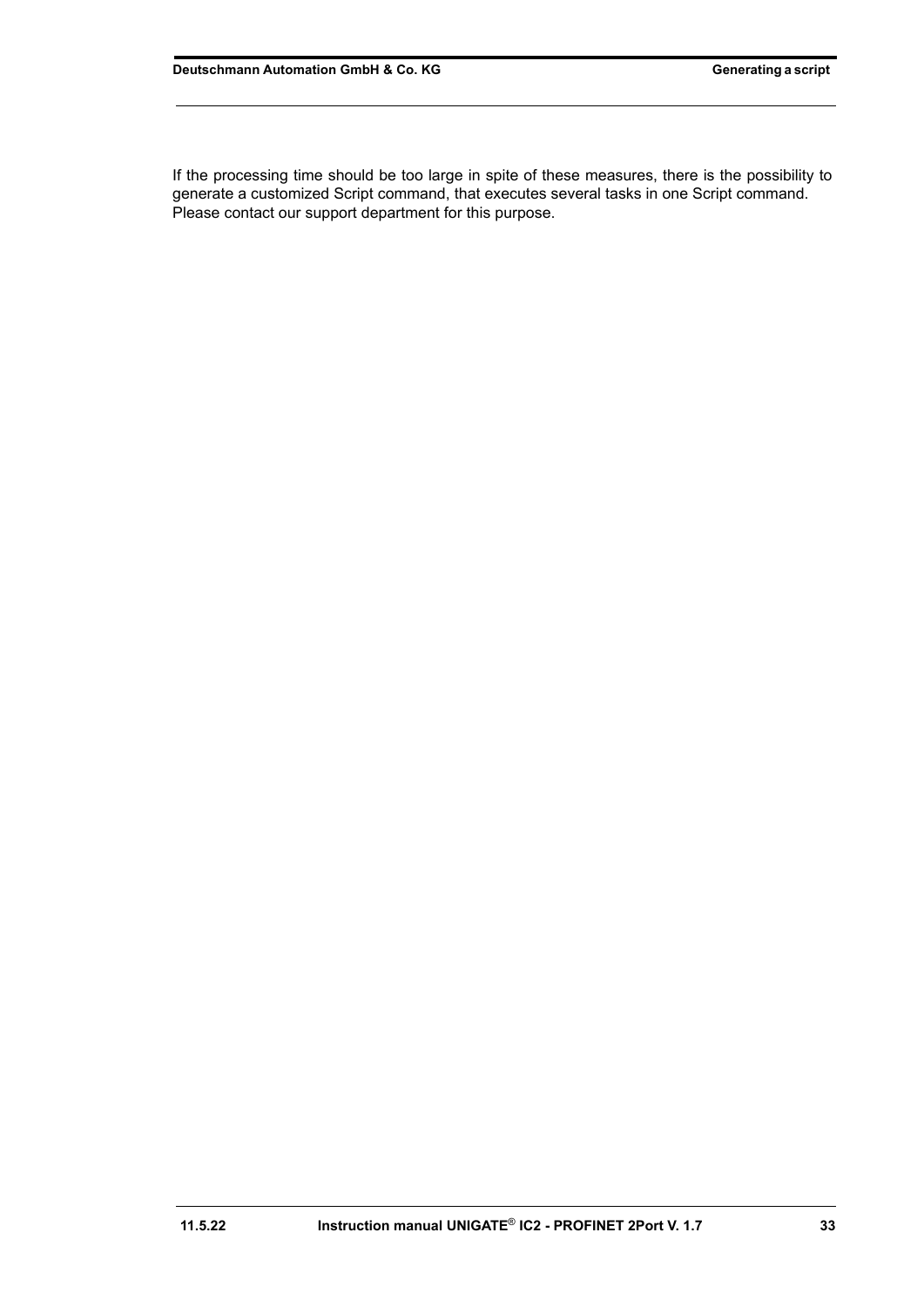# <span id="page-33-0"></span>**9 FTP-Server**

This UNIGATE $<sup>®</sup>$  has an integrated FTP server that enables access to the file system of the</sup> device. The FTP server is password protected.

In addition to the predefined user name "admin" and the password "nimda", others can also be stored.



If the stored user name and/or password is lost, access can be made via the predefined user name "admin" and the password "nimda" if the UNIGATE<sup>®</sup> is started in configuration mode.

However, the user names and passwords stored in the "users" file cannot be readout. The file can only be deleted or replaced.

### <span id="page-33-1"></span>**9.1 Users, Passwords & Groups**

The users, passwords and groups are managed in the "users" file. This file must be added to the file system under etc/ftpd/. The "users" file is not available in the delivery state.

### <span id="page-33-2"></span>**9.2 File – ..users**"

#### <span id="page-33-3"></span>**9.2.1 Format**

The composition of the "users" file consists of: username:password:group

- **•** Username: 1 to 19 characters
- **•** Password: 1 to 19 characters
- **•** Group (optional): at least 1 character

**Note:** The "users" file can be a maximum of 254 bytes.

Allowed characters are numbers, special characters and letters in upper and lower case. The colon (:) is automatically a separator and can therefore not be used as a character for the user name, password and group.

#### <span id="page-33-4"></span>**9.2.2 Permissions**

The structure of the "users" file consists of 1. the user name; 2. the password and 3. the assigned group (optional)

**Example 1:** Deutschmann:Automation:admin -> The user has access to the "/etc" directory.

**Example 2:** Deutschmann:Automation -> The user does not have access to the "/etc" directory.

**Note:** Only users in the admin group have access to the /etc directory and its contents. Access is limited to "Write". Other groups can be defined; however, no rights can be assigned to them.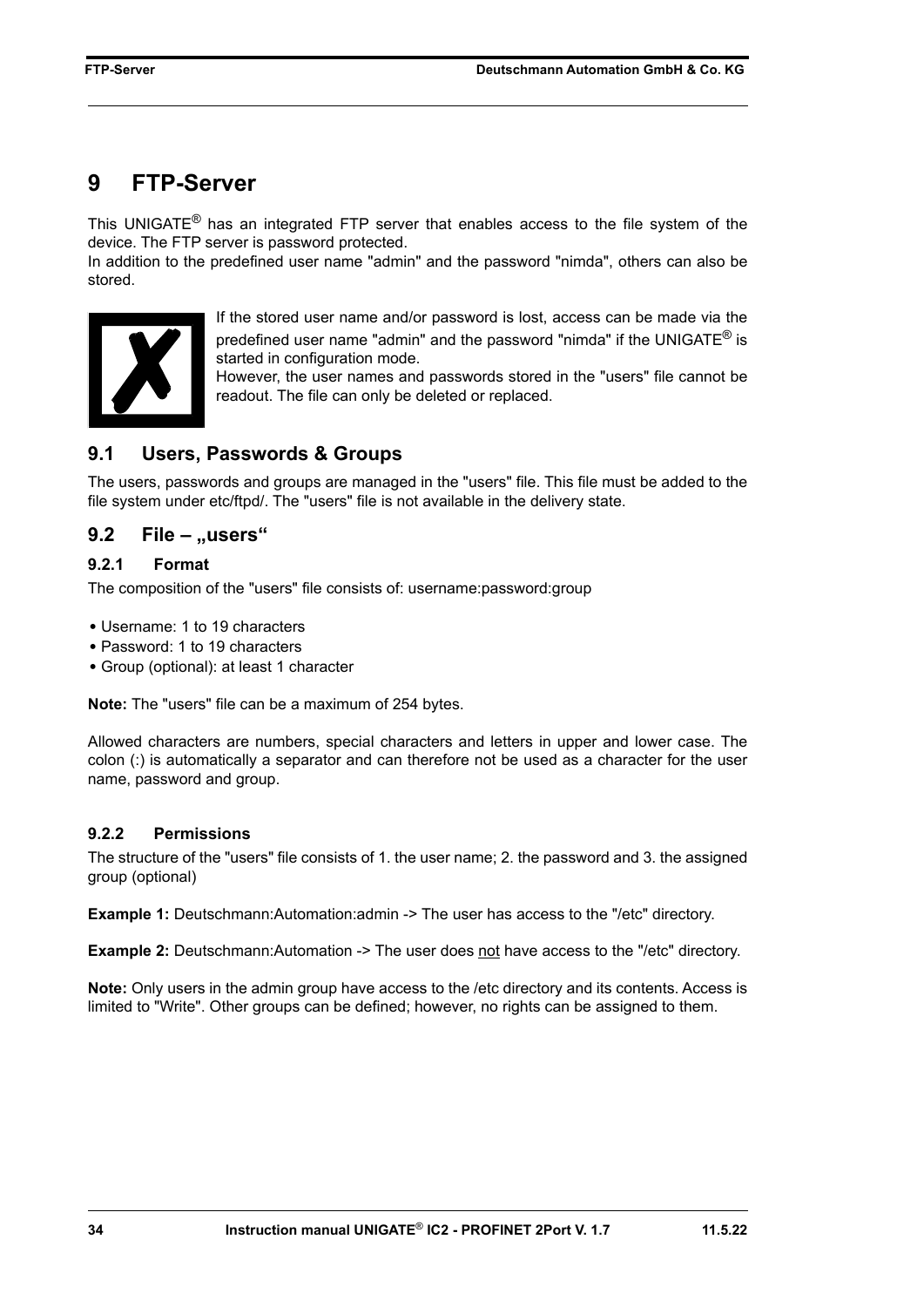#### <span id="page-34-0"></span>**9.2.3 Load**

To upload the "users" file, the UNIGATE<sup>®</sup> must be started in configuration mode. The FTP access takes place via the predefined user name "admin" and the password "nimda" if the UNIGATE® is still in the delivery status or the user name and/or the password has been lost.

### <span id="page-34-1"></span>**9.3 Script update via FTP**

The script (\*.dss) created using the Protocol Developer software must be saved as a compiled script (\*.dcs) with the file name "script.dcs". This file can then be transferred to the UNIGATE®. When the writing process is complete, the FTP connection can be closed. The UNIGATE<sup>®</sup> must then be restarted. During the start process, the UNIGATE® accepts the script contained in the file and then deletes the file.

### <span id="page-34-2"></span>**9.4 Updating the system configuration via FTP**

The device configuration called up via the WINGATE configuration software (\*.gwc) must be saved under the file name "system.gwc". This file can then be transferred to the UNIGATE®. When the writing process is complete, the FTP connection can be closed. The UNIGATE<sup>®</sup> must then be restarted. During the start process, the UNIGATE® accepts the device configuration contained in the file and then deletes the file.

### <span id="page-34-3"></span>**9.5 Use FTP server**

The FTP server is only suitable for "single user access". It is recommended to set FTP programs such as "FileZilla" to only one simultaneous connection. This significantly reduces the network load.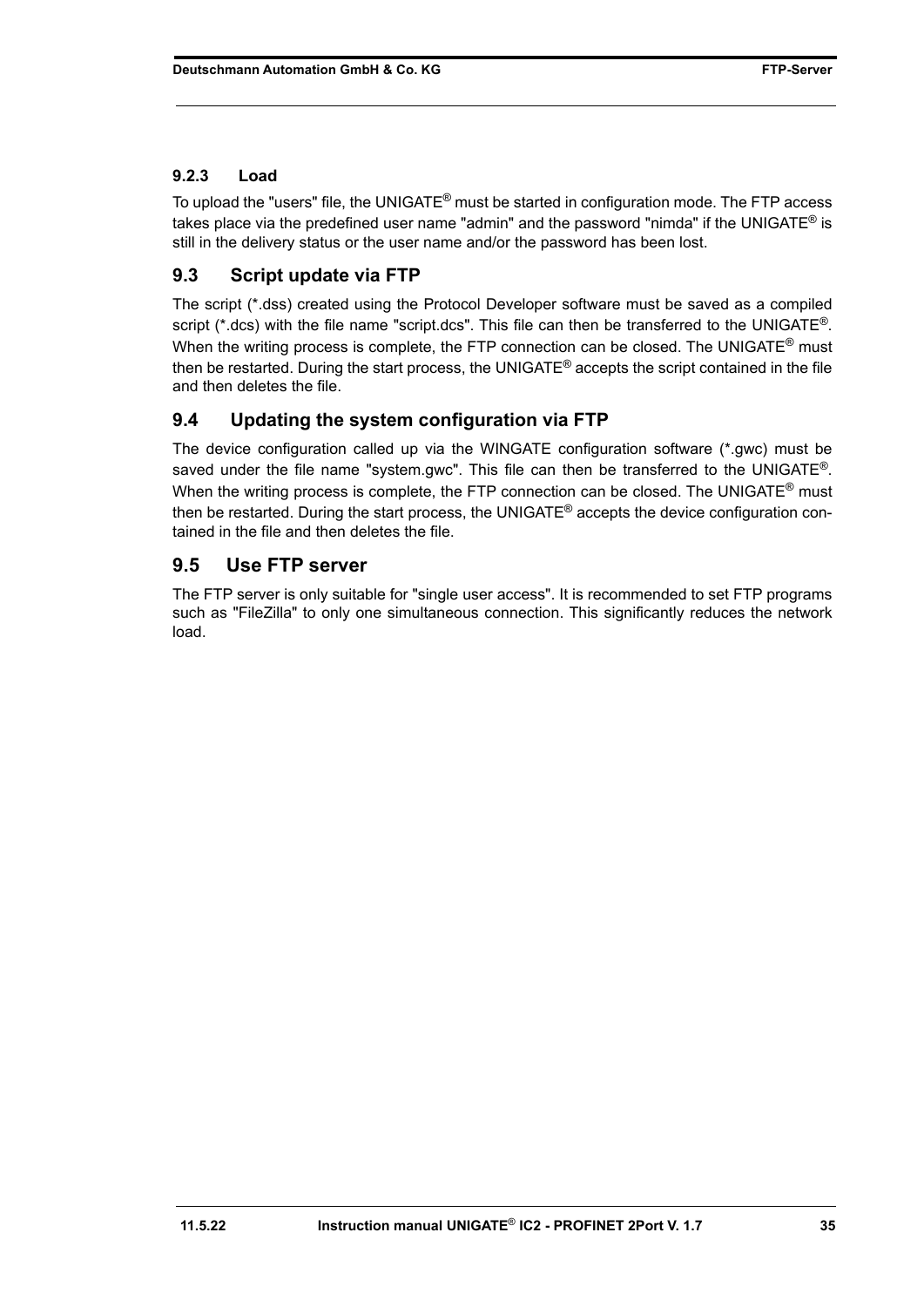# <span id="page-35-0"></span>**10 WEB server**

This UNIGATE<sup>®</sup> has an integrated web server. When delivered, the file system of the UNIGATE<sup>®</sup> contains an HTML page on which the system parameters of the device are displayed. The web page can be changed as desired by the customer or replaced with their own web page. This can then be written to the file system via FTP (see Chapter 9).

### <span id="page-35-1"></span>**10.1 Server-Side-Includes (SSI)**

The "Server Side Includes" (SSI) functionality is available to also be able to generate dynamic web pages that display process data, for example.

The web server only searches files with the extension "shtml" or "shtm" following SSI instructions. In all other HTML files, SSI instructions are ignored.

When a client requests a web page that contains SSI directives, the web server replaces the directives with the appropriate values and sends the generated page to the client. SSI instructions are noted within HTML comments and have the following syntax: <%command%>

A complete list of all commands can be obtained with the SSI command <%ListSsiFunctions%> or by calling the sample HTML page ssiList.shtml. be called.

Additional script variables can be made known to the web server with the script command "SetHT-MLOutputString" for the output of any process data. The command assigns a name to the variable, which can then be used in the following command: <%DisplayScriptVar:variable name%>

### <span id="page-35-2"></span>**10.2 HTML forms (CGI)**

By supporting HTML forms, the web server allows the design of interactive web pages. For example, input masks for process values can be implemented in this way.

The script command "SetHTMLInputString" assigns a name to a script variable, which can then be used in the HTML form.

### <span id="page-35-3"></span>**10.3 Example**

The interaction between gateway script and HTML page can be seen in the example HTML page "ssi.shtml" or "cgi.shtml" and the example script "example\_Set\_HTML\_String.dss". The sample HTML page is pre-installed on the Unigate in the /srv/www directory. The "example Set HTML String.dss" file can be found in the Script Interpreter.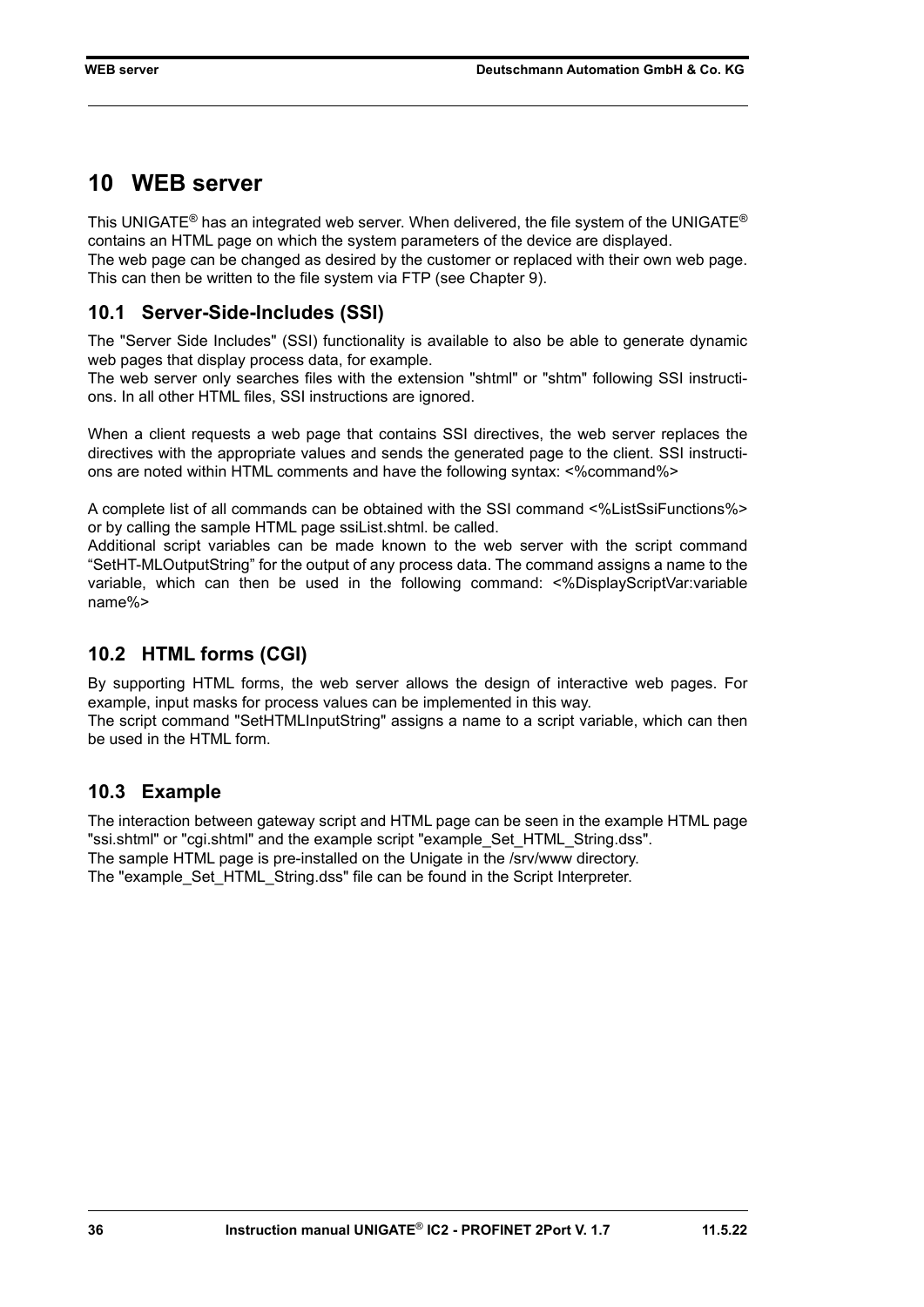# <span id="page-36-0"></span>**11 File system**

The UNIGATE<sup>®</sup> has a file system that is used by the integrated FTP server (see chapter 9) and the integrated webserver (see chapter 10). The directories /etc and /srv are stored in the delivery state.

# <span id="page-36-1"></span>**11.1 Directory /etc**

User names and passwords can be stored in this directory. To do this, the "users" file must be added to the /etc/ftpd/ directory. Further information can be found in the chapter.

### <span id="page-36-2"></span>**11.2 Directory /srv**

A webpage can be stored in this directory. To do this, the subdirectory /www must be created. The files can then be added to a web page under /srv/www. When delivered, the Deutschmann website is stored under /srv/www.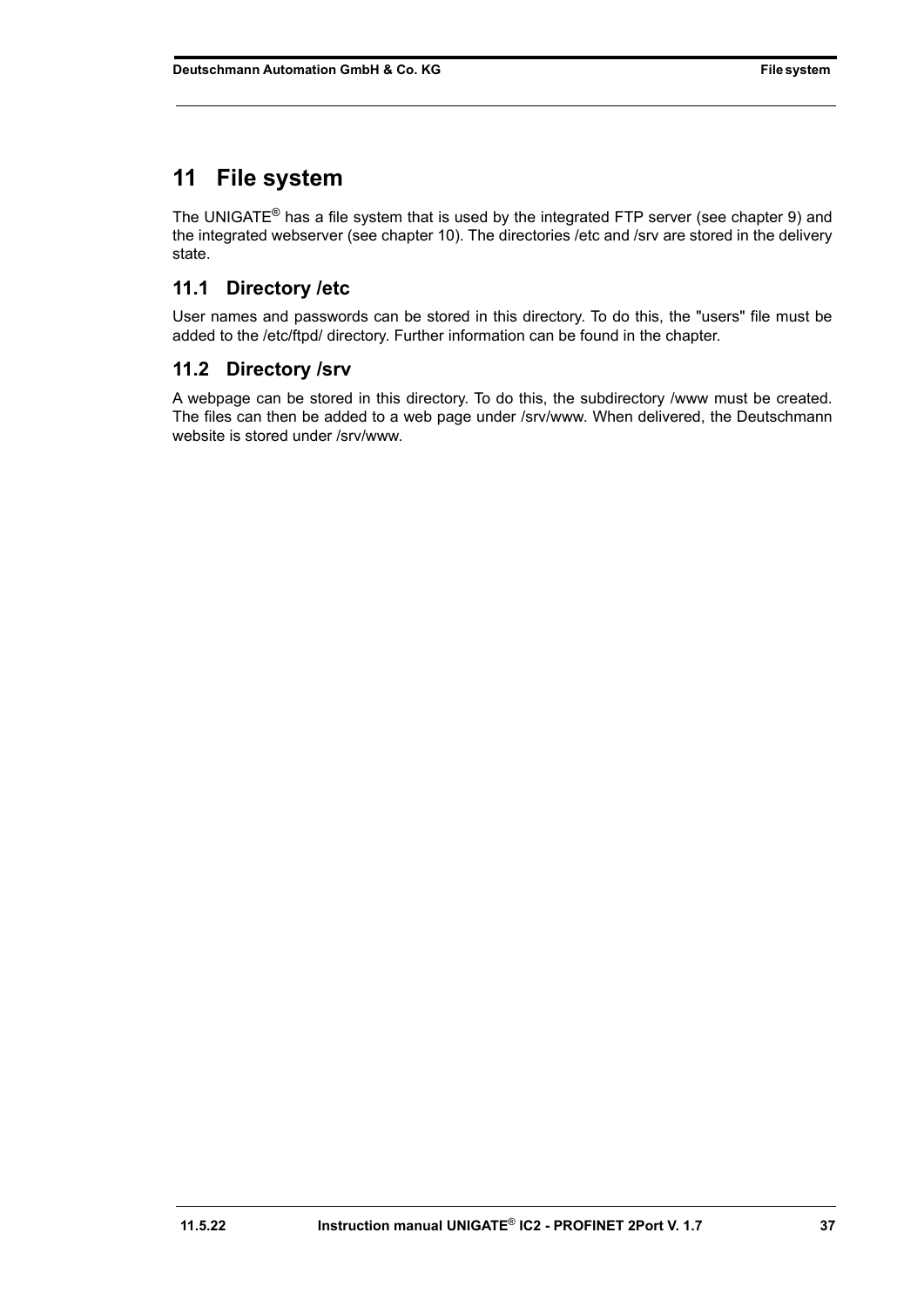# <span id="page-37-0"></span>**12 PROFINET**

If we are speaking of PROFINET, then the 100 MBit/s-version is automatically meant, full-duplex and switched Ethernet. The end device's protocol is being converted in the UNIGATE<sup>®</sup> via a Script.

The UNIGATE® supports PROFINET I/O-RT.

#### <span id="page-37-1"></span>**12.1 Data exchange mode**

The Gateway has to be in the data exchange mode, so that a data exchange between the RSside of the gateway and the Fieldbus is possible. This mode is always active as long as the Gateway is not in the configuration mode, the firmware update- or Debugmode. In the data exchange mode the Gateway will carry out the downloaded Script.

#### <span id="page-37-2"></span>**12.2 PROFINET address assignment**

Note: on delivery, the Gateway has no IP address!

During normal operation (data exchange mode) the IP address is assigned to the Gateway by the Profinet-IO-controller (PLC). For it the gateway has a device name on which it is addressed. (see [chapter 12.3](#page-37-3)). The IP address can be assigned manually or via a DHCP server.

#### <span id="page-37-3"></span>**12.3 PROFINET device name**

Note: on delivery, the Gateway has no device name!

The device name is assigned via the configuration software of the Gateway. Alternatively the device name can be changed via FTP (file "devname.txt") or via Script.

Accordingly to the PROFINET specification, the following rules apply to the device name:

- \* It consists of one or more name parts seperated through a full stop
- \* the total length is from 1 up to 240 characters
- \* the length of a part of the name is 1 up to 63 characters
- \* a name consists only of lowercase letters, numbers and the hyphen.
- \* neither the first nor the last character of a part of the name is a hyphen.
- \* the first part of the name does not begin with "port-xyz or "port-xyz-abcde",
- whereas a, b, c, d, e, x, y and z are seen as numerals.
- \* it doesn't have the form "k, l, m, n", whereas k, l, m and n are numbers between 0 and 999

### <span id="page-37-4"></span>**12.4 Device description file**

The sample device description file provided (which is based on the XML-oriented GSDML standard) can be used as the basis for creating your own device description file. Deutschmann Automation also offers the creation as a service.

#### **Note:**

The Deutschmann webpage is loaded in the delivery status of the UNIGATE® IC2-PROFINET 2Port. This can be used to load the sample device description file. Further information on creating your own device description file can be found in the attached document 'gsdQuickStart'.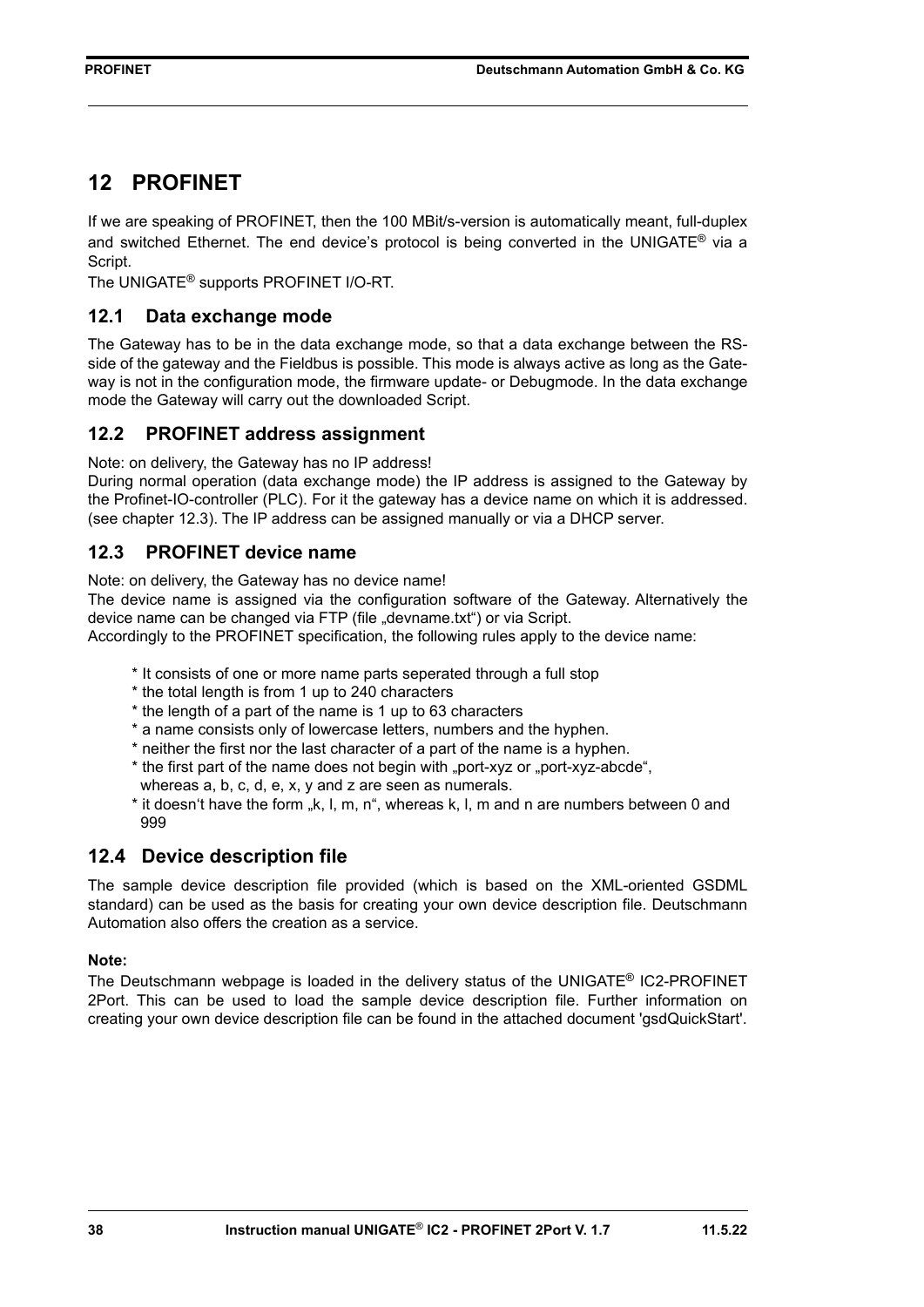### <span id="page-38-0"></span>**12.5 MRP (Media Redundancy Protocol)**

The UNIGATE® IC2-PROFINET 2Port supports the MRP function. The device description file must contain the corresponding entry in order to be able to use the function.

The corresponding entry "MediaRedundancy" is already included in the sample device description file "GSDML-V2.35-Deutschmann-MyDevice-20210217.xml" from Deutschmann Automation.

### <span id="page-38-1"></span>**12.6 System redundancy S2**

The UNIGATE® IC2-PROFINET 2Port supports the function system redundancy S2. The device description file must contain the corresponding entry in order to be able to use the function. The corresponding entry "SystemRedundancy" is already included in the sample device description file "GSDML-V2.35-Deutschmann-MyDevice-20210217.xml" from Deutschmann Automation.

#### <span id="page-38-2"></span>**12.7 Possible data lengths**

The table below shows the maximum transferable data:

| Input data  | max. 1024 Bytes | Variable: maximum value in this case   |
|-------------|-----------------|----------------------------------------|
| Output data | max. 1024 Bytes | l Variable: maximum value in this case |

#### <span id="page-38-3"></span>**12.8 Startup phase**

The Gateway is parameterized and configured by the PROFINET-IO-controller during the startup phase. Only after a correct termination of the startup phase the data exchange with external devices will take place.

#### <span id="page-38-4"></span>**12.9 Literature**

We recommend the book "Der Schnelleinstieg in PROFINET", author M. Popp and K. Weber, to help you quickly get to grips with the subject of PROFINET. The book (German language) can be ordered from the PROFIBUS User Organisation, Order No. 4.181.

Address: PROFIBUS Nutzerorganisation e.V. Haid-und-Neu-Str. 7 D-76131 Karlsruhe Germany Phone: +49 (0) 721 9658 590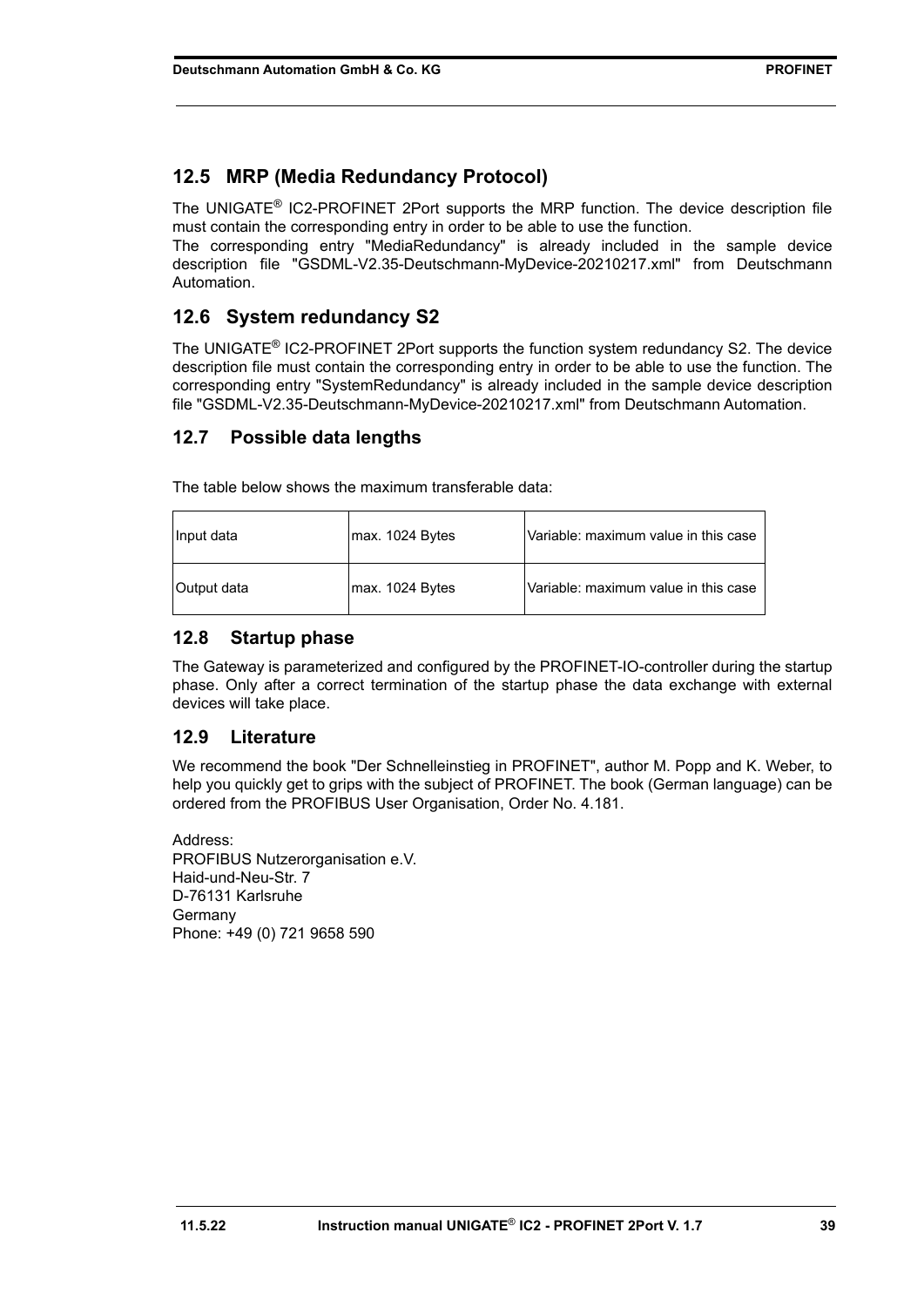# <span id="page-39-0"></span>**13 Error handling at UNIGATE® IC2**

A distinction can be made between two categories of system-errors:

Serious errors (1-4): In this case, the Gateway must be switched off and switched back on again. If the error occurs again, the Gateway must be exchanged and returned for repair.

Warnings (6-15): These warnings are displayed for one minute simply for information purposes and are then automatically reset. If such warnings occur frequently, please inform After-Sales Service.

The system-error can be read-out via the Script.

In the configuration mode these displays are not valid and only meant for internal use.

|                 | Error no. Error description                  |
|-----------------|----------------------------------------------|
| 0               | Reserved                                     |
|                 | Hardware fault                               |
| 2               | <b>EEROM</b> error                           |
| 3               | Internal memory error                        |
| 4               | Fieldbus hardware error or wrong Fieldbus ID |
| 5               | Script error                                 |
| 6               | Reserved                                     |
|                 | RS-transmit buffer overflow                  |
| 8               | RS-receive buffer overflow                   |
| 9               | <b>RS</b> timeout                            |
| 10              | General fieldbus error                       |
| 11              | Parity-or frame-check-error                  |
| 12              | Reserved                                     |
| $\overline{13}$ | Fieldbus configuration error                 |
| 14              | Fieldbus data buffer overflow                |
| 15              | Reserved                                     |

Table 1: Error handling at UNIGATE® IC2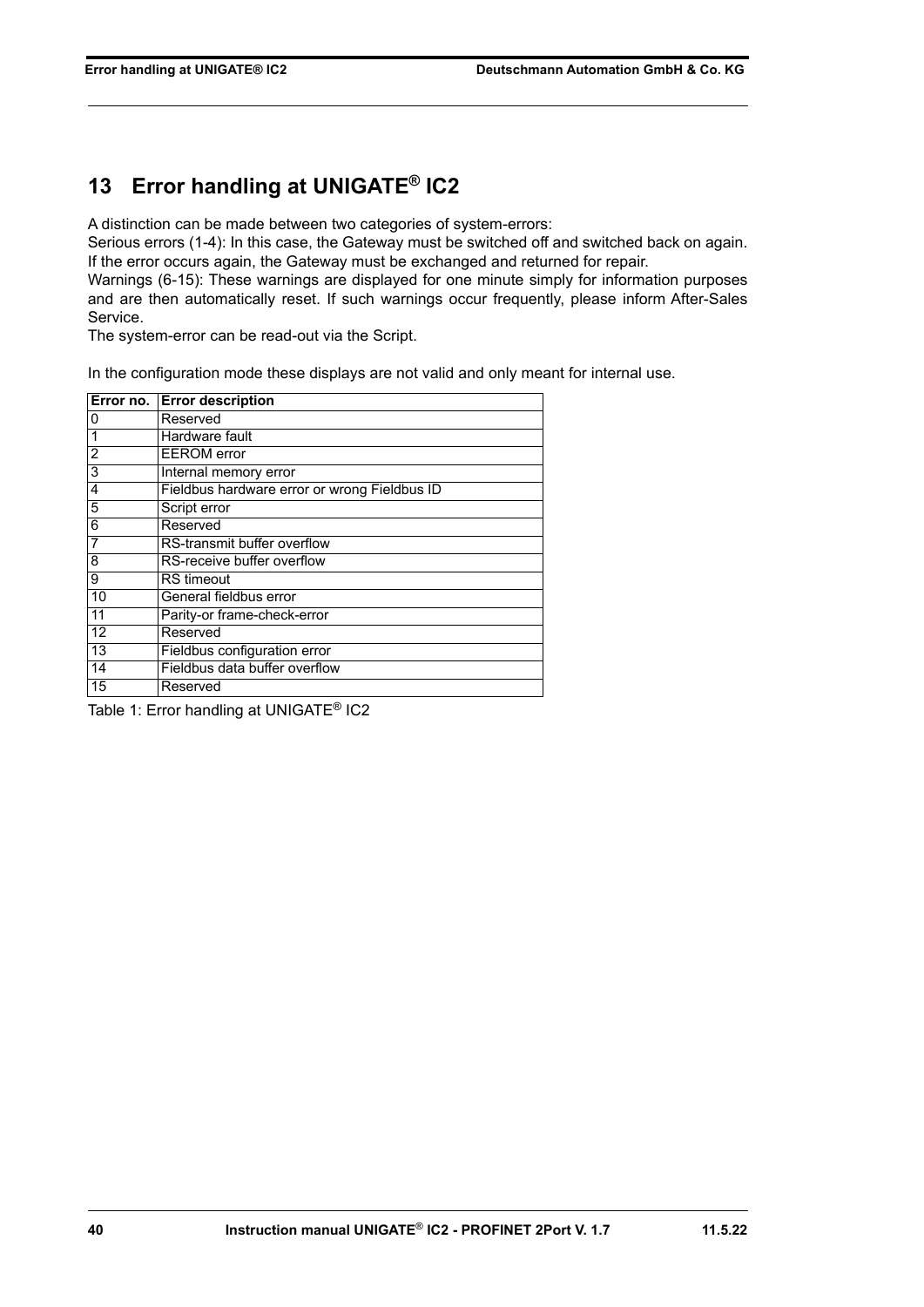### <span id="page-40-0"></span>**14 Firmware-update**

#### <span id="page-40-1"></span>**14.1 Overview**

In the firmware-update-mode the firmware can be replaced via the UNIGATE® IC2's serial interface.

#### <span id="page-40-2"></span>**14.2 Execution of the firmware-update**

The safest way for the firmware-update is the use of the basic board combined with the software "FDT.EXE" (firmware-download-tool). These tools are available from Deutschmann Automation (see [chapter 16\)](#page-44-0).

A Firmware-update can be carried out in the following operational modes: Configuration mode (via RS232 serial interface) Firmware-update-mode (via RS232 serial interface)

#### <span id="page-40-3"></span>**14.3 Adjusting the firmware-update-mode**

#### <span id="page-40-4"></span>**14.3.1 Adjustment by hardware**

UNIGATE<sup>®</sup> IC2 can be brought to the firmware-update-mode by the hardware. For it the signal BE (boot enable) has to be pulled to the potential GND during the Power-up-process.

#### <span id="page-40-5"></span>**14.4 Note on safety**

The firmware-update should only be carried out when there is no other possibility left. A firmware-update-process that has already been started CANNOT be undone. With it the previously used firmware is permanently unusable.

#### <span id="page-40-6"></span>**14.5 Operation mode of the IC2**

#### **Data exchange mode**

This mode is required for the regular use of the IC2. In this mode the IC2 will process all scriptcommands and normally exchange the corresponding user data. The bus as well is operated in this mode through the IC2.

#### **Configuration mode**

In the configuration mode the UNIGATE® IC2 will carry out a self-test after the start (or after a reset). After a successful self-test it will wait for further commands. Here it is possible to load a translated Script (file extension \*.dcs) into the unit or to configure the device.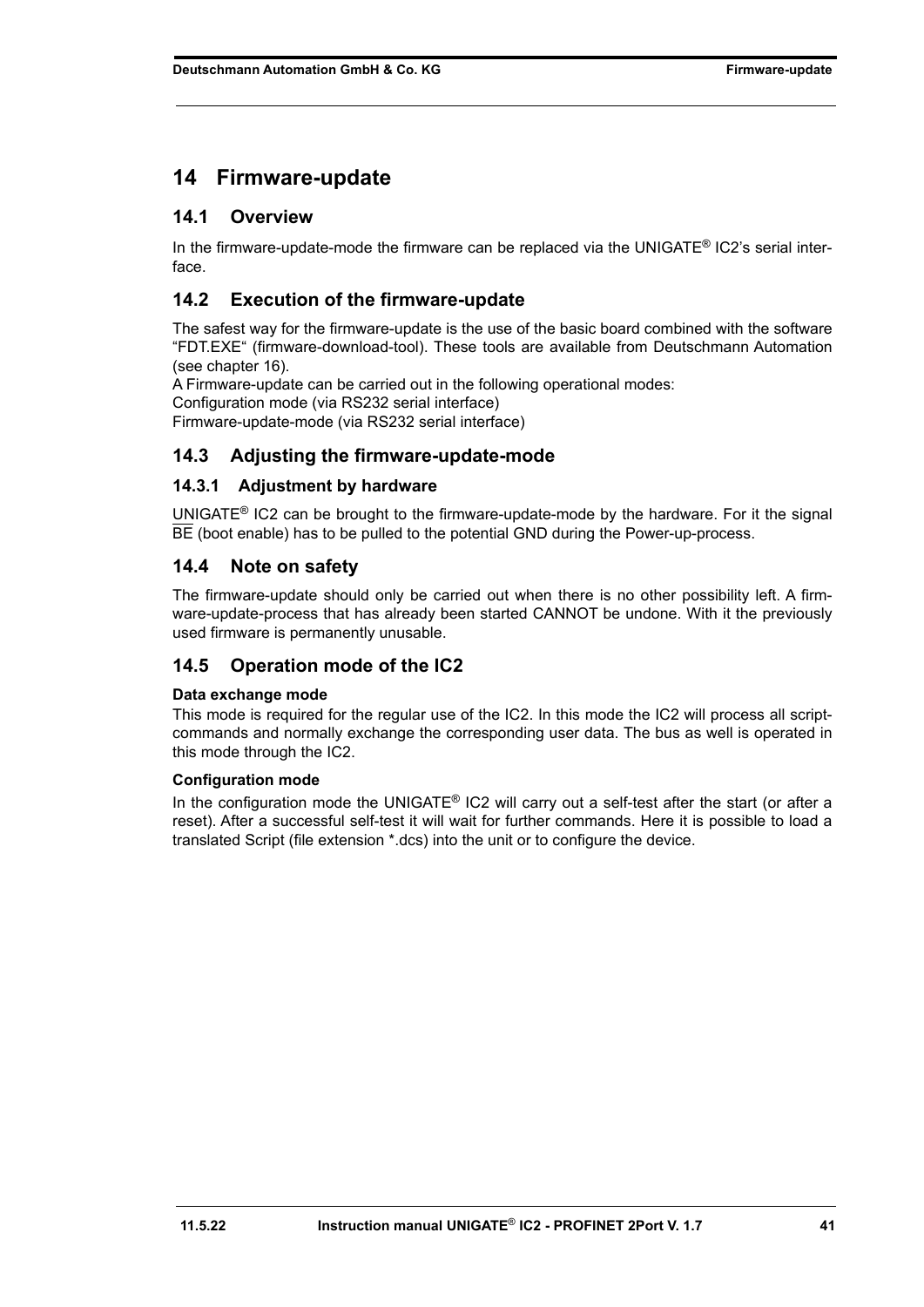2,70  $\frac{1}{3,20}$ 

# <span id="page-41-0"></span>**15 Technical data**

In this chapter you will find all necessary technical data on UNIGATE<sup>®</sup> IC2. All measurements in mm.

### <span id="page-41-1"></span>**15.1 Mechanics of the UNIGATE® IC2**

<span id="page-41-2"></span>



**Note:** The total height of all UNIGATE® ICs can be found in the "Pinout list for UNIGATE® IC and UNIGATE® [IC2". \(Download PDF\)](https://www.deutschmann.de/downloads//Support/Unigate-IC/UNIGATE%20IC%20and%20IC2%20device%20family%20pinout.pdf)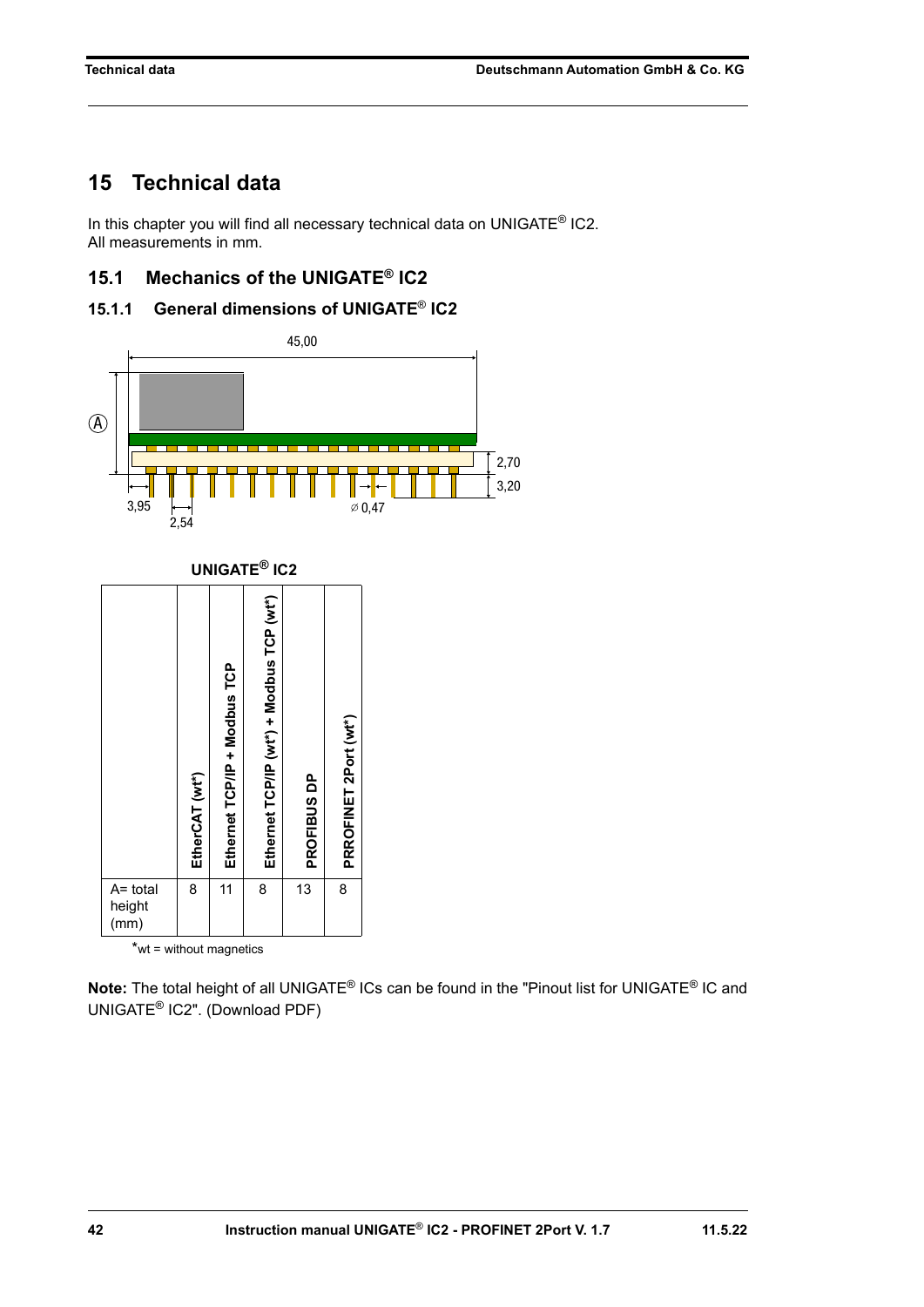The pins of the UNIGATE® ICs are arranged in a grid dimension of 2.54 mm



DIP-Spacing Code 6

If you are also thinking of using other UNIGATE® IC variants, you must consider a maximum construction height (including pins) of  $\leq$  20 mm.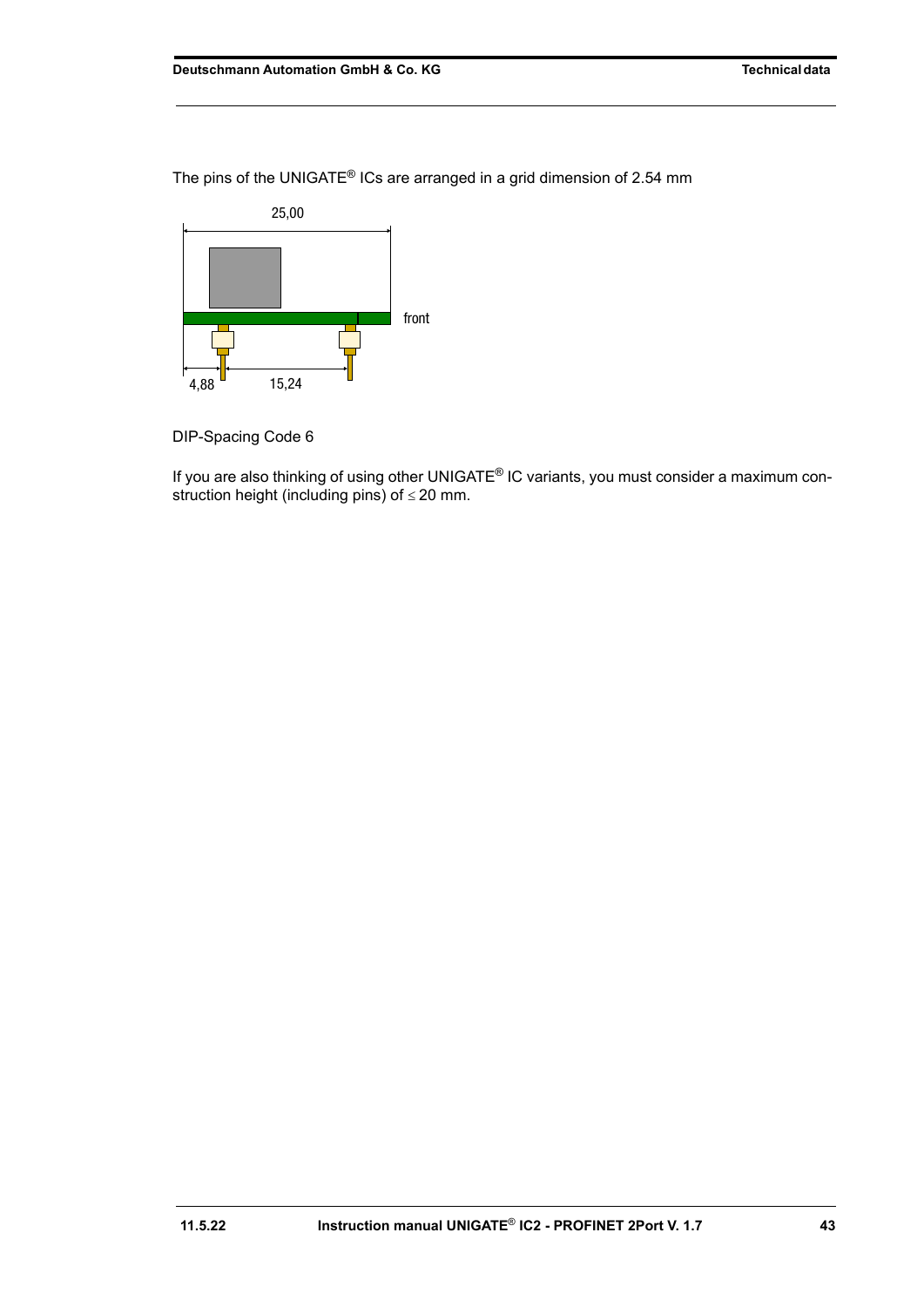### <span id="page-43-0"></span>**15.2 Technical data UNIGATE® IC2 - PROFINET 2Port**

| <b>Characteristics</b>                      | <b>Explanation</b>                                                        |
|---------------------------------------------|---------------------------------------------------------------------------|
| Supply voltage                              | $3.3V \pm 5$ %, max. 460 mA DC                                            |
| Reverse polarity protection                 | <b>No</b>                                                                 |
| power supply                                |                                                                           |
| Interface                                   | 2 UART interfaces, 1 synchronous serial interface                         |
| <b>IP-address</b>                           | Assigned by the PROFINET-IO-controller (PLC) see chapter 12.2             |
| Bus-baud rate                               | 100 MBit/s                                                                |
| UART-baud rate                              | Up to 6 Mbaud (adjustable via script)                                     |
| Supported Ethernet protocols                | <b>UDP/IP, TCP/IP</b>                                                     |
| Technology                                  | 32-bit-processor                                                          |
| <b>Others</b>                               | I/Os, analogous signals, shift registers, LEDs, switches and so on can be |
|                                             | connected externally                                                      |
| <b>Dimensions</b>                           | 45 x 25 x 8 mm (WxDxH)                                                    |
| Installation                                | 32 DIL                                                                    |
| Weight                                      | Approx. 9 g                                                               |
| Ambient temperature*                        | $-40^{\circ}$ C +85 $^{\circ}$ C                                          |
| Storage / transport temperature -40°C+100°C |                                                                           |
| Built-in position                           | Any                                                                       |

\* When implementing a UNIGATE® IC in your electronics, not only the mechanical dimensions but also the thermal management must be taken into account. The ambient temperature specified in the manual does not take into account the specific installation situation (e.g. closed housing). External factors have a major influence on how well the heat is dissipated from the heat sources. When using the UNIGATE® IC in your electronics, adequate heat dissipation must therefore be ensured.

With the UNIGATE<sup>®</sup> IC2-PROFINET 2Port, the greatest heat development comes from the TPS-1 component on the top of the module.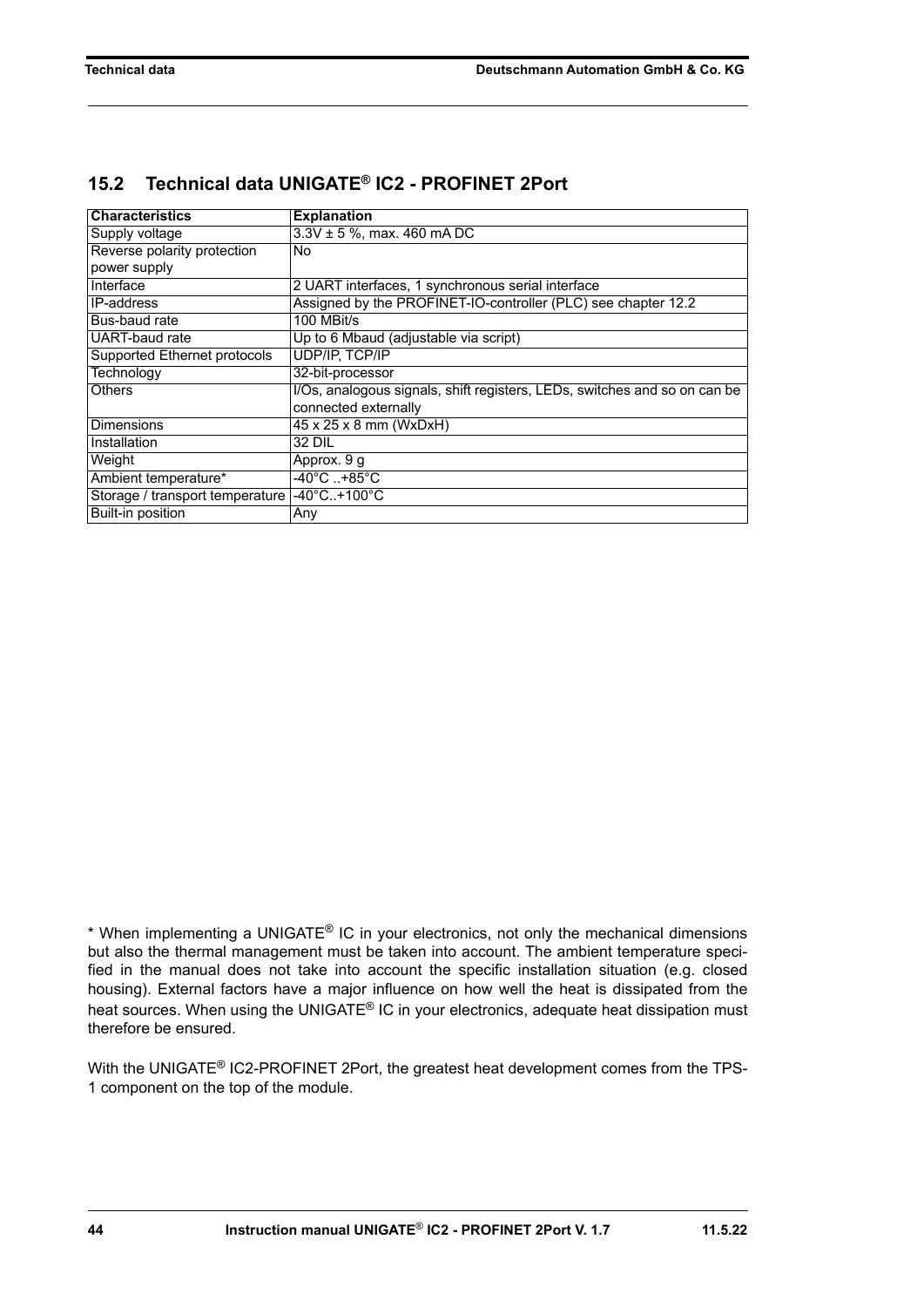# <span id="page-44-0"></span>**16 Accessory**

The following tools are available from Deutschmann Automation.

### <span id="page-44-1"></span>**16.1 FirmwareDownloadTool (FDT)**

The FirmwareDownloadTool is available for download from our homepage: it is required for an update of the firmware. Condition for it is, that a PC can be connected to the serial of the IC2. The software describes the procedure of an update itself.

### <span id="page-44-2"></span>**16.2 Protocol Developer**

The Protocol Developer is the development environment for scripts, that also contain the Debugger. This software package also contains the documentation to all script-commands. This software is available for download from our homepage at http://www.deutschmann.com. The [instruction manual for the Protocol Developer, which is available in pdf-format, gives further](http://www.deutschmann.com) advise on how to use the software.

### <span id="page-44-3"></span>**16.3 Developer Kit UNIGATE® IC-AB IC**

#### **The Developer Kit IC2 contains**

- **•** a Developer board UNIGATE® IC2-AB (see [chapter 16.3.1\)](#page-44-4)
- **•** a plug-in power pack to supply the Developer Board
- **•** connection cables for appl. RS232, Debug RS232 and appl. RS422/485
- **•** USB-cable
- **•** Software and documentation to complete the package.

#### <span id="page-44-4"></span>**16.3.1 Developer Board UNIGATE® IC2-AB**

The Developer Board was developed so that the fast implementation of the Deutschmann All-inone bus node UNIGATE® IC2 into your electronic system can be guaranteed. The board is suitable for all Fieldbuses and Industrial Ethernet Buses supported by Deutschmann Automation.



The required UNIGATE® IC2s are ordered separately. The required voltage (5V or 3.3V, depending on the version) can be adjusted. An RS232-interface or a USB-connection is available for the connection to the PC (Debug-interface).

The application can be connected either through the USB, RS232, RS485 or the RS422.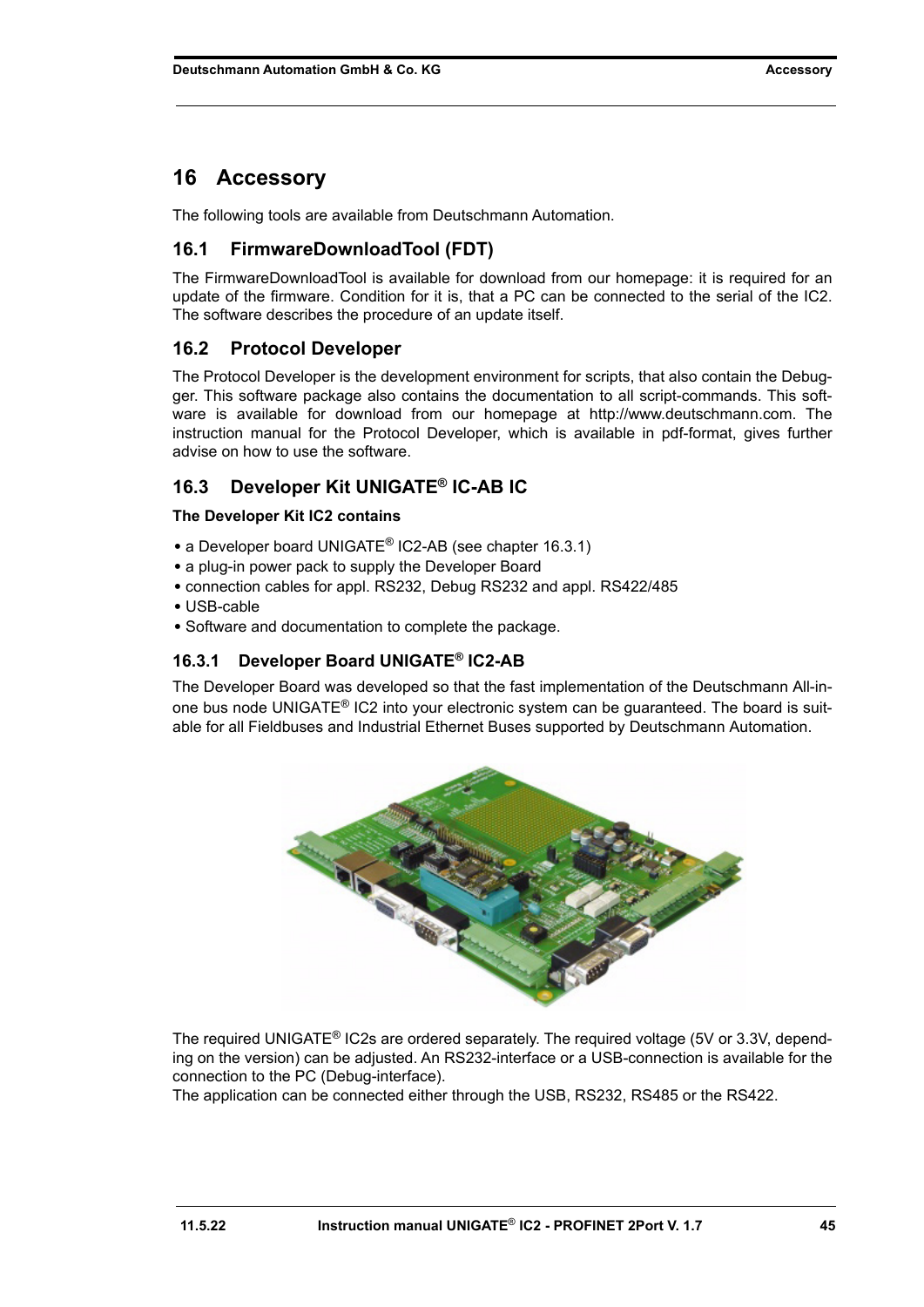The bus-connections according to standard or market standard are available to test the respective bus-side. Optionally Deutschmann Add-on packages (bus-master simulation) are available. The board contains 32 bit input and 16 bit output, provided with one LED each. Different connectors allow an easy coupling to your processor. A hole matrix field with the most important signals (voltage, IOs) allows a customized hardware extension (e. g. to connect a D/A converter).



#### <span id="page-45-0"></span>**16.3.2 Quick start**

For a transparent data exchange you will find example scripts for the respective Fieldus under "File->New" in the Protocol Developer.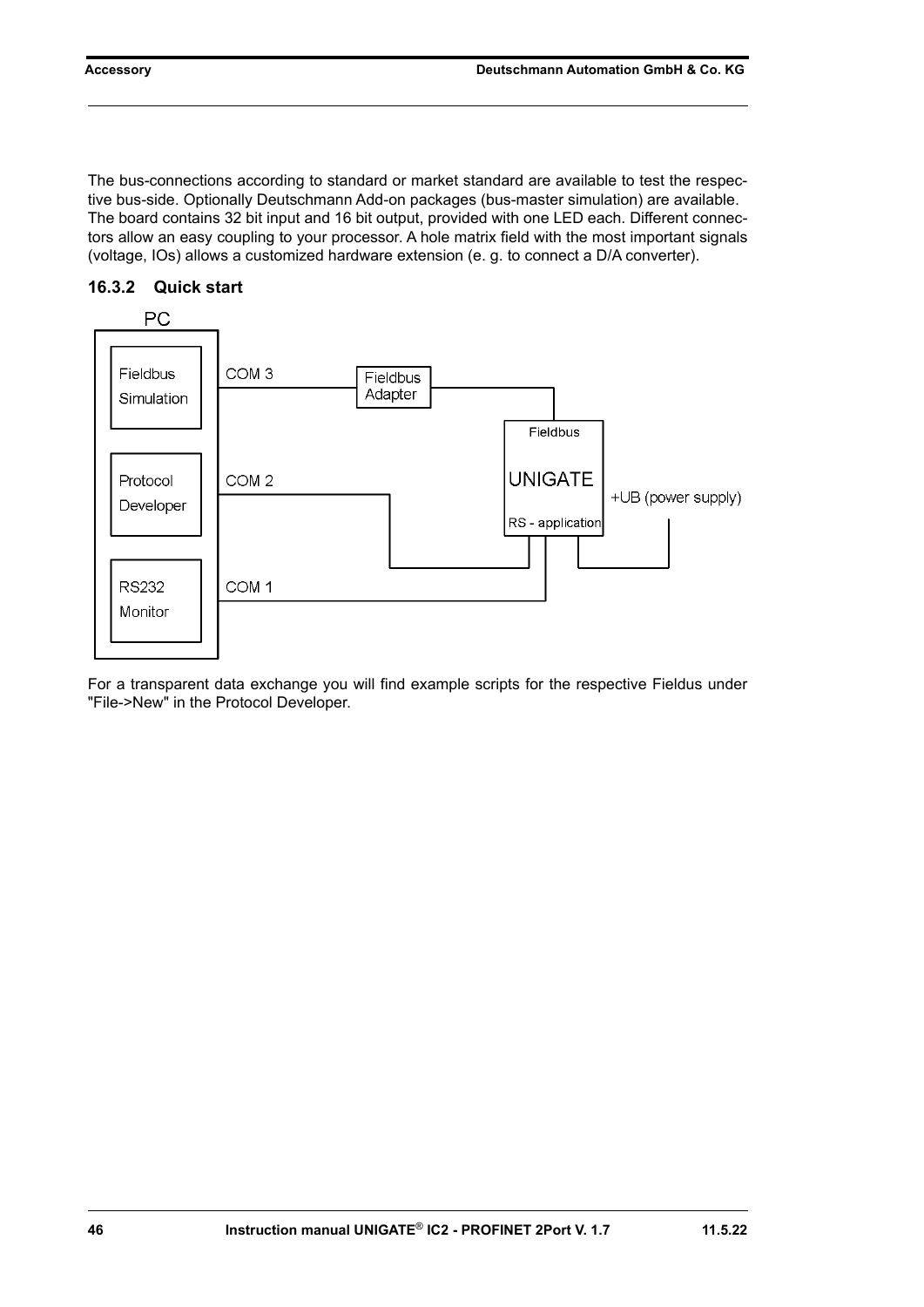# <span id="page-46-0"></span>**17 Appendix**

<span id="page-46-1"></span>

| 17.1 |  | <b>Explanations of the abbreviations</b> |
|------|--|------------------------------------------|
|------|--|------------------------------------------|

**General**

| General         |                |                                                                                        |
|-----------------|----------------|----------------------------------------------------------------------------------------|
| CL              | Ξ              | Product group CL (Compact Line)                                                        |
| <b>CM</b>       | Ξ              | Product group CM (CANopen Line)                                                        |
| CX              | $=$            | Product group CX                                                                       |
| EL.             | $=$            | Product group EL (Ethernet Line)                                                       |
| FC              | $=$            | Product group FC (Fast Connect)                                                        |
| GT              | $=$            | Galvanic separation RS-side                                                            |
| GY              | $=$            | Housing color gray                                                                     |
| MВ              | $=$            | Product group MB                                                                       |
| <b>RS</b>       | $=$            | Product group RS                                                                       |
| <b>SC</b>       | $=$            | Product group SC (Script)                                                              |
| $232/485 =$     |                | Interface RS232 and RS485 switchable                                                   |
| $232/422 =$     |                | Interface RS232 and RS422 switchable                                                   |
| DB              | $=$            | Additional RS232 DEBUG-interface                                                       |
|                 |                |                                                                                        |
| D9<br>PL        | $=$            | Connection of the RS through 9-pin D-SUB instead of 5-pin screw-plug connector         |
|                 | $=$            | Board only without DIN-rail module and without housing cover                           |
| <b>PD</b>       | $=$            | Board only without DIN-rail module and with housing cover                              |
| AG              | $=$            | Gateway installed in a die-cast aluminum housing                                       |
| EG              | $=$            | Gateway installed in a stainless steel housing                                         |
| IC.             | $=$            | Product group IC (IC-design DIL32)                                                     |
| IC <sub>2</sub> | $=$            | Product group IC2 (IC-design DIL32)                                                    |
| IO <sub>8</sub> | $=$            | Option I/O8                                                                            |
| 16              | $=$            | Script memory expanded to 16KB                                                         |
| 5V              | $=$ $-$        | Operating voltage 5V                                                                   |
| 3, .3V          | $=$            | Operating voltage 3.3V                                                                 |
| <b>Fieldbus</b> |                |                                                                                        |
| CO.             | Ξ.             | CANopen                                                                                |
| C4              | $=$            | CANopen V4                                                                             |
| C4X             | $=$            | CANopen V4-version X (see comparison table UNIGATE <sup>®</sup> IC for the respective  |
|                 |                | product)                                                                               |
| DN.             | $=$            | <b>DeviceNet</b>                                                                       |
| EC              |                | <b>EtherCAT</b>                                                                        |
| EL.             | $=$<br>$=$ $-$ | EtherNet/IP                                                                            |
|                 |                |                                                                                        |
| FE              | $=$            | Ethernet 10/100 MBit/s                                                                 |
| <b>FEX</b>      | $=$            | Ethernet 10/100 MBit/s-version X (see comparison table UNIGATE <sup>®</sup> IC for the |
|                 |                | respective product)                                                                    |
| IB              | $=$            | Interbus                                                                               |
| <b>IBL</b>      | $=$            | Interbus                                                                               |
| <b>LN62</b>     | $=$            | LONWorks62                                                                             |
| LN512           | $=$            | LONWorks512                                                                            |
| $ModTCP =$      |                | ModbusTCP                                                                              |
| <b>MPI</b>      | $=$            | Siemens MPI <sup>®</sup>                                                               |
| PL              | $=$            | Powerlink                                                                              |
| PN              | $=$            | PROFINET-IO                                                                            |
| <b>PBDP</b>     | $=$            | PROFIBUS DP                                                                            |
| <b>PBDPL</b>    | $=$            | PROFIBUS DP-version L (see comparison table UNIGATE <sup>®</sup> IC for the respective |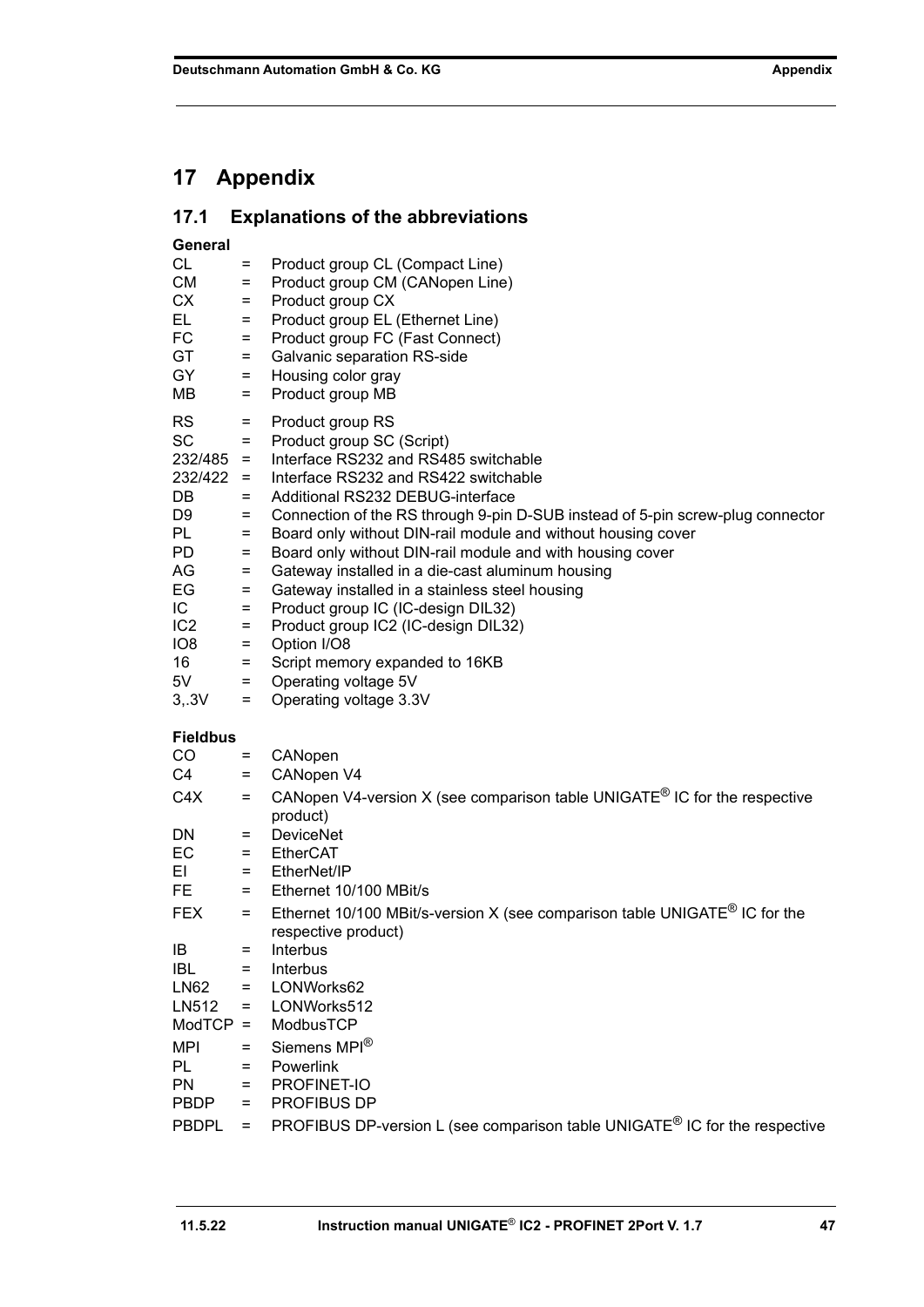product)

- PBDPX = PROFIBUS DP-version X (see comparison table UNIGATE<sup>®</sup> IC for the respective product)
- PBDPV0 = PROFIBUS DPV0<br>PBDPV1 = PROFIBUS DPV1
- PROFIBUS DPV1
- RS = Serial RS232/485/422